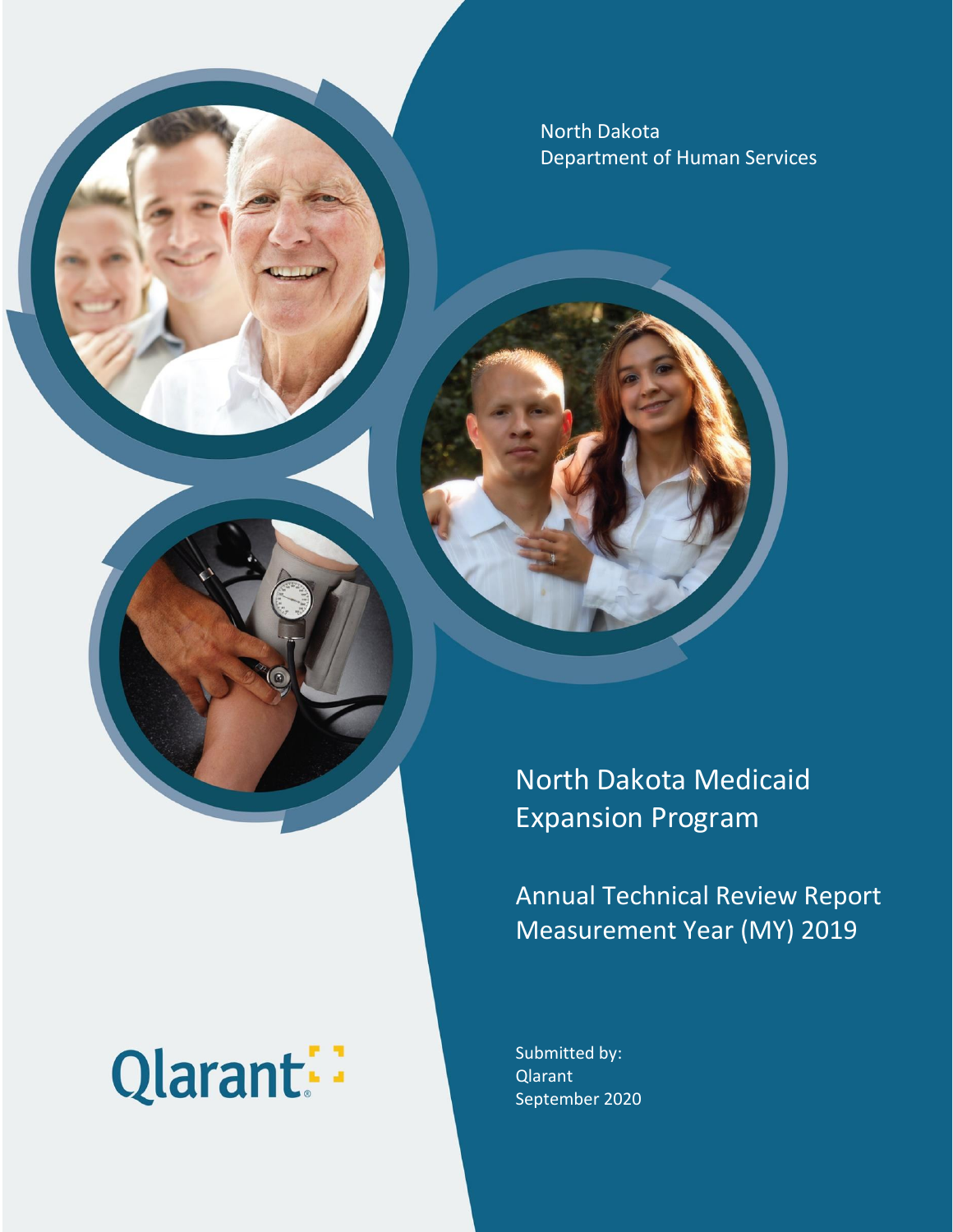## **Table of Contents**

| $\dots$ 19 |
|------------|
|            |
|            |
|            |
|            |
|            |

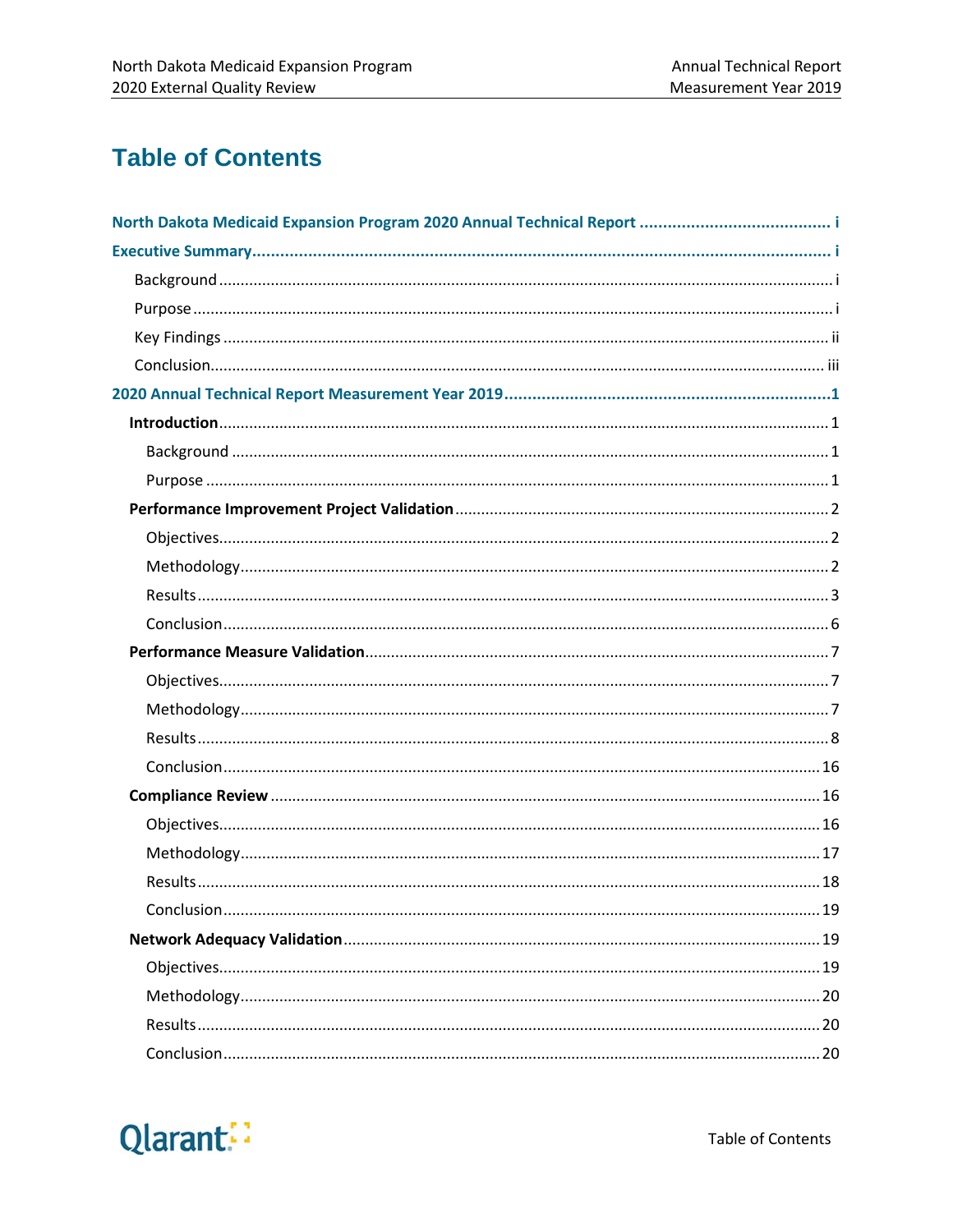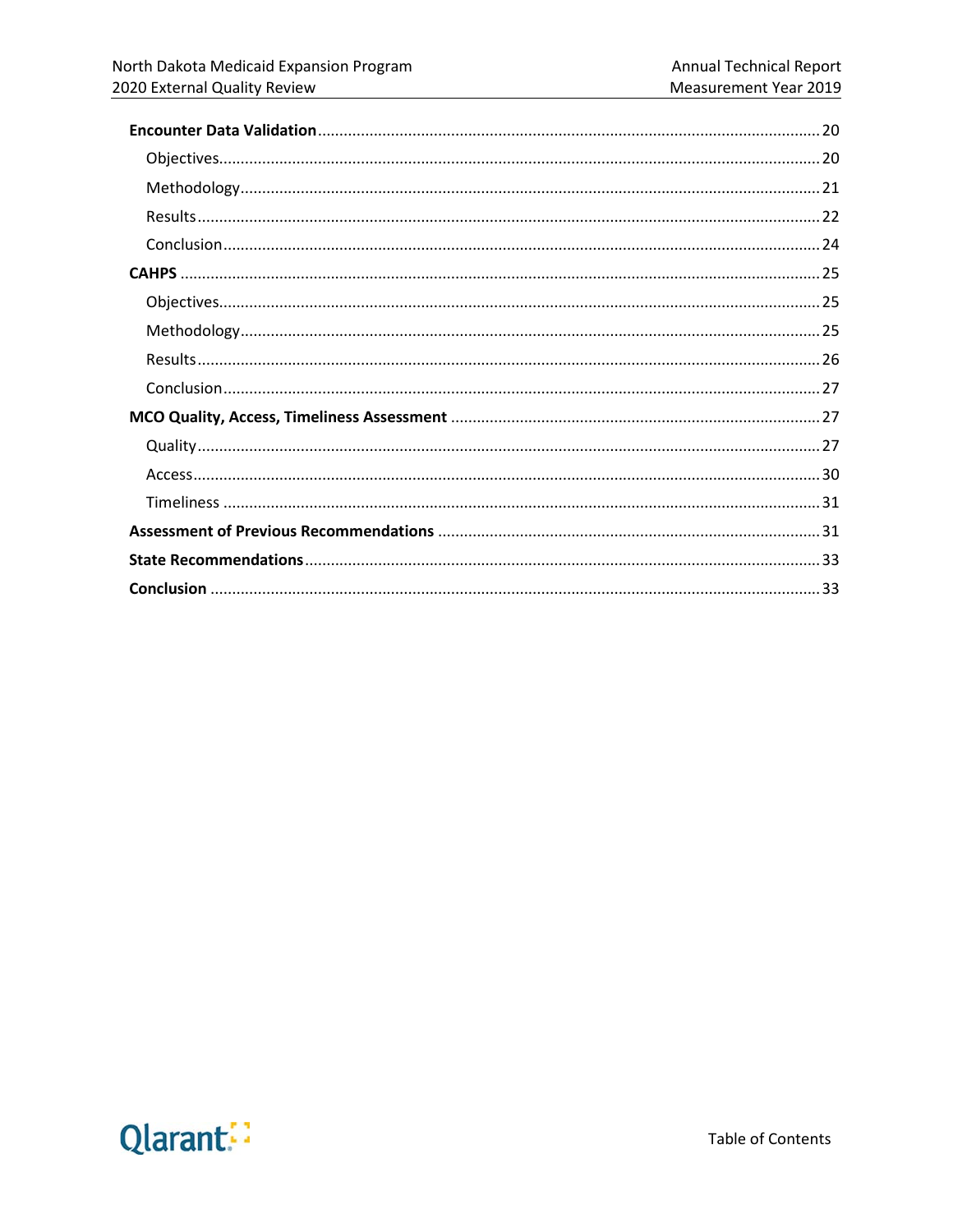## <span id="page-3-0"></span>**North Dakota Medicaid Expansion Program**

## <span id="page-3-1"></span>**2020 Annual Technical Report**

## **Measurement Year 2019**

## <span id="page-3-2"></span>**Executive Summary**

## <span id="page-3-3"></span>**Background**

Effective January 1, 2014, the North Dakota Department of Human Services (DHS) contracted with Sanford Health Plan (SHP) to provide services to the Medicaid Expansion population.

## <span id="page-3-4"></span>**Purpose**

The Code of Federal Regulations (42 CFR §438.350) requires states contracting with managed care organizations (MCOs) to conduct annual, independent reviews of the managed care program. To meet these requirements, DHS contracts with Qlarant, an independent external quality review organization (EQRO). Qlarant evaluates the quality, accessibility, and timeliness of health care services furnished by the MCOs through various mandatory activities following Centers for Medicare and Medicaid Services (CMS)-developed EQRO protocols. [1](#page-3-5) Qlarant completed the following external quality review (EQR) activities in [2](#page-3-6)020 to evaluate MCO performance for measurement year (MY) 2019:  $2$ 

- Performance Improvement Project (PIP) Validation
- Performance Measure Validation (PMV)
- Compliance Review (CR)
- Network Adequacy Validation (NAV)
- Encounter Data Validation (EDV)
- Consumer Assessment of Healthcare Providers and Systems (CAHPS®[3](#page-3-7)) Survey

In addition to completing federally mandated EQR activities, 42 CFR §438.364(a) requires the EQRO to produce a detailed technical report describing the manner in which data from all activities conducted were aggregated and analyzed, and conclusions drawn as to the quality, accessibility, and timeliness of care furnished by the MCOs. This document serves as Qlarant's report to DHS on the assessment of MY 2019 MCO performance.



<span id="page-3-5"></span> $\overline{a}$ 

<span id="page-3-7"></span><span id="page-3-6"></span><sup>&</sup>lt;sup>1</sup> The EQRO Protocols are available for download at: **www.cms.gov** 

<sup>&</sup>lt;sup>2</sup> Measurement Year 2019 corresponds to calendar year 2019 (January 1, 2019 to December 31, 2019). <sup>3</sup> CAHPS<sup>®</sup> is a registered trademark of the Agency for Healthcare Research and Quality (AHRQ).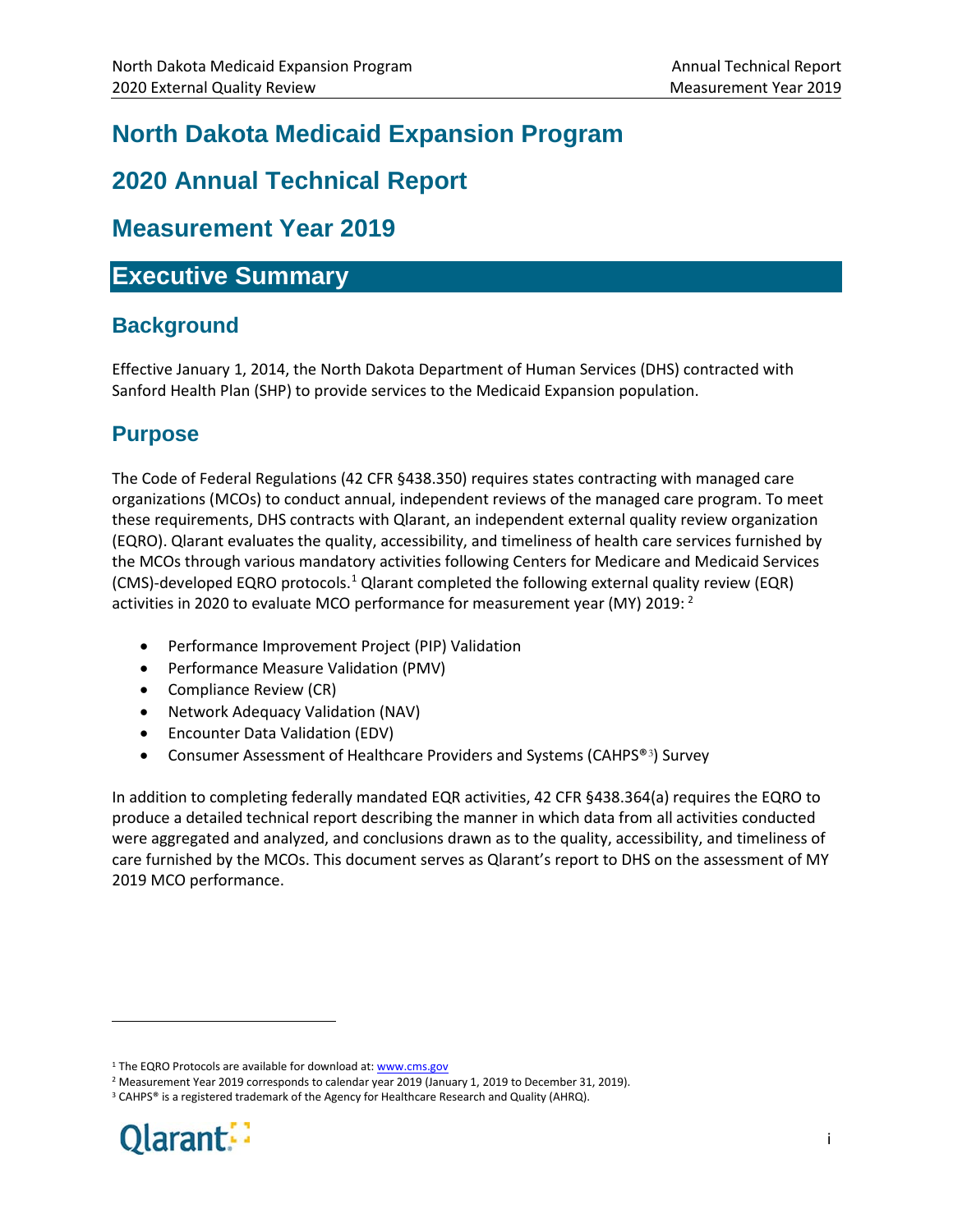## <span id="page-4-0"></span>**Key Findings**

#### **Performance Improvement Project Validation**

The MCO is conducting two PIPs per requirements of the North Dakota Medicaid Expansion Quality Strategy. The PIP topics focus on diabetes care and follow-up for mental health. SHP's MY 2019 PIP Reports included remeasurement results and described multifaceted interventions. Sustained improvement was demonstrated in the mental health PIP's Engagement of Alcohol or Other Drug (AOD) Treatment performance measure and in the diabetes care PIP's Hemoglobin A1c (HbA1c) Control (<8%) performance measure.

#### **Performance Measure Validation**

An information systems (IS) capabilities assessment was conducted as part of PMV activities. SHP's IS capabilities were found to be appropriate to support contractual requirements.

SHP had satisfactory processes for data integration, data control, and reporting of required performance measures for MY 2019. Procedures and documentation used to calculate performance measures with the certified HEDIS®[4](#page-4-1) software were reviewed and found to be acceptable. Program logic, source code, and test cases were reviewed for core measures not calculated with the certified software, and were found to be adequate. Sampling methodologies and medical record review activities were evaluated and met requirements. SHP successfully reported its results for all required performance measures.

Lastly, measures with reported rates were found to be compliant with corresponding performance measure specifications and received "reportable" audit designations. Most of the reported measures compared favorably to the national average benchmark with 13 exceeding the 75th percentile and two surpassing the 90th percentile.

#### **Compliance Review**

In general, SHP demonstrated compliance with federal and state regulations and requirements as it served the North Dakota Medicaid Expansion populations during MY 2019. Qlarant reviewed the managed care standards. Recommendations were provided to SHP for guidance in policy and procedure revisions to help the MCO meet the requirements. Regarding 2019 requirements, SHP's results for each standard are displayed in Executive Summary (ES) Table 1.

| <b>Standards</b>                          | <b>Possible Points</b> | <b>Points Earned</b> | <b>Compliance Score</b> |
|-------------------------------------------|------------------------|----------------------|-------------------------|
| <b>Information Requirements</b>           | 28                     | 27                   | 96.43%                  |
| <b>Enrollee Rights</b>                    |                        |                      | 100%                    |
| <b>MCO Standards</b>                      | 67                     | 65.5                 | 97.76%                  |
| <b>Quality Assessment and Performance</b> |                        |                      | 100%                    |
| <b>Improvement Program</b>                |                        |                      |                         |
| Grievance and Appeal System               |                        | 50                   | 87.72%                  |

#### **ES Table 1. SHP Results for MY 2019 CR**

<span id="page-4-1"></span> <sup>4</sup> HEDIS® – Health Care Effectiveness Data and Information Set. HEDIS® is a registered trademark of the National Committee for Quality Assurance (NCQA).

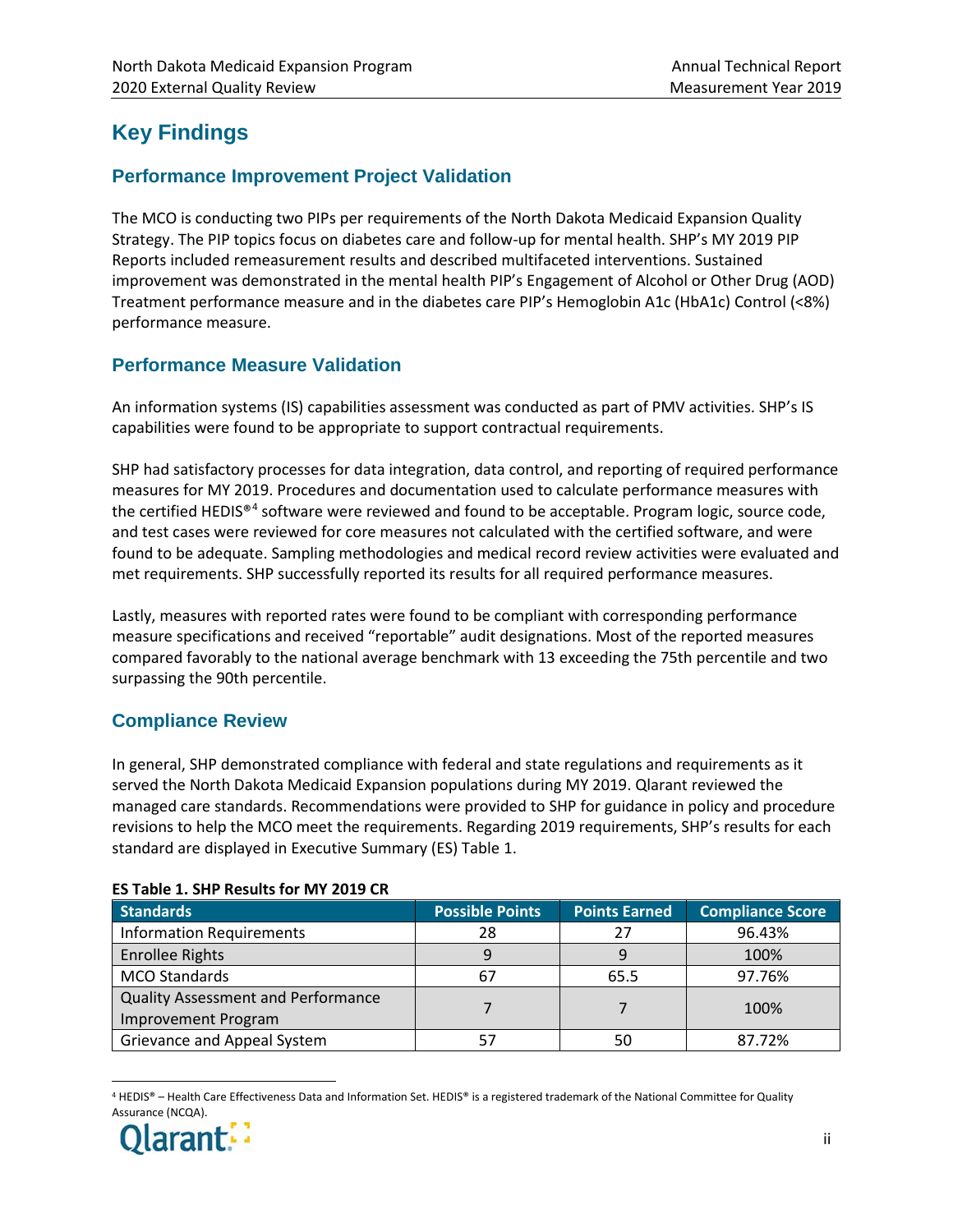| l Standards \     | <b>Possible Points</b> |       | <b>Points Earned Compliance Score</b> |
|-------------------|------------------------|-------|---------------------------------------|
| Program Integrity |                        |       | 100%                                  |
| <b>Total</b>      | 177                    | 167.5 | 94.63%                                |

#### **Network Adequacy Validation**

Federal standards require MCO contracted providers to provide access to members 24 hours per day, 7 days per week (24/7) as medically needed. Although providers may not be physically accessible 24/7, providers should provide their members with instruction on how to obtain care after-hours. Qlarant selected a sample of providers from SHP's online provider director and conducted telephone-based surveys to assess after-hours accessibility.

Overall, the MCO maintains a provider network that is sufficient in providing information to members regarding after-hours care.

#### **Encounter Data Validation**

The Utilization Rate for SHP, measured by the number of members with at least one paid claim, was 71%. Out of a total of 33,234 unique members, 23,694 (71%) had at least one paid claim during MY 2019. For comparative purposes, this is a one percentage point decrease compared to the 72% utilization rate for MY 2018. Overall, SHP has well documented data integration and claims processing procedures. During MY 2019, SHP achieved a total match rate of 98%—meaning 98% of claims data submitted were supported by medical record documentation. Outpatient records registered the highest match rate (99%) in MY 2019, followed by Inpatient (98%) and Office Visit (97%). The match rate will continue to be monitored.

#### **CAHPS Survey**

SHP contracted with a certified CAHPS vendor to conduct the 2020 CAHPS 5.0H Member Satisfaction Survey. The survey was designed to capture member feedback regarding the MCO, its providers, and member perception about getting needed care, getting care quickly, and customer service. On March 24 2020, a total of 1,350 surveys were distributed to a random sample of members who had been continuously enrolled in the MCO for at least five of the last six months of the measurement year. The MCO received 199 completed surveys for a 14.90% response rate. The majority of respondents indicated that they were: in good overall health and excellent/very good mental/emotional health; in the 55 and older range; female; with an education of high school or less; and white. SHP's CAHPS Survey results were compared to NCQA Quality Compass benchmarks (Medicaid – HMOs) to gauge performance and identify opportunities for improvement. One CAHPS measure exceeded the national 75th Percentile benchmark and three surpassed the 90th Percentile benchmarks.

## <span id="page-5-0"></span>**Conclusion**

By the 2019 year end, 20,279 individuals were enrolled in the North Dakota Medicaid Expansion Program. The MCO provided evidence of meeting almost all federal, state, and quality strategy requirements.

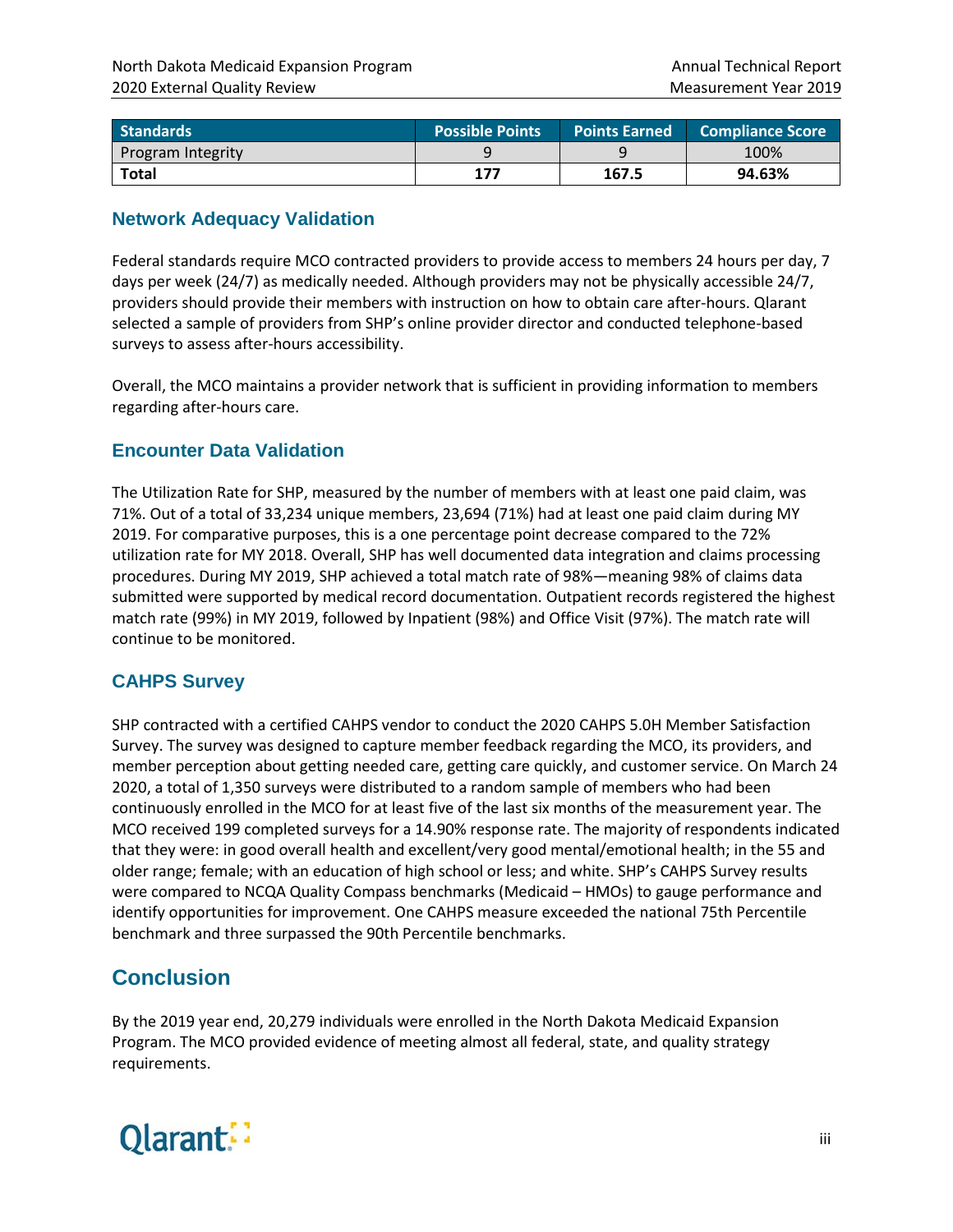Overall, SHP is performing well. The MCO is actively working to address deficiencies identified during the course of the review. SHP has developed a quality program that measures and monitors performance. By implementing interventions and addressing these opportunities, the MCO will facilitate improvement in the areas of quality, access, and timeliness of care for the Medicaid Expansion population.

North Dakota DHS has effectively managed oversight and collaboratively worked with SHP and the EQRO to ensure successful program operations and monitoring of performance.

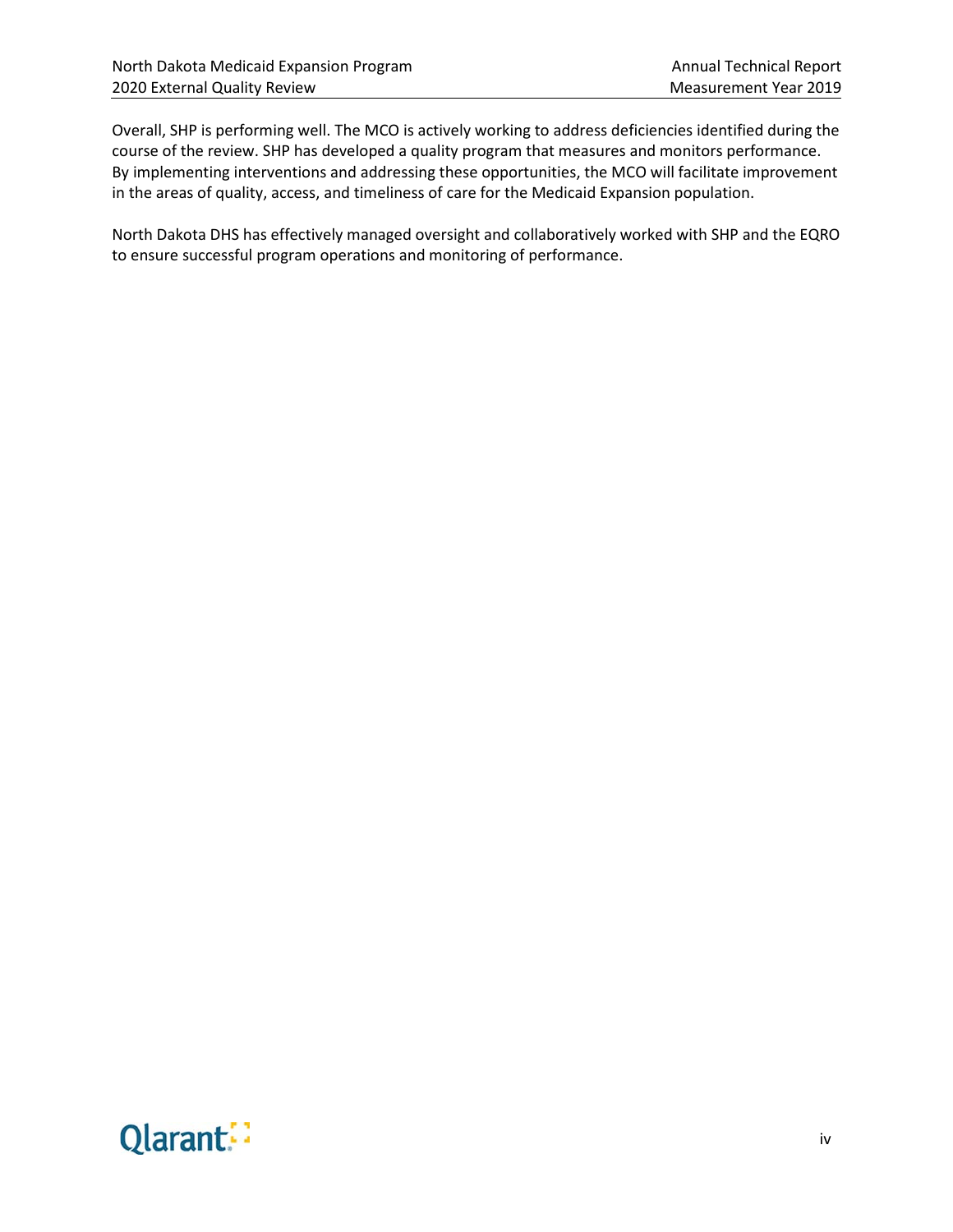## **North Dakota Medicaid Expansion Program**

## <span id="page-7-0"></span>**2020 Annual Technical Report**

## <span id="page-7-1"></span>**Measurement Year 2019**

## <span id="page-7-2"></span>**Introduction**

## <span id="page-7-3"></span>**Background**

The Affordable Care Act (ACA), enacted in March 2010, included a mandate, effective January 1, 2014, to expand the Medicaid program to cover individuals under the age of 65 with incomes below 133% of the federal poverty level (plus a five percent income disregard). The ACA was challenged and on June 28, 2012, the United States Supreme Court's ruling upheld the 2015 Medicaid Expansion, but allowed individual states to decide whether to expand their Medicaid program. Consequently, the 2013 North Dakota Legislative Assembly authorized the implementation of the Medicaid Expansion through House Bill 1362.

Subsequently, the North Dakota Department of Human Services (DHS) requested a Section 1915(b) Waiver for the Medicaid Expansion: Waiver for Managed Care Enrollment of the Medicaid Expansion of New Adult Group. With the Centers for Medicare and Medicaid Services (CMS) approval of the waiver, in December 2013, North Dakota awarded the contract for the Medicaid Expansion population to Sanford Health Plan (SHP). Enrollment in the managed care organization (MCO) for individuals 19-64 years of age meeting eligibility requirements began January 1, 2014.

## <span id="page-7-4"></span>**Purpose**

The Medicaid Expansion product is a managed care model; therefore, CMS requires an External Quality Review Organization (EQRO) to perform an independent review of the managed care program. DHS contracted with Qlarant to perform such external quality review (EQR) services. Following CMS EQR Protocols, Qlarant evaluated the quality, access, and timeliness of services provided to the Medicaid Expansion program enrollees by assessing MCO performance through the following EQR activities:

- Performance Improvement Project (PIP) Validation
- Performance Measure Validation (PMV)
- Compliance Review (CR)
- Network Adequacy Validation (NAV)
- Encounter Data Validation (EDV)
- Consumer Assessment of Healthcare Providers and Systems (CAHPS) Survey

The comprehensive assessment, conducted in 2020, assessed SHP's measurement year (MY) 2019 compliance with federal and state requirements, as identified in the Code of Federal Regulations (42 CFR § 438), the SHP MCO Contract, the North Dakota Medicaid Expansion Quality Strategy Plan, and the North Dakota Section 1915(b) Waiver Proposal for MCO Program: Waiver for Managed Care Enrollment of Medicaid Expansion of New Adult Group.

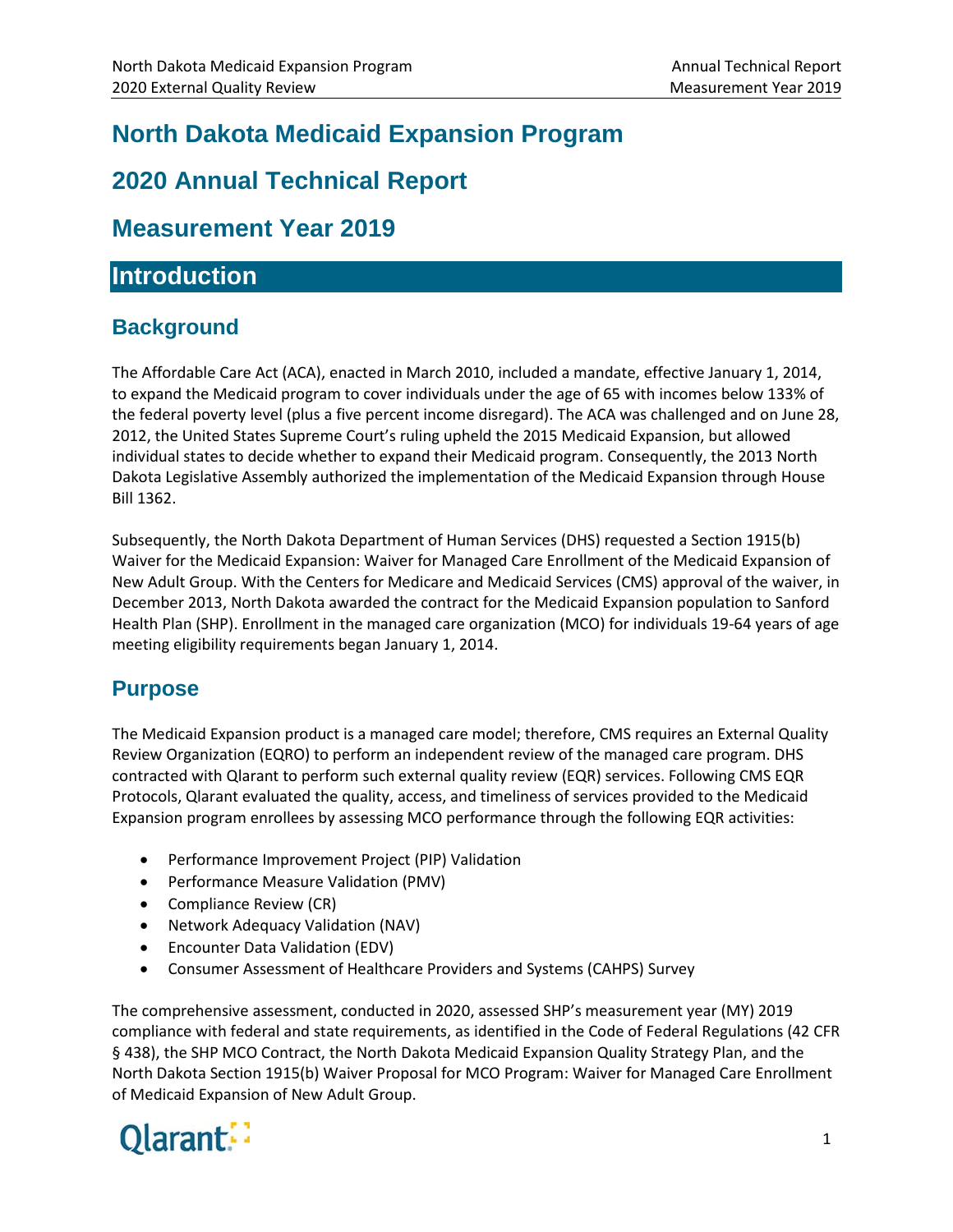This annual technical report describes EQR methodologies for completing activities; provides SHP performance results for MY 2019; and includes an overview of the quality, access, and timeliness of healthcare services provided to Medicaid Expansion enrollees. Finally, recommendations for improvement are made, and if acted upon, may positively impact enrollee outcomes.

## <span id="page-8-0"></span>**Performance Improvement Project Validation**

## <span id="page-8-1"></span>**Objectives**

PIPs use a systematic approach to quality improvement and can be effective tools to assist MCOs in identifying barriers and implementing targeted interventions to achieve and sustain improvement in clinical outcomes or administrative processes. PIP review and validation activities provide the State with a level of confidence in results.

## <span id="page-8-2"></span>**Methodology**

The MCO is required to annually conduct PIPs designed to achieve, through ongoing measurements and interventions, significant improvement in clinical or non-clinical care areas expected to have a favorable effect on health outcomes. The two PIP topics were agreed upon by the MCO, State, and EQRO. The PIP topics are as follows:

- Comprehensive Diabetes Care
- Follow-Up for Mental Health

SHP reported on MY 2019 PIP-related activities, improvement strategies, and performance measure results in their 2020 reports. PIP measures were audited as part of the performance measure validation activity to provide confidence in reported measure rates. The MCO completed a data and barrier analysis and identified follow-up activities for each project submission. Qlarant provided MCO-specific technical assistance as requested.

Qlarant reviewed each PIP to assess the MCO's PIP methodology and to perform an overall validation of PIP results. Qlarant completed these activities in a manner consistent with the *CMS EQR Protocol 1 – Validation of Performance Improvement Projects*. [5](#page-8-3) Qlarant determined a validation rating or level of confidence in each PIP based on the validation score.<sup>[6](#page-8-4)</sup> Validation ratings include:

- 90% 100%: high confidence in MCO results
- 75% 89%: moderate confidence in MCO results
- 60% 74%: low confidence in MCO results
- $\bullet$   $\leq$ 59%: no confidence in MCO results

<span id="page-8-4"></span><span id="page-8-3"></span> <sup>5</sup> CMS released updated protocols in January 2020. Due to the timing of the release of the new protocol which includes assessing the early PIP planning and development process, Qlarant conducted the 2020 review and validation process using a blended approach which captured critical elements of the updated protocol, as well as earlier version. This report reflects the critical reporting elements of the new protocol.<br><sup>6</sup> Validation rating refers to the overall confidence that a PIP adhered to conducted accurate data analysis and interpretation of PIP results, and produced significant evidence of improvement (CMS EQR Protocol 1 -Validation of Performance Improvement Projects).

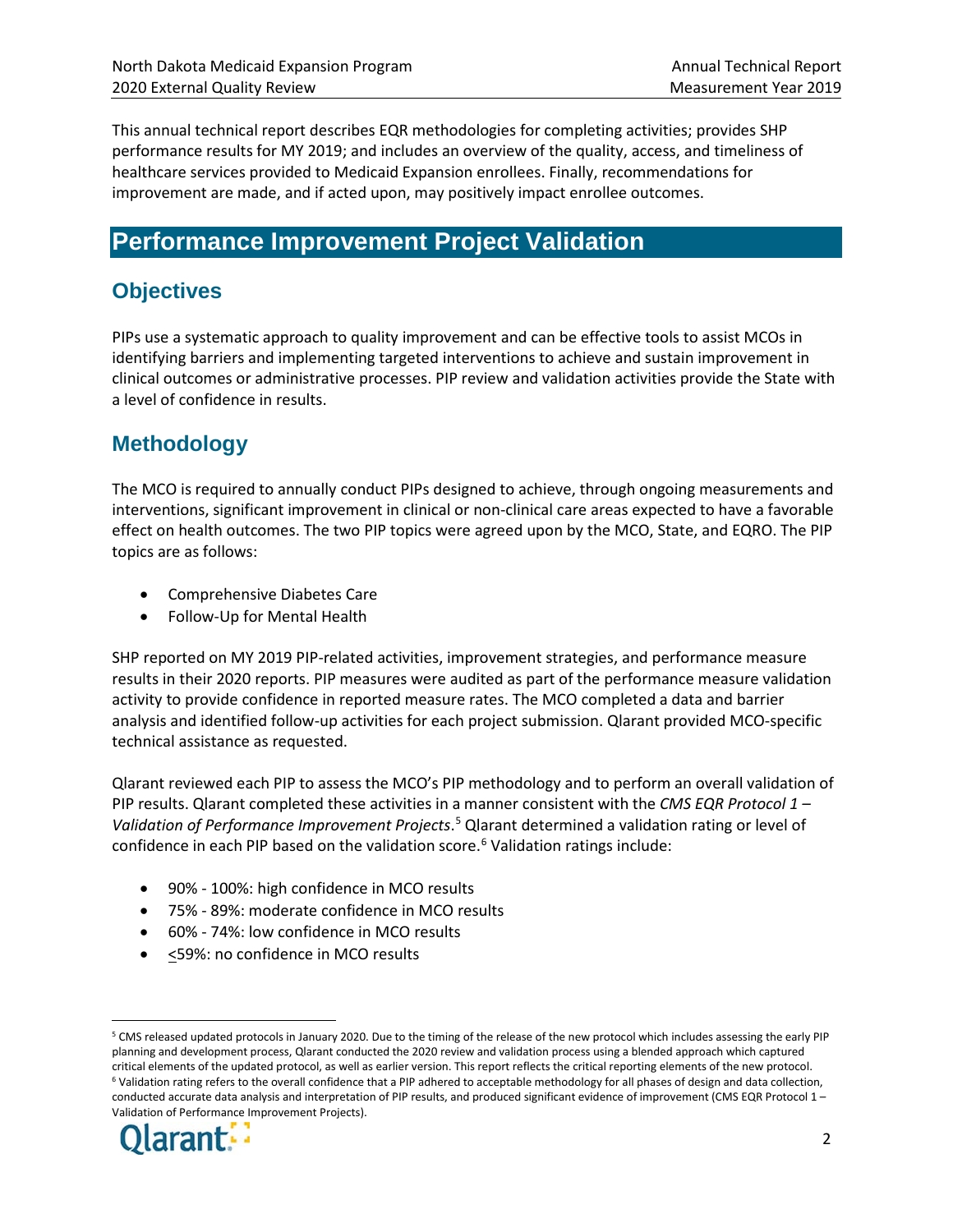## <span id="page-9-0"></span>**Results**

PIP validation results for 2020 MCO-reported PIPs including MY 2019 performance measure results are included in this report. Table 1 provides an overview of each PIP followed by key improvement strategies and results.

| <b>SHP</b> | <b>PIP 1</b>                                                                                                                                                                                                                                                                                                                                                                                                                                                                                                                                                                                                                                                        | PIP <sub>2</sub>                                                                                                                                                                                                                                                                                                                                                                                                                                                                                                                                                                                                                                                                                                                                                        |
|------------|---------------------------------------------------------------------------------------------------------------------------------------------------------------------------------------------------------------------------------------------------------------------------------------------------------------------------------------------------------------------------------------------------------------------------------------------------------------------------------------------------------------------------------------------------------------------------------------------------------------------------------------------------------------------|-------------------------------------------------------------------------------------------------------------------------------------------------------------------------------------------------------------------------------------------------------------------------------------------------------------------------------------------------------------------------------------------------------------------------------------------------------------------------------------------------------------------------------------------------------------------------------------------------------------------------------------------------------------------------------------------------------------------------------------------------------------------------|
| Topic      | <b>Comprehensive Diabetes Care</b>                                                                                                                                                                                                                                                                                                                                                                                                                                                                                                                                                                                                                                  | Follow-Up for Mental Health                                                                                                                                                                                                                                                                                                                                                                                                                                                                                                                                                                                                                                                                                                                                             |
| Aim        | Will the interventions implemented for<br>members with diabetes increase the<br>Comprehensive Diabetes Care rates to<br>meet or exceed the following goals?<br>Performance Measure 1: HbA1c<br>Testing: 94%<br>Performance Measure 2: HbA1c<br>$\bullet$<br>Poor Control >9%: 29%<br>Performance Measure 3: HbA1c<br>$\bullet$<br>Control <8%: 57%<br>Performance Measure 4: HbA1c<br>Control <7%: 41%*<br>Performance Measure 5: Eye<br>$\bullet$<br>Exam (Retinal) Performed: 52%<br><b>Performance Measure 6:</b><br>$\bullet$<br><b>Medical Attention for</b><br>Nephropathy: 94%<br>Performance Measure 7: Blood<br>$\bullet$<br>Pressure Control <140/90: 80% | Will the interventions implemented for<br>the HEDIS noncompliant population<br>impact the PIP's measures?<br><b>Follow-Up After Hospitalization</b><br>for Mental Health - Within 7<br>Days: Increase the performance<br>rate to 25%.<br><b>Follow-Up After Hospitalization</b><br>$\bullet$<br>for Mental Health - Within 30<br>Days: Increase the performance<br>rate to 45%.<br><b>Screening for Clinical Depression</b><br>$\bullet$<br>and Follow-Up Plan: Increase the<br>performance rate to at least 20%<br>(This performance measure was<br>discontinued in 2016).<br><b>Engagement of Alcohol or other</b><br>$\bullet$<br>Drug (AOD) Treatment: Increase<br>the performance rate to at least<br>20% (This performance measure<br>was introduced in MY 2016). |
| Population | Members with type 1 and type 2                                                                                                                                                                                                                                                                                                                                                                                                                                                                                                                                                                                                                                      | Members with mental health problems                                                                                                                                                                                                                                                                                                                                                                                                                                                                                                                                                                                                                                                                                                                                     |
|            | diabetes                                                                                                                                                                                                                                                                                                                                                                                                                                                                                                                                                                                                                                                            | and AOD dependence                                                                                                                                                                                                                                                                                                                                                                                                                                                                                                                                                                                                                                                                                                                                                      |
| Program    | <b>Medicaid Expansion</b>                                                                                                                                                                                                                                                                                                                                                                                                                                                                                                                                                                                                                                           | <b>Medicaid Expansion</b>                                                                                                                                                                                                                                                                                                                                                                                                                                                                                                                                                                                                                                                                                                                                               |
| Phase      | 2 <sup>nd</sup> Remeasurement                                                                                                                                                                                                                                                                                                                                                                                                                                                                                                                                                                                                                                       | 5 <sup>th</sup> Remeasurement                                                                                                                                                                                                                                                                                                                                                                                                                                                                                                                                                                                                                                                                                                                                           |

#### **PIP 1: Comprehensive Diabetes Care**

#### **Interventions**

Member-focused interventions:

- Provided members enrolled in the Diabetes Health Management Program, a voluntary program, with education and care coordination regarding their condition.
- Contacted members via mailings who were noncompliant with diabetes testing, reminding them to contact their provider to seek testing and exams as appropriate.

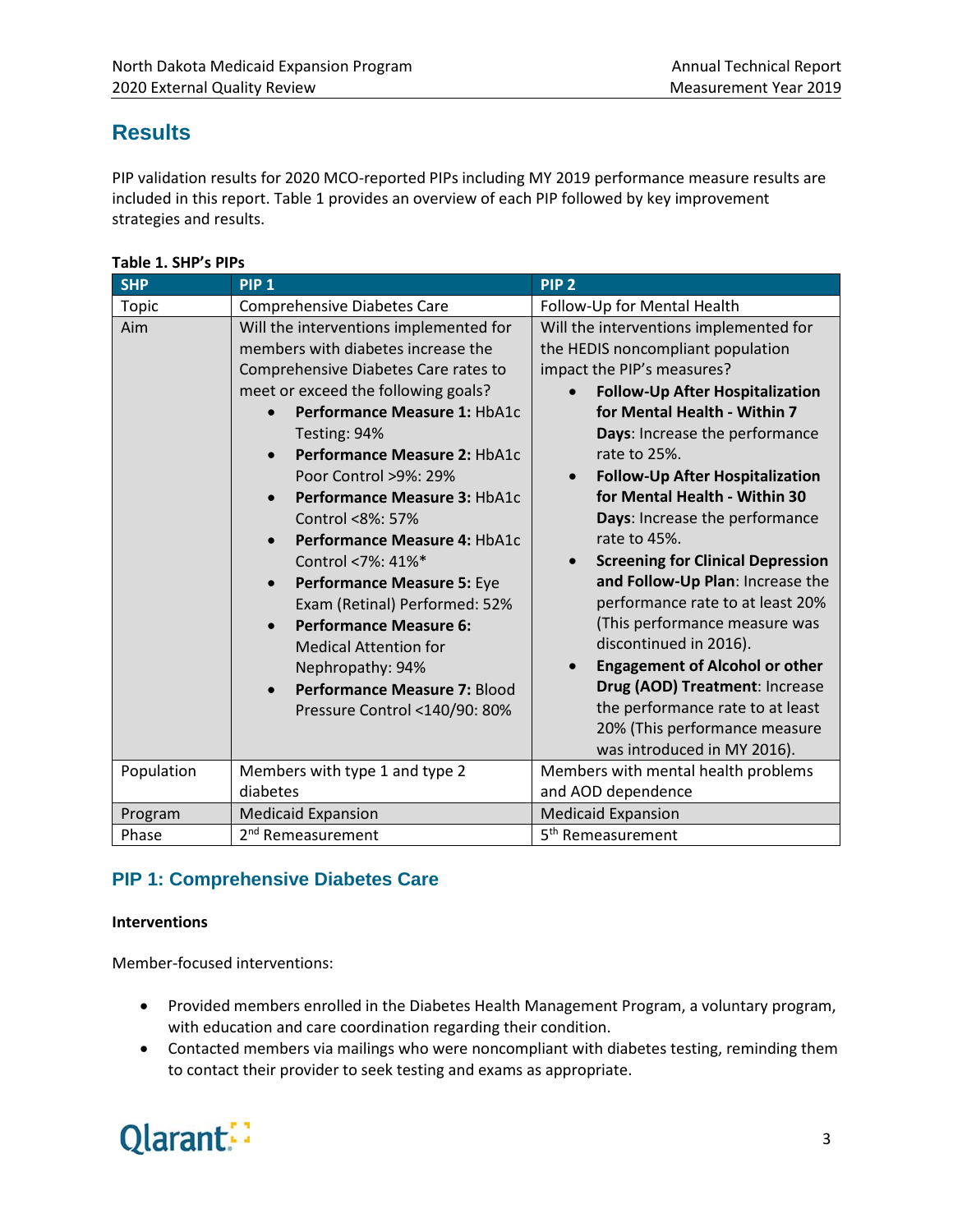• Sent mailings to members regarding their eye exam benefits, reminding them of the importance of communication and information exchange between their eye care provider and primary care physician/practitioner, and that transportation is available for appointments.

Provider-focused interventions:

- Contacted providers using mailings which included the correct codes to submit on diabetic eye exam claims and diabetes eye exam consultation forms for notifying the member's primary care physician/practitioner of the eye exam results.
- Implemented diabetes care gap reports, sent to participating providers, to assist in identifying members with open care caps.

#### **PIP Measure Results**

Table 2 displays SHP's Comprehensive Diabetes Care PIP measure results.

|                                  | <b>Baseline</b> | Last         |             |                      |
|----------------------------------|-----------------|--------------|-------------|----------------------|
|                                  | Year            | Remeasure-   |             | <b>Statistically</b> |
| <b>Performance Measure &amp;</b> | &               | ment Year    |             | <b>Significant</b>   |
| <b>Measure Steward</b>           | Rate            | & Rate       | Improvement | <b>Improvement</b>   |
| Hemoglobin A1c (HbA1c) Testing   | MY 2017         | MY 2019      |             |                      |
| (NCQA)                           | 92.62%          | 90.27%       | No          | No.                  |
| HbA1c Poor Control (>9%)         |                 |              |             |                      |
| (lower rate is better)           | MY 2017         | MY 2019      |             |                      |
| (NCQA)                           | 30.58%          | 28.71%       | <b>Yes</b>  | No                   |
| HbA1c Control (<8%)              | MY 2017         | MY 2019      |             |                      |
| (NCQA)                           | 55.01%          | 60.83%       | Yes         | No.                  |
| HbA1c Control (<7%) for a        |                 |              |             |                      |
| <b>Selected Population</b>       | MY 2017         | Discontinued |             |                      |
| (NCQA)                           | 39.66%          | in MY 2019   | <b>NA</b>   | <b>NA</b>            |
| Eye Exam (Retinal) Performed     | MY 2017         | MY 2019      |             |                      |
| (NCQA)                           | 50.09%          | 49.64%       | No          | No.                  |
| <b>Medical Attention for</b>     |                 |              |             |                      |
| Nephropathy                      | MY 2017         | MY 2019      |             |                      |
| (NCQA)                           | 91.21%          | 89.05%       | <b>No</b>   | <b>No</b>            |
| Blood Pressure Control (< 140/90 |                 |              |             |                      |
| $mm$ Hg)                         | MY 2017         | MY 2019      |             |                      |
| (NCQA)                           | 77.86%          | 73.97%       | No.         | No                   |

#### **Table 2. SHP Comprehensive Diabetes Care PIP Measure Results**

#### **PIP Validation Results**

SHP received a validation score of 97.50% for its Comprehensive Diabetes Care PIP providing high confidence in results. Figure 1 illustrates this validation rating.

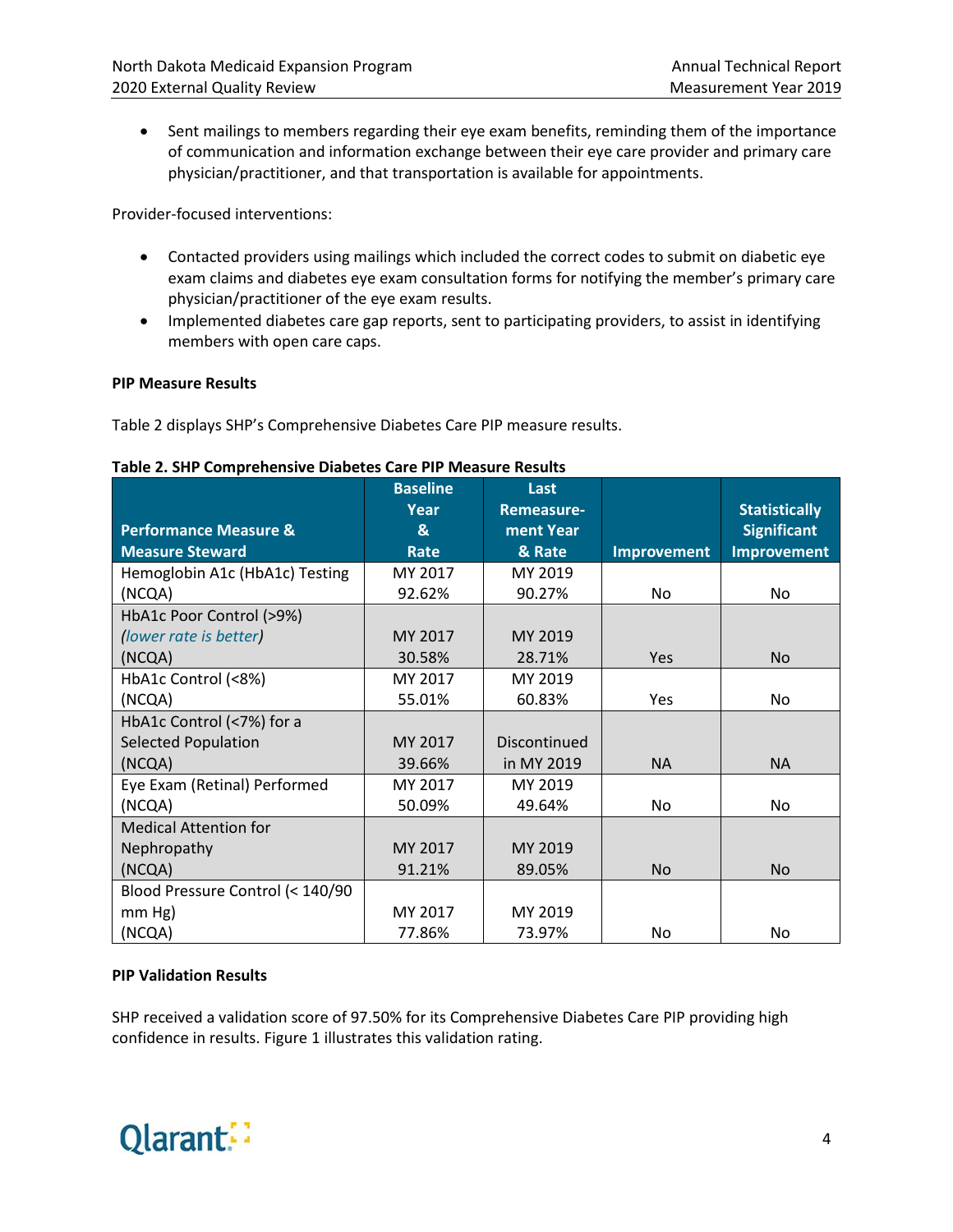#### **Figure 1. PIP Validation Rating**



#### **PIP 2: Follow-Up for Mental Health**

#### **Interventions**

Member-focused interventions:

• Contacted members at inpatient facilities to schedule follow-up appointments prior to discharge.

MCO-focused interventions:

- Collaborated with Sanford Health's Social Workers and Emergency Department Care Managers on behavioral health issues to assist with discharge planning.
- Worked with Human Service Centers and other inpatient facilities to discuss issues and appointment workflows, and provided educated to discharge planners on health plan coverage and network coverage rules.
- Evaluated requests received for AOD treatment to ensure the most appropriate setting for members.

#### **PIP Measure Results**

Table 3 displays SHP's Follow-up for Mental Health PIP measure results.

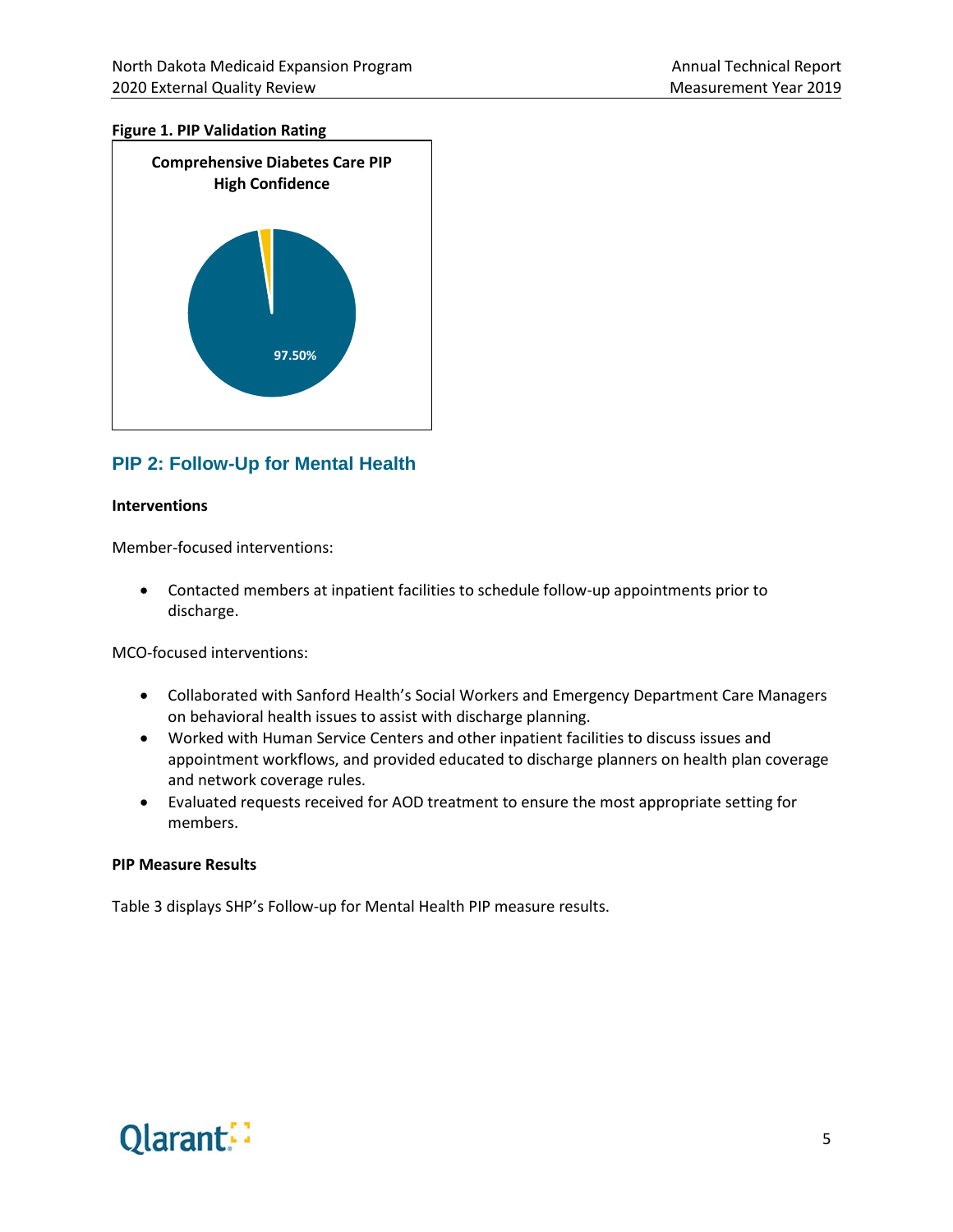|                                   | <b>Baseline</b><br>Year | Last<br>Remeasure- |                    | <b>Statistically</b> |
|-----------------------------------|-------------------------|--------------------|--------------------|----------------------|
| <b>Performance Measure &amp;</b>  | &                       | ment Year          |                    | <b>Significant</b>   |
| <b>Measure Steward</b>            | Rate                    | & Rate             | <b>Improvement</b> | <b>Improvement</b>   |
| Follow-Up After Hospitalizations  |                         |                    |                    |                      |
| for Mental Health - Within 7 Days | MY 2014                 | MY 2019            |                    |                      |
| (NCQA)                            | 21.88%                  | 19.62%             | No.                | No                   |
| Follow-Up After Hospitalizations  |                         |                    |                    |                      |
| for Mental Health - Within 30     |                         |                    |                    |                      |
| Days                              | MY 2014                 | MY 2019            |                    |                      |
| (NCQA)                            | 38.84%                  | 34.45%             | No.                | <b>No</b>            |
| Screening for Clinical Depression |                         |                    |                    |                      |
| and Follow-Up Plan                | MY 2014                 | Discontinued       |                    |                      |
| (NQCA)                            | 11.78%                  | in MY 2016         | ΝA                 | <b>NA</b>            |
| Engagement of Alcohol or Other    |                         |                    |                    |                      |
| Drug (AOD) Treatment              | MY 2016                 | MY 2019            |                    |                      |
| (NCQA)                            | 17.32%                  | 18.52%             | <b>Yes</b>         | <b>No</b>            |

#### **Table 3. SHP Follow-Up for Mental Health PIP Measure Results**

#### **PIP Validation Results**

SHP received a validation score of 94.85% for its Follow-Up for Mental Health PIP providing high confidence in results. Figure 2 illustrates this validation rating.





## <span id="page-12-0"></span>**Conclusion**

SHP received an overall "high confidence" rating for both PIPs, indicating DHS and other stakeholders should have "high confidence" in the MCO's reported results. For the Comprehensive Diabetes Care PIP, there was improvement noted in two measures for MY 2019: HbA1c Poor Control (>9%) and HbA1c Control (<8%). For the Follow-Up after Mental Illness PIP, there was improvement in the Engagement of

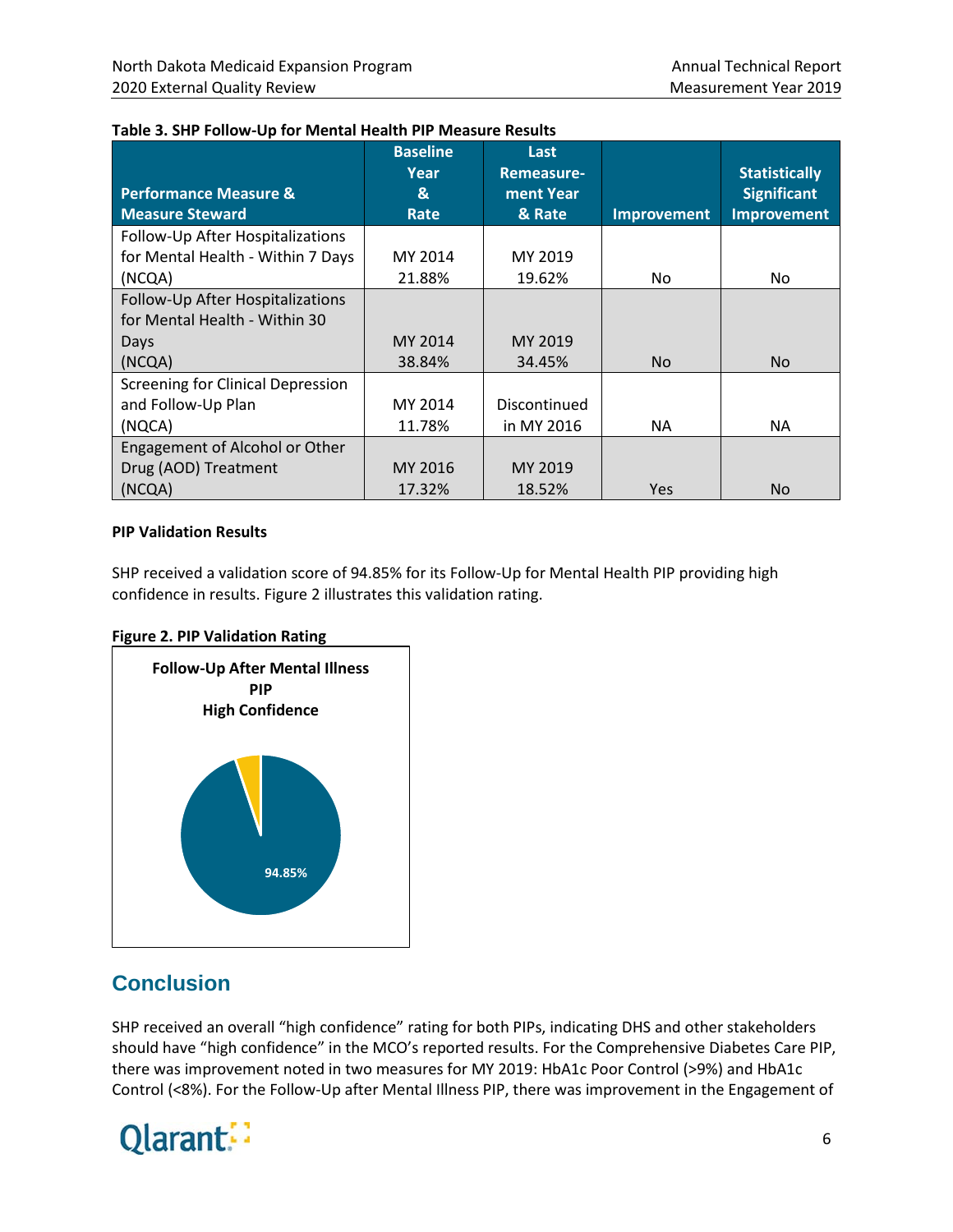Alcohol or Other Drug (AOD) Treatment performance measure. No improvement was statistically significant over baseline performance.

Although there was not improvement in all performance measures, SHP completed and presented a thorough barrier analysis as well as planned interventions for MY 2020, which should have a positive impact on performance measure results.

## <span id="page-13-0"></span>**Performance Measure Validation**

## <span id="page-13-1"></span>**Objectives**

The purpose of conducting the PMV activity is to evaluate the accuracy and reliability of the measures produced and reported by the MCO and to determine the extent to which the MCO followed specifications for calculating and reporting measures. The validation process allows DHS to have confidence in MCO performance measure results. Quality improvement results from a combination of measurement, reporting performance, actions to improve performance, and remeasurement.

## <span id="page-13-2"></span>**Methodology**

Qlarant uses the *CMS EQR Protocol 2 - Validation of Performance Measures*, as a guide in performance measure review activities. Validation activities include a review of data systems and processes used by the MCO to construct performance measure rates, an assessment of the calculated rates to determine algorithmic compliance with defined specifications, and verification that the reported rates are based on accurate sources of information. The PMV audit is divided into three phases: pre-onsite, onsite, and post-onsite. The associated PMV activities are described below in Table 4.

| <b>PMV Activities</b> |                                                                                                                                                                                                                                                                                                                                                                                                                                                                                                                                                                                                                                                                                                                                                                                             |  |  |
|-----------------------|---------------------------------------------------------------------------------------------------------------------------------------------------------------------------------------------------------------------------------------------------------------------------------------------------------------------------------------------------------------------------------------------------------------------------------------------------------------------------------------------------------------------------------------------------------------------------------------------------------------------------------------------------------------------------------------------------------------------------------------------------------------------------------------------|--|--|
| <b>Audit Phase</b>    | <b>Audit Activities</b>                                                                                                                                                                                                                                                                                                                                                                                                                                                                                                                                                                                                                                                                                                                                                                     |  |  |
| Pre-Onsite<br>Phase   | Qlarant confirms measures and specifications with DHS, and reviews prior audits, if<br>available. An audit methodology is developed that is appropriate for the selected<br>performance measures and compliant with the CMS PMV protocol. The auditor has<br>a conference call with the MCO to provide an overview, answer questions, and<br>schedule an onsite audit. The MCO is asked to complete the Information Systems<br>Capabilities Assessment (ISCA), and provide the source code for the selected<br>measures. Next, the auditor reviews the completed ISCA and other supporting<br>documents to determine areas, which need further discussion during the onsite<br>audit. The pre-onsite phase ends with a conference call with the MCO to finalize the<br>onsite review plans. |  |  |
| Onsite Phase*         | Qlarant begins the onsite review with an opening conference, which provides the<br>overall purpose and objectives of the PMV audit. The auditor interviews staff,<br>reviews documentation, and observes key processes used by the MCO in calculating<br>performance measures. The staff interviews not only provide insight into the<br>accuracy and reliability of the MCO's reporting processes, but also an opportunity<br>for the MCO to address any issues identified in the ISCA review. The auditor reviews                                                                                                                                                                                                                                                                         |  |  |

#### **Table 4. PMV Activities**

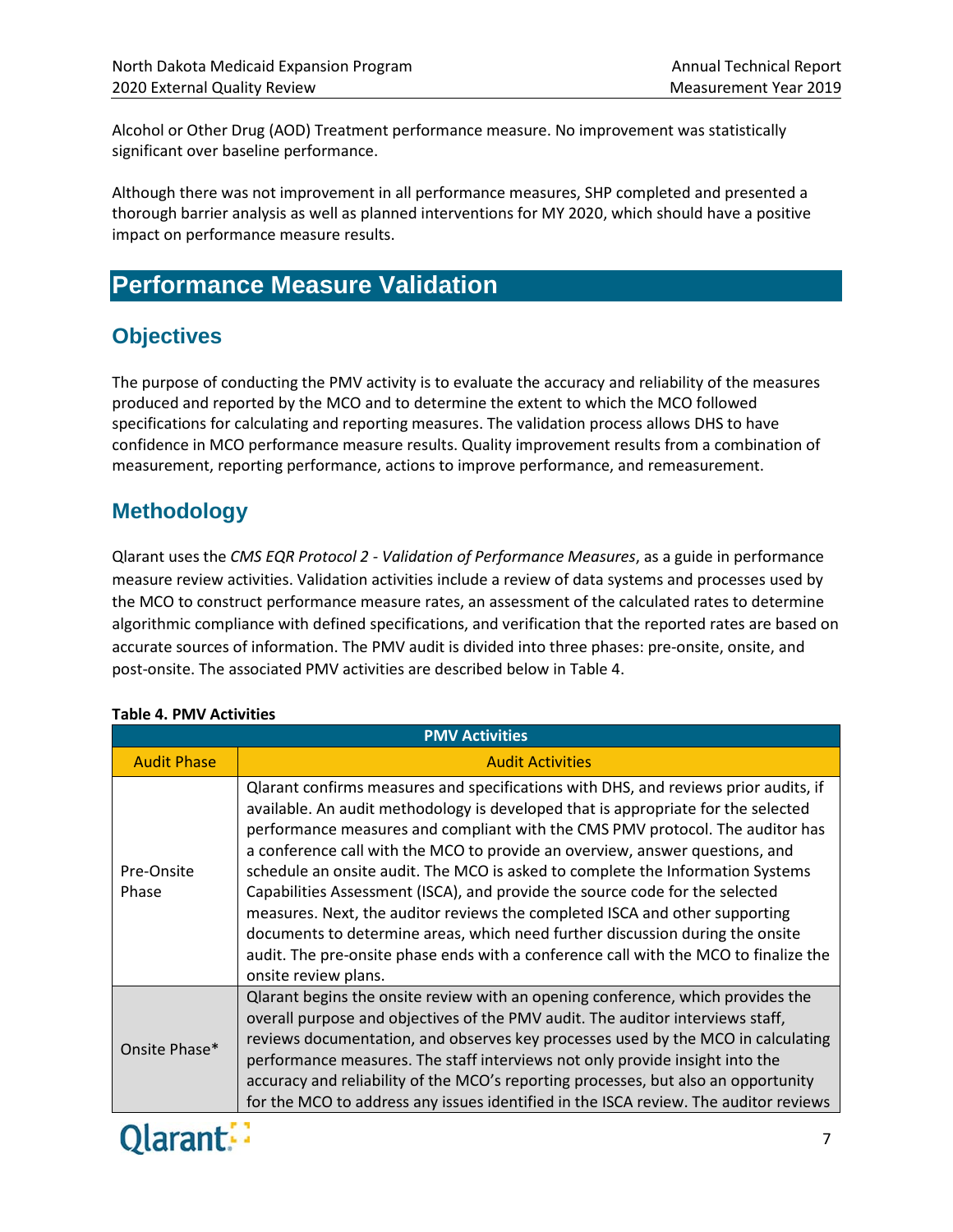| <b>PMV Activities</b> |                                                                                                                                                                                                                                                                                                                                                                                                                                                                                                                                                                                                                                                                                                                                                                                                                                                                                                                          |  |  |
|-----------------------|--------------------------------------------------------------------------------------------------------------------------------------------------------------------------------------------------------------------------------------------------------------------------------------------------------------------------------------------------------------------------------------------------------------------------------------------------------------------------------------------------------------------------------------------------------------------------------------------------------------------------------------------------------------------------------------------------------------------------------------------------------------------------------------------------------------------------------------------------------------------------------------------------------------------------|--|--|
| <b>Audit Phase</b>    | <b>Audit Activities</b>                                                                                                                                                                                                                                                                                                                                                                                                                                                                                                                                                                                                                                                                                                                                                                                                                                                                                                  |  |  |
|                       | the information systems structure, protocols and procedures, and performance<br>measure data collection methods. Lastly, a closing conference is held where the<br>auditor identifies issues warranting follow-up, discusses post-onsite activities, and<br>provides opportunity for the MCO to respond to preliminary findings.                                                                                                                                                                                                                                                                                                                                                                                                                                                                                                                                                                                         |  |  |
| Post-Onsite<br>Phase  | Qlarant conducts a source code review and medical record over-read (if applicable),<br>and follows up on any open items. The MCO must demonstrate that it has the<br>automated systems, information management practices, and data control<br>procedures needed to ensure all information required for performance measure<br>reporting is adequately captured, translated, stored, analyzed, and reported. All<br>outstanding issues must be resolved prior to the MCO calculating its final rates. The<br>auditor then assigns a validation reporting designation for each performance<br>measure.<br>$*$ $\blacksquare$ A 434 2040, the $\blacksquare$ $\blacksquare$ $\blacksquare$ $\blacksquare$ $\blacksquare$ $\blacksquare$ $\blacksquare$ $\blacksquare$ $\blacksquare$ $\blacksquare$ $\blacksquare$ $\blacksquare$ $\blacksquare$ $\blacksquare$ $\blacksquare$ $\blacksquare$ $\blacksquare$ $\blacksquare$ |  |  |

\*For MY 2019, the Onsite Phase was conducted virtually due to the COVID-19 pandemic.

## <span id="page-14-0"></span>**Results**

#### **Validation Results**

SHP completed and submitted an ISCA providing insights into their IS and processes used to produce the required CMS Adult and Child Core Quality Measures. SHP had satisfactory processes for data integration, data control, and interpretation of the performance measure specifications for MY 2019. The onsite PMV audit included interviews with the MCO's staff regarding its IS and associated procedures. These interviews enabled Qlarant's auditor to fully explore and understand systems and processes used in claims production, member enrollment, provider management, and performance measure reporting. The interviews also provided an overview of the data warehouse and insight into quality assurance practices.

The procedures and documentation used to calculate performance measures with the MCO's certified HEDIS software were reviewed and found to be acceptable. Programming source code and test cases were reviewed for core measures not calculated with the certified software, and found adequate. Microsoft Access was also utilized to calculate these measures. Samples and methodology for medical record abstraction and identifying measures requiring review were also found to be adequate and approved. Medical records were examined during the onsite visit for several measures, and two measures were selected for further medical record over-read review. Agreement rates for the selected measures exceeded the 90% minimum requirement. Results are displayed in Table 5 below.

| <b>Medical Record Over-Read Agreement</b>                                                       |    |    |      |  |  |
|-------------------------------------------------------------------------------------------------|----|----|------|--|--|
| <b>Compliant Records</b><br><b>Record Sample Size</b><br><b>SHP Agreement</b><br><b>Measure</b> |    |    |      |  |  |
| Adult BMI Assessment                                                                            | 30 | 30 | 100% |  |  |
| <b>Comprehensive Diabetes Care:</b><br>Blood Pressure Control (<140/90<br>$mm Hg$ )             | 30 | 30 | 100% |  |  |

#### **Table 5. Performance Measure Medical Record Over-Read Results**

## Qlarant: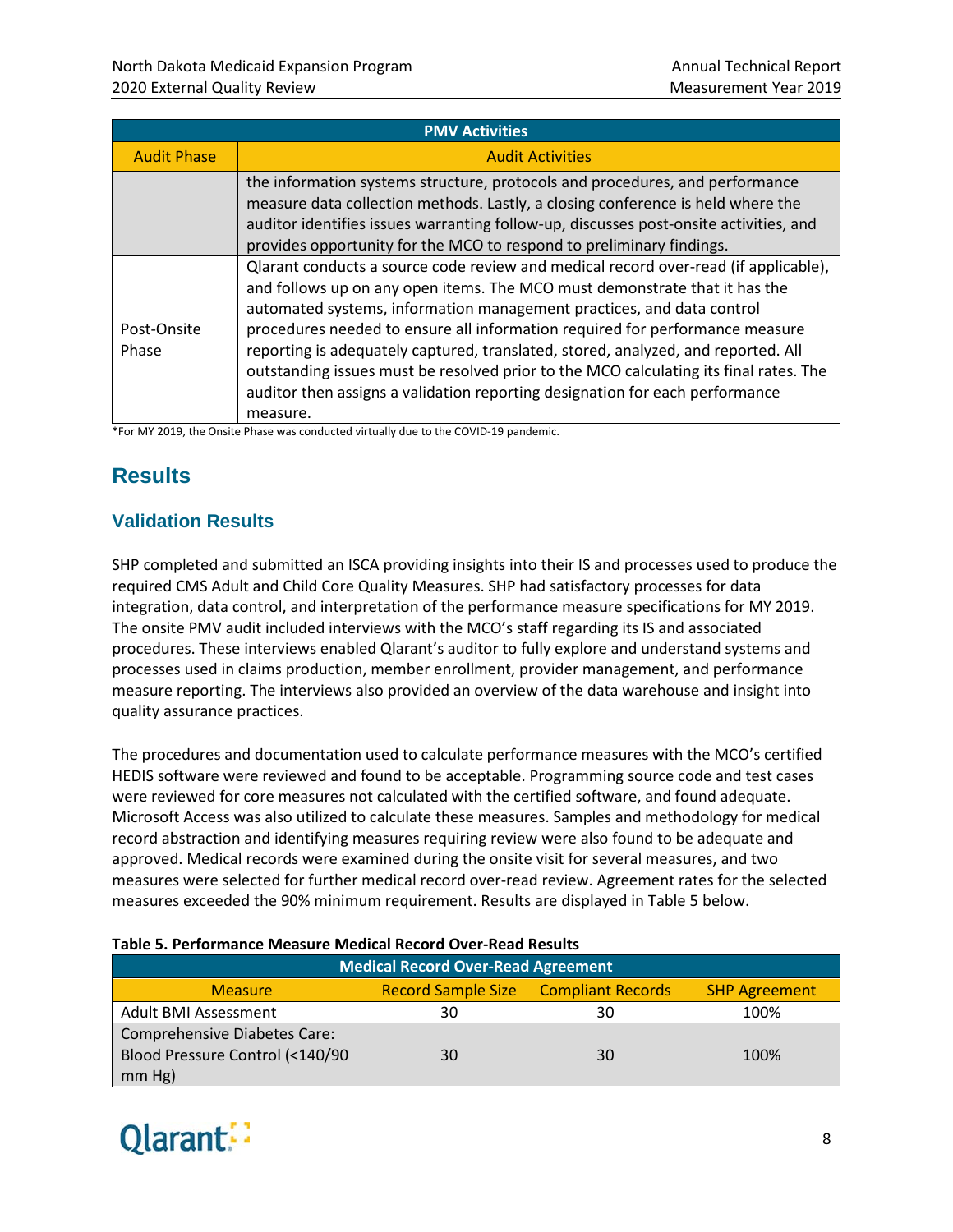SHP's validation findings are summarized in Table 6. Documentation, denominator, numerator, and sampling validation components each received a numeric score based upon findings. An overall audit score was then applied to provide DHS with a level of confidence in reported results. Lastly, the table includes a Reporting Designation. This component may be assessed with any one of the following designations:

- **R** = Reportable; measure was compliant with the State specifications
- **DNR** = Do not report; MCO rate was materially biased and should not be reported
- **NA** = Not applicable; the MCO was not required to report the measure
- **NR** = Measure was not reported because the MCO did not offer the required benefit

| <b>Validation Component</b>  | <b>Audit Element</b>                                                                                                                                                                                                                                                                                                                                                                                            | <b>SHP</b> |
|------------------------------|-----------------------------------------------------------------------------------------------------------------------------------------------------------------------------------------------------------------------------------------------------------------------------------------------------------------------------------------------------------------------------------------------------------------|------------|
| Documentation                | Data integration and control procedures are assessed to<br>determine whether the MCO has the appropriate processes and<br>documentation in place to extract, link, and manipulate data for<br>accurate and reliable measure rate construction. Measurement<br>procedures and programming specifications including data<br>sources, programming logic, and computer source codes are<br>documented and reviewed. | 100%       |
| Denominator                  | Validation of the denominator calculations for the performance<br>measures is conducted to assess the extent to which the MCO<br>used appropriate and complete data to identify the entire<br>population and to the degree to which the MCO followed the<br>measures specifications for calculating the denominator.                                                                                            | 100%       |
| Numerator                    | Validation of the numerator determines if the MCO correctly<br>identified and evaluated all qualifying medical events for<br>appropriate inclusion or exclusion in the numerator for each<br>measure and if the MCO followed the measure specifications<br>for calculation of the numerator.                                                                                                                    | 100%       |
| Sampling                     | Sample size and replacement methodology specifications are<br>reviewed to ensure the sample is not biased.                                                                                                                                                                                                                                                                                                      | 100%       |
| Reporting                    | MCO followed the State specifications for reporting<br>performance measures.                                                                                                                                                                                                                                                                                                                                    | 100%       |
| <b>Overall Audit Score</b>   | The overall audit score encompasses the MCO validation<br>findings for Documentation, Denominator, Numerator,<br>Sampling, and Reporting.                                                                                                                                                                                                                                                                       | 100%       |
| <b>Reporting Designation</b> | Reportable; Each measure was compliant with the State<br>specifications. The MCO reported for each measure,<br>denominator, numerator events, and calculated final rates all in<br>the format required by the State.                                                                                                                                                                                            | R          |

#### **Table 6. MY 2019 Validation Results**

SHP received an overall audit score of 100% and all performance measures are "Reportable."

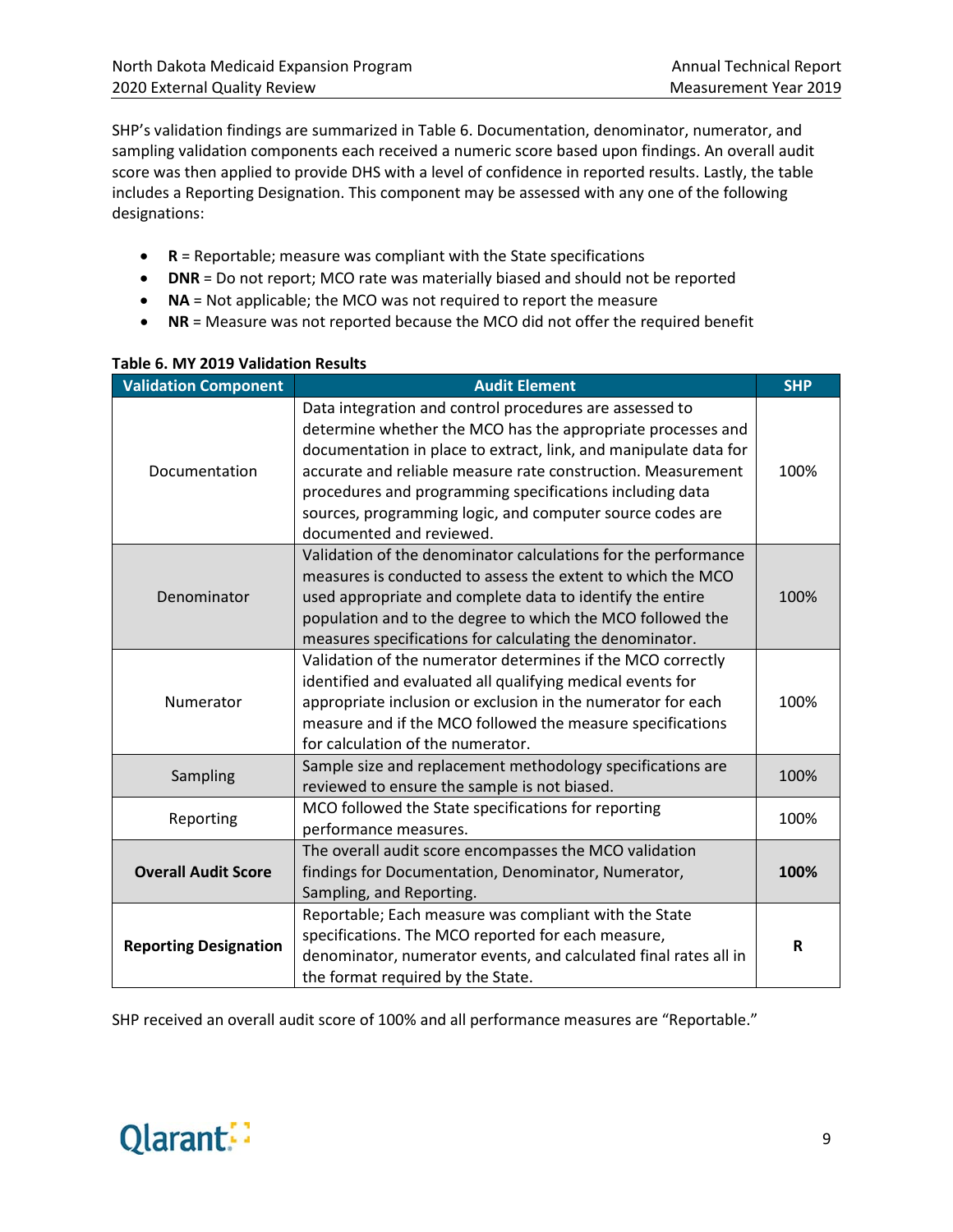Figure 3 displays level of confidence in MCO compliance.



#### **Figure 3. SHP's Level of Confidence in Performance Measure Results**

DHS and other stakeholders should have "high confidence" in SHP's reported performance measure results.

#### **Performance Measure Results**

The 2020 (MY 2019) SHP PMV includes HEDIS and non-HEDIS measures that aligned with the 2020 North Dakota Medicaid Expansion Program Quality Strategy. Required performance measures were confirmed with DHS and the MCO in the initial steps of PMV activities. The MCO followed current 2020 HEDIS (MY 2019) with the noted exception of age differences. For non-HEDIS measures, SHP followed the most current criteria from the 2020 (MY 2019) Core Set of Adult Health Care Quality Measures for Medicaid Technical Specifications. Performance measure results are compared to benchmarks largely based on the NCQA Quality Compass 2019 National Medicaid for HMOs. Comparisons are made using a diamond rating system as shown in Table 7:

|                 | Diamond Rating System Used to Compare SHP Performance to Benchmarks                                                                         |
|-----------------|---------------------------------------------------------------------------------------------------------------------------------------------|
| <b>Diamonds</b> | SHP's Performance Compared to the Benchmarks                                                                                                |
| $***$           | MCO rate is equal to or exceeds the NCQA Quality Compass 90 <sup>th</sup> Percentile.                                                       |
| $***$           | MCO rate is equal to or exceeds the NCQA Quality Compass 75 <sup>th</sup> Percentile, but does not<br>meet the 90 <sup>th</sup> Percentile. |
| ◆◆              | MCO rate is equal to or exceeds the NCQA Quality Compass National Average, but does<br>not meet the 75 <sup>th</sup> Percentile.            |
|                 | MCO rate is below the NCQA Quality Compass National Average.                                                                                |

| Table 7. Diamond Rating System Used to Compare SHP Performance to Benchmarks |
|------------------------------------------------------------------------------|
|------------------------------------------------------------------------------|

The year-to-year comparison and trending pattern evaluate the past three years (MY 2017-MY 2019). **Green** and **red** represents positive and negative trends for three consecutive measurement years, respectively. Table 8 displays performance measure validation results for SHP.

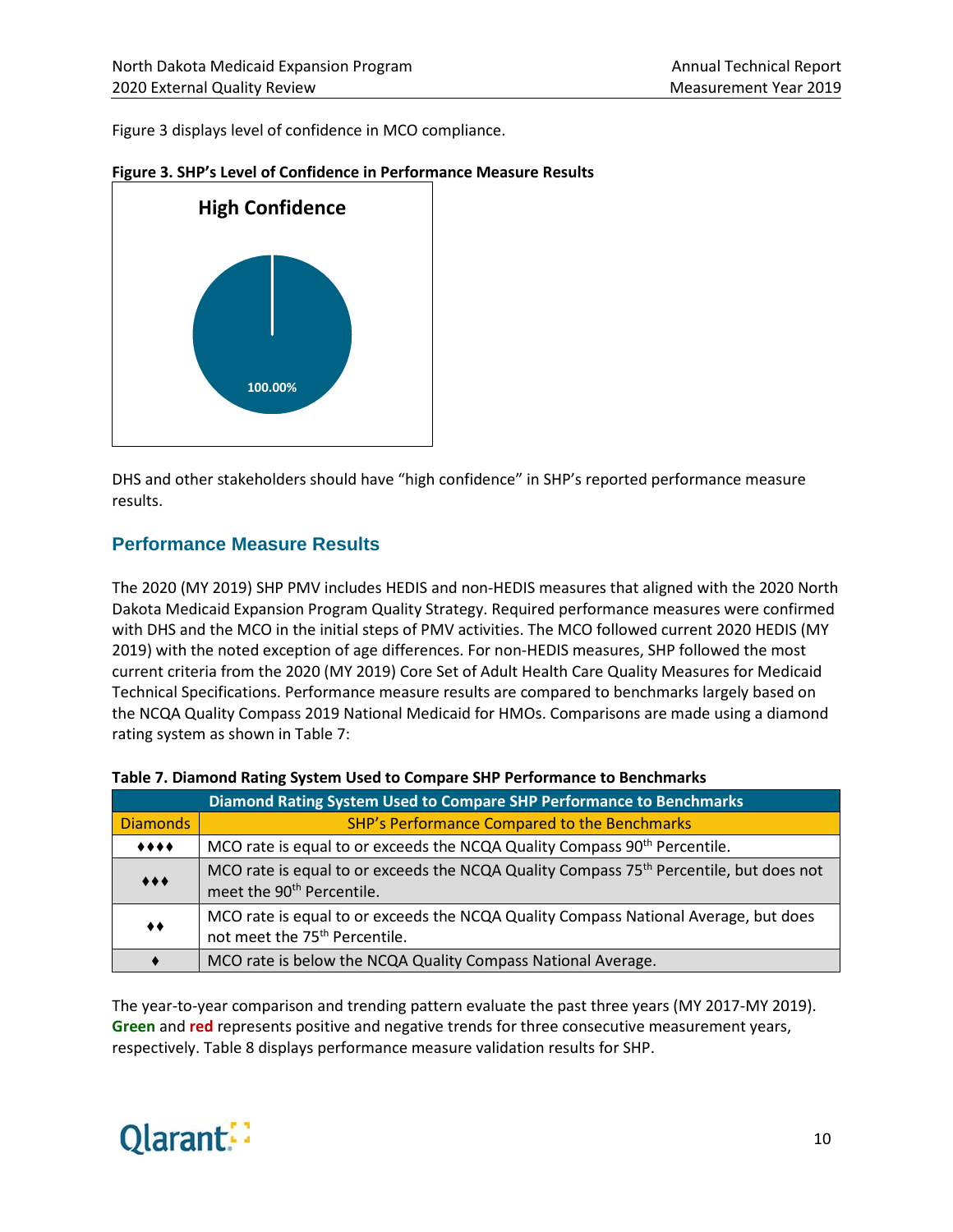#### **Table 8. SHP Performance Measure Validation Results**

| <b>Measure</b>                                                                | <b>MCO</b><br><b>MY 2017</b><br>Rate (%) | <b>MCO</b><br><b>MY 2018</b><br>Rate (%) | <b>MCO</b><br><b>MY 2019</b><br>Rate (%) | <b>MY 2019</b><br><b>Comparison to</b><br>Benchmarks^ |
|-------------------------------------------------------------------------------|------------------------------------------|------------------------------------------|------------------------------------------|-------------------------------------------------------|
| Adherence to Antipsychotics for                                               | 60.22                                    | 61.36                                    | 52.29                                    |                                                       |
| Individuals with Schizophrenia                                                |                                          |                                          |                                          |                                                       |
| Adult Body Mass Index Assessment                                              | 93.40                                    | 93.33                                    | 94.17                                    | $***$                                                 |
| Annual Monitoring for Patients on                                             |                                          |                                          |                                          |                                                       |
| <b>Persistent Medications: Angiotensin</b>                                    | 85.43                                    | 87.81                                    | <b>NR</b>                                | <b>NC</b>                                             |
| Converting Enzyme (ACE) Inhibitors or                                         |                                          |                                          |                                          |                                                       |
| Angiotensin Receptor Blockers (ARBs)                                          |                                          |                                          |                                          |                                                       |
| Annual Monitoring for Patients on<br><b>Persistent Medications: Diuretics</b> | 87.16                                    | 89.01                                    | <b>NR</b>                                | <b>NC</b>                                             |
| Annual Monitoring for Patients on                                             |                                          |                                          |                                          |                                                       |
| <b>Persistent Medications: Total Rate</b>                                     | 86.11                                    | 88.29                                    | <b>NR</b>                                | <b>NC</b>                                             |
| <b>Antidepressant Medication Management:</b>                                  |                                          |                                          |                                          |                                                       |
| <b>Effective Acute Phase Treatment</b>                                        | 62.55                                    | 64.33                                    | 61.85                                    |                                                       |
| Antidepressant Medication Management:                                         |                                          |                                          |                                          |                                                       |
| <b>Effective Continuation Phase Treatment</b>                                 | 47.20                                    | 48.17                                    | 46.72                                    | ◆◆◆                                                   |
| Asthma Medication Ratio: Ages 19-50                                           | <b>NR</b>                                | <b>NR</b>                                | 55.00                                    | $\blacklozenge \blacklozenge$                         |
| Asthma Medication Ratio: Ages 51-64                                           | <b>NR</b>                                | <b>NR</b>                                | 51.72                                    |                                                       |
| Asthma Medication Ratio: Ages 19-64                                           | <b>NR</b>                                | <b>NR</b>                                | 53.93                                    |                                                       |
| (Total)                                                                       |                                          |                                          |                                          |                                                       |
| <b>Breast Cancer Screening</b>                                                | 50.35                                    | 54.97                                    | 54.69                                    | ٠                                                     |
| <b>Cardiovascular Monitoring for People</b>                                   |                                          |                                          |                                          |                                                       |
| With Cardiovascular Disease and                                               | <b>NA</b>                                | <b>NA</b>                                | <b>NA</b>                                | <b>NC</b>                                             |
| Schizophrenia                                                                 |                                          |                                          |                                          |                                                       |
| Cervical Cancer Screening Ages 21-64                                          | 42.61                                    | 43.60                                    | 44.79                                    | ٠                                                     |
| Chlamydia Screening in Women, Upper<br>Age Stratification, Ages 21-24         | 37.50                                    | 40.52                                    | 46.03                                    |                                                       |
| Comprehensive Diabetes Care: Blood                                            |                                          |                                          |                                          |                                                       |
| Pressure Controlled <140/90 mm Hg                                             | 77.86                                    | 76.86                                    | 73.97                                    | ***                                                   |
| Comprehensive Diabetes Care: Eye Exam                                         | 50.09                                    | 51.12                                    | 49.64                                    |                                                       |
| Comprehensive Diabetes Care: HbA1c                                            | 39.66                                    | 41.61                                    | <b>NR</b>                                | NC                                                    |
| Control (<7%) for a Selected Population                                       |                                          |                                          |                                          |                                                       |
| Comprehensive Diabetes Care: HbA1c                                            | 55.01                                    | 55.96                                    | 60.83                                    |                                                       |
| Control (<8%)                                                                 |                                          |                                          |                                          |                                                       |
| Comprehensive Diabetes Care: HbA1c                                            | 30.58                                    | 32.12                                    | 28.71                                    | ***                                                   |
| Poor Control (>9%) Lower is better                                            |                                          |                                          |                                          |                                                       |
| Comprehensive Diabetes Care: HbA1c<br><b>Testing</b>                          | 92.62                                    | 92.57                                    | 90.27                                    | ▸♦                                                    |
| Comprehensive Diabetes Care: Medical                                          |                                          |                                          |                                          |                                                       |
| <b>Attention for Nephropathy</b>                                              | 91.21                                    | 93.61                                    | 89.05                                    |                                                       |
| <b>Controlling High Blood Pressure</b>                                        | 73.43                                    | 68.37                                    | 70.00                                    | 00€                                                   |
| Diabetes Monitoring for People With                                           |                                          |                                          |                                          |                                                       |
| Diabetes and Schizophrenia                                                    | <b>NA</b>                                | <b>NA</b>                                | <b>NA</b>                                | <b>NC</b>                                             |

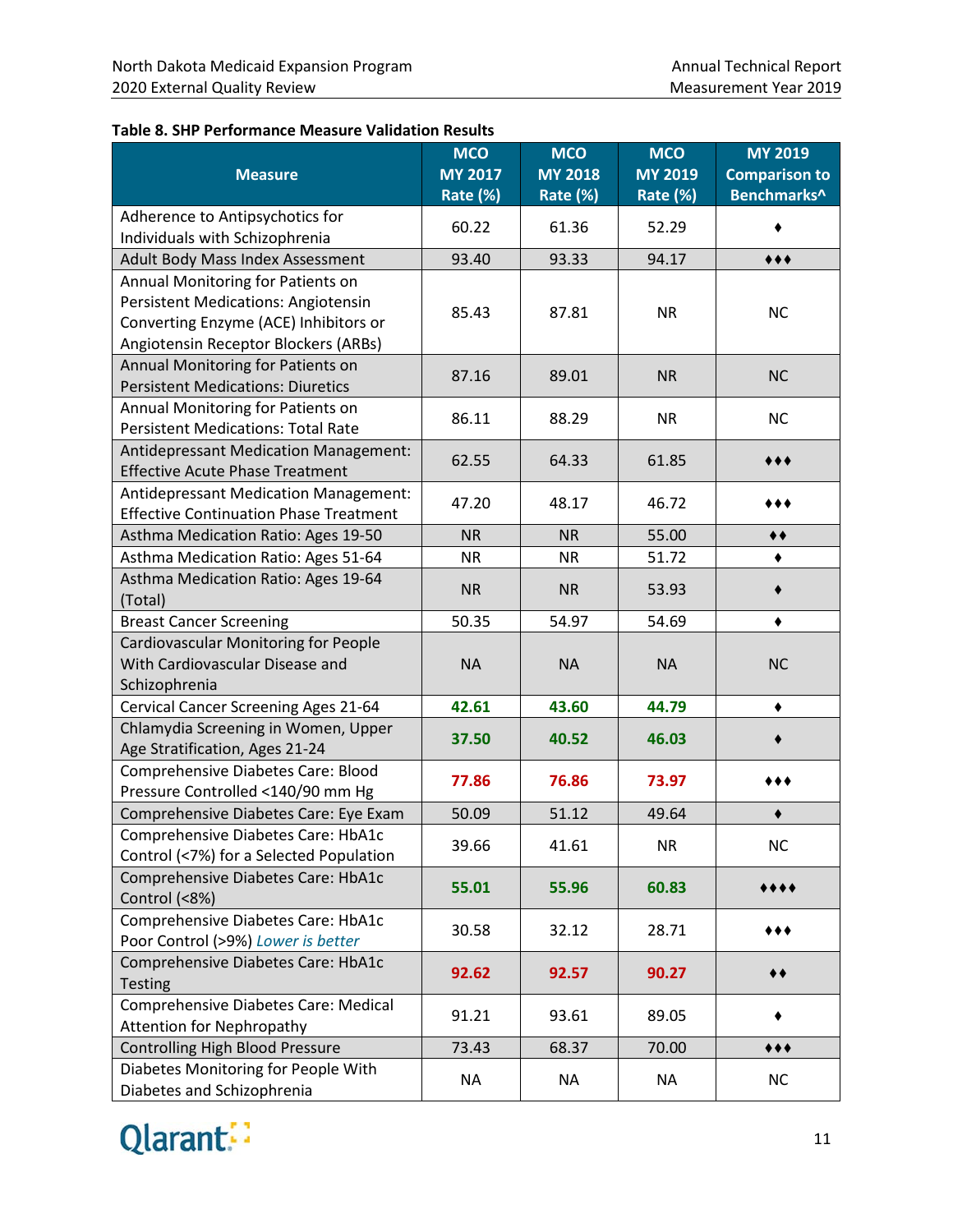| <b>Measure</b>                                                                                                                                       | <b>MCO</b><br><b>MY 2017</b><br>Rate (%) | <b>MCO</b><br><b>MY 2018</b><br>Rate (%) | <b>MCO</b><br><b>MY 2019</b><br>Rate (%) | <b>MY 2019</b><br><b>Comparison to</b><br>Benchmarks^ |
|------------------------------------------------------------------------------------------------------------------------------------------------------|------------------------------------------|------------------------------------------|------------------------------------------|-------------------------------------------------------|
| Diabetes Screening for People With<br>Schizophrenia or Bipolar Disorder Who<br>Are Using Antipsychotic Medication                                    | 81.51                                    | 85.30                                    | 85.15                                    |                                                       |
| Flu Vaccinations for Adults, Ages 19-64                                                                                                              | 41.75                                    | 38.93                                    | 38.60                                    |                                                       |
| Follow-Up After Emergency Room Visit<br>for Mental Illness, Age 19-64: Follow-Up<br>Within 7 days                                                    | <b>NR</b>                                | <b>NR</b>                                | 24.75                                    |                                                       |
| Follow-Up After Emergency Room Visit<br>for Mental Illness, Age 19-64: Follow-Up<br>Within 30 days                                                   | <b>NR</b>                                | <b>NR</b>                                | 31.33                                    |                                                       |
| Follow-Up After Hospitalization for<br>Mental Illness, Ages 19-64: Follow-Up<br>Within 7 Days                                                        | 34.17                                    | 28.11                                    | 32.20                                    |                                                       |
| Follow-Up After Hospitalization for<br>Mental Illness, Ages 19-64: Follow-Up<br>Within 30 Days                                                       | 53.61                                    | 51.62                                    | 44.49                                    |                                                       |
| Initiation and Engagement of Alcohol and<br>Other Drug Dependence Treatment, Ages<br>18-64: Initiation of AOD Treatment -<br><b>Alcohol Abuse</b>    | <b>NR</b>                                | 42.80                                    | 41.70                                    |                                                       |
| Initiation and Engagement of Alcohol and<br>Other Drug Dependence Treatment, Ages<br>18-64: Engagement of AOD Treatment -<br><b>Alcohol Abuse</b>    | <b>NR</b>                                | 17.98                                    | 14.57                                    |                                                       |
| Initiation and Engagement of Alcohol and<br>Other Drug Dependence Treatment, Ages<br>18-64: Initiation of AOD Treatment -<br><b>Opioid Abuse</b>     | <b>NR</b>                                | 61.35                                    | 62.50                                    |                                                       |
| Initiation and Engagement of Alcohol and<br>Other Drug Dependence Treatment, Ages<br>18-64: Engagement of AOD Treatment -<br>Opioid Abuse            | NR.                                      | 41.43                                    | 43.55                                    | ****                                                  |
| Initiation and Engagement of Alcohol and<br>Other Drug Dependence Treatment, Ages<br>18-64: Initiation of AOD Treatment -<br><b>Other Drug Abuse</b> | <b>NR</b>                                | 43.08                                    | 41.97                                    |                                                       |
| Initiation and Engagement of Alcohol and<br>Other Drug Dependence Treatment, Ages<br>18-64: Engagement of AOD Treatment -<br>Other Drug Abuse        | <b>NR</b>                                | 24.33                                    | 17.27                                    |                                                       |
| Initiation and Engagement of Alcohol and<br>Other Drug Dependence Treatment, Ages<br>18-64: Initiation of AOD Treatment -<br>Total                   | 40.83                                    | 43.99                                    | 44.31                                    |                                                       |

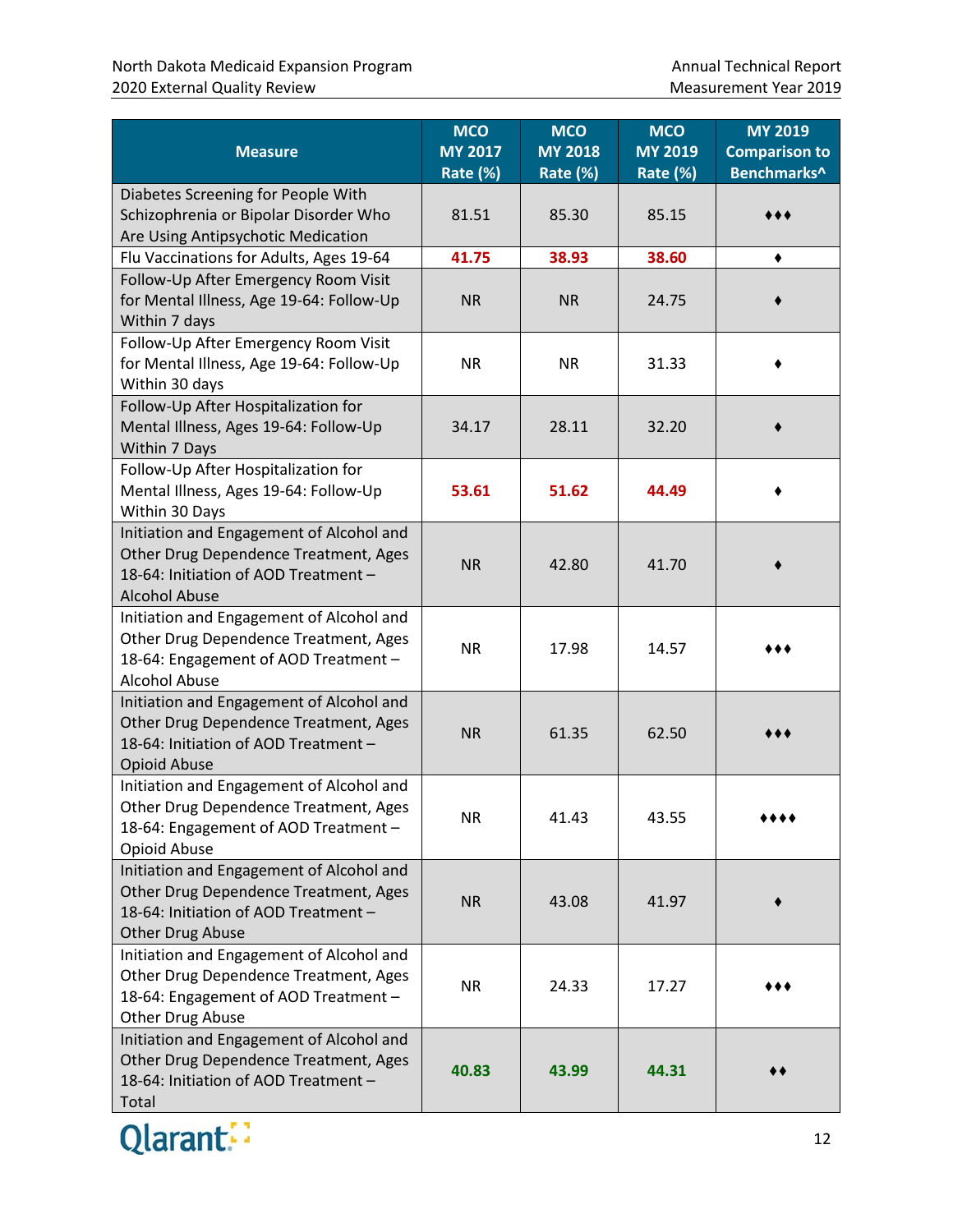| <b>Measure</b>                                                                                                                                                                                                 | <b>MCO</b><br><b>MY 2017</b><br>Rate (%) | <b>MCO</b><br><b>MY 2018</b><br>Rate (%) | <b>MCO</b><br><b>MY 2019</b><br>Rate (%) | <b>MY 2019</b><br><b>Comparison to</b><br>Benchmarks^ |
|----------------------------------------------------------------------------------------------------------------------------------------------------------------------------------------------------------------|------------------------------------------|------------------------------------------|------------------------------------------|-------------------------------------------------------|
| Initiation and Engagement of Alcohol and<br>Other Drug Dependence Treatment, Ages<br>18-64: Engagement of AOD Treatment -<br>Total                                                                             | 18.03                                    | 20.82                                    | 18.52                                    |                                                       |
| Medical Assistance With Smoking and<br>Tobacco Use Cessation: Advised to Quit<br>Smoking (2 year rolling average)                                                                                              | 77.21                                    | 78.22                                    | 76.90                                    |                                                       |
| Medical Assistance With Smoking and<br><b>Tobacco Use Cessation: Discussing</b><br>Cessation Medication (2 year rolling<br>average)                                                                            | 52.21                                    | 54.19                                    | 52.10                                    |                                                       |
| Medical Assistance With Smoking and<br><b>Tobacco Use Cessation: Discussing</b><br>Cessation Strategies (2 year rolling<br>average)                                                                            | 52.77                                    | 52.33                                    | 48.10                                    |                                                       |
| Plan All-Cause Readmissions Rate: Ages<br>18-44 Lower is better                                                                                                                                                | <b>NR</b>                                | <b>NR</b>                                | 1.5441                                   | <b>NC</b>                                             |
| Plan All-Cause Readmissions Rate: Ages<br>45-54 Lower is better                                                                                                                                                | <b>NR</b>                                | <b>NR</b>                                | 1.5655                                   | <b>NC</b>                                             |
| Plan All-Cause Readmissions Rate: Ages<br>55-64 Lower is better                                                                                                                                                | <b>NR</b>                                | <b>NR</b>                                | 1.1399                                   | <b>NC</b>                                             |
| Plan All-Cause Readmissions Rate: Total<br>Lower is better                                                                                                                                                     | <b>NR</b>                                | <b>NR</b>                                | 1.4182                                   |                                                       |
| PQI 01: Diabetes Short-Term<br><b>Complications Admission Rate</b><br>(denominator is total member months<br>x100,00 for ages 18-64, Rate is numerator<br>events/100,000 member months) Lower<br>is better     | 45.07                                    | 40.85                                    | 46.53                                    |                                                       |
| PQI 05: Chronic Obstructive Pulmonary<br>Disease (COPD) Admission Rate<br>(denominator is total member months<br>x100,00 for ages 40-64, Rate is numerator<br>events/100,000 member months) Lower<br>is better | 45.26                                    | 28.97                                    | 48.58                                    |                                                       |
| PQI 08: Congestive Heart Failure (CHF)<br>Admission Rate (denominator is total<br>member months x100,00 for ages 18-64<br>and 65+, Rate is numerator<br>events/100,000 member months) Lower<br>is better       | 23.91                                    | 29.07                                    | 27.11                                    |                                                       |
| PQI 15: Asthma Admission Rate in<br>Younger Adults (denominator is total<br>member months x100,00 for ages 18-39,                                                                                              | 8.29                                     | 3.47                                     | 2.90                                     |                                                       |

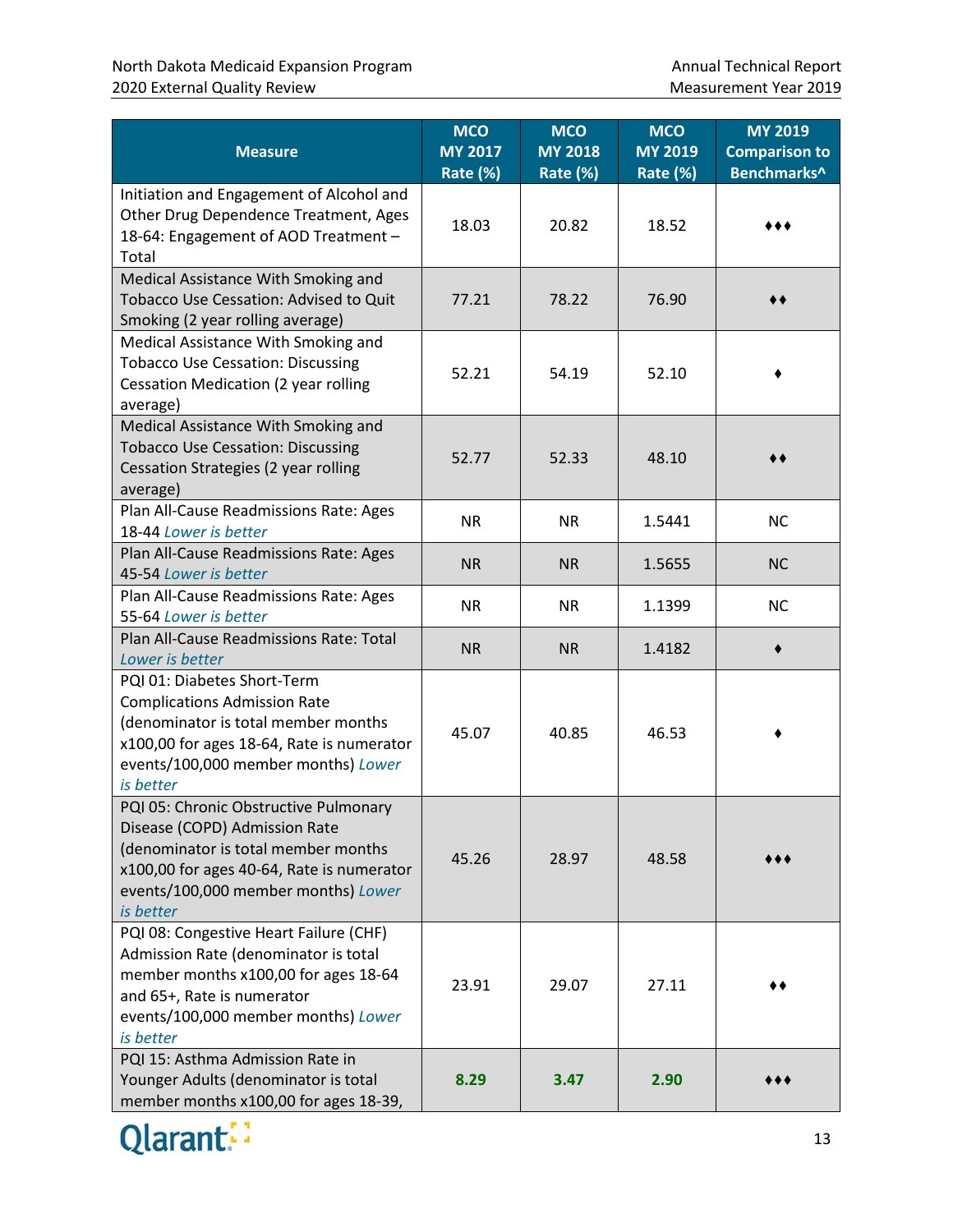| <b>Measure</b>                                                                                                                                                | <b>MCO</b><br><b>MY 2017</b><br>Rate (%) | <b>MCO</b><br><b>MY 2018</b><br>Rate (%) | <b>MCO</b><br><b>MY 2019</b><br>Rate (%) | <b>MY 2019</b><br><b>Comparison to</b><br>Benchmarks^ |
|---------------------------------------------------------------------------------------------------------------------------------------------------------------|------------------------------------------|------------------------------------------|------------------------------------------|-------------------------------------------------------|
| Rate is numerator events/100,000<br>member months) Lower is better                                                                                            |                                          |                                          |                                          |                                                       |
| Use of Opioids at High Dosage (rate is<br>calculated per 1000 members), Ages 18<br>and older Lower is better                                                  | <b>NR</b>                                | 2.79                                     | 2.75                                     |                                                       |
| Use of Opioids From Multiple Providers<br>(rate is calculated per 1000 members),<br>Ages 18 and older: Multiple Pharmacies<br>Lower is better                 | <b>NR</b>                                | 4.75                                     | 5.02                                     |                                                       |
| Use of Opioids From Multiple Providers<br>(rate is calculated per 1000 members),<br>Ages 18 and older: Multiple Prescribers<br>Lower is better                | <b>NR</b>                                | 24.95                                    | 27.28                                    |                                                       |
| Use of Opioids From Multiple Providers<br>(rate is calculated per 1000 members),<br>Ages 18 and older: Multiple Prescribers<br>and Pharmacies Lower is better | <b>NR</b>                                | 4.10                                     | 4.45                                     |                                                       |

^ *Quality Compass 2019 (Measurement Year 2018 data) National Medicaid Average for HMOs*. This is the most current benchmark source at the time of report production.

\* *Quality of Care for Adults in Medicaid: Findings from the 2018 Adult Core Set Chart, September 2019*, a product of the Medicaid/CHIP Health Care Quality Measures Technical Assistance and Analytic Support Program, sponsored by the Centers for Medicare & Medicaid Services. This is the most current benchmark available at the time of report production.

^^ In 2020, the PCR measure reporting is based on the O/E Ratio (Observed Readmissions/Expected Readmissions) and not the Observed Readmission Rate like the previous measurement years

NA Small Denominator. The organization followed the specifications, but the denominator was too small (<30) to report a valid rate. NR Not Reported in previous year(s) due to new measure was added, or measure was retired.

NC No comparison made due to NA, no rate or/and benchmark available

SHP's rates for two measures met or exceeded the National Medicaid 90th Percentile:

- Comprehensive Diabetes Care: HbA1c Control (<8%)
- Initiation and Engagement of Alcohol and Other Drug Dependence Treatment: Engagement of AOD Treatment – Opioid Abuse

SHP's rates for twelve measures met or exceeded the National 75<sup>th</sup> Percentile but were below the 90<sup>th</sup> Percentile:

- Adult Body Mass Index Assessment
- Antidepressant Medication Management: Effective Acute Phase Treatment
- Antidepressant Medication Management: Effective Continuation Phase Treatment
- Comprehensive Diabetes Care: Blood Pressure Controlled <140/90 mm Hg
- Comprehensive Diabetes Care: HbA1c Poor Control (>9%) *Lower is better*
- Controlling High Blood Pressure
- Diabetes Screening for People With Schizophrenia or Bipolar Disorder Who Are Using Antipsychotic Medication

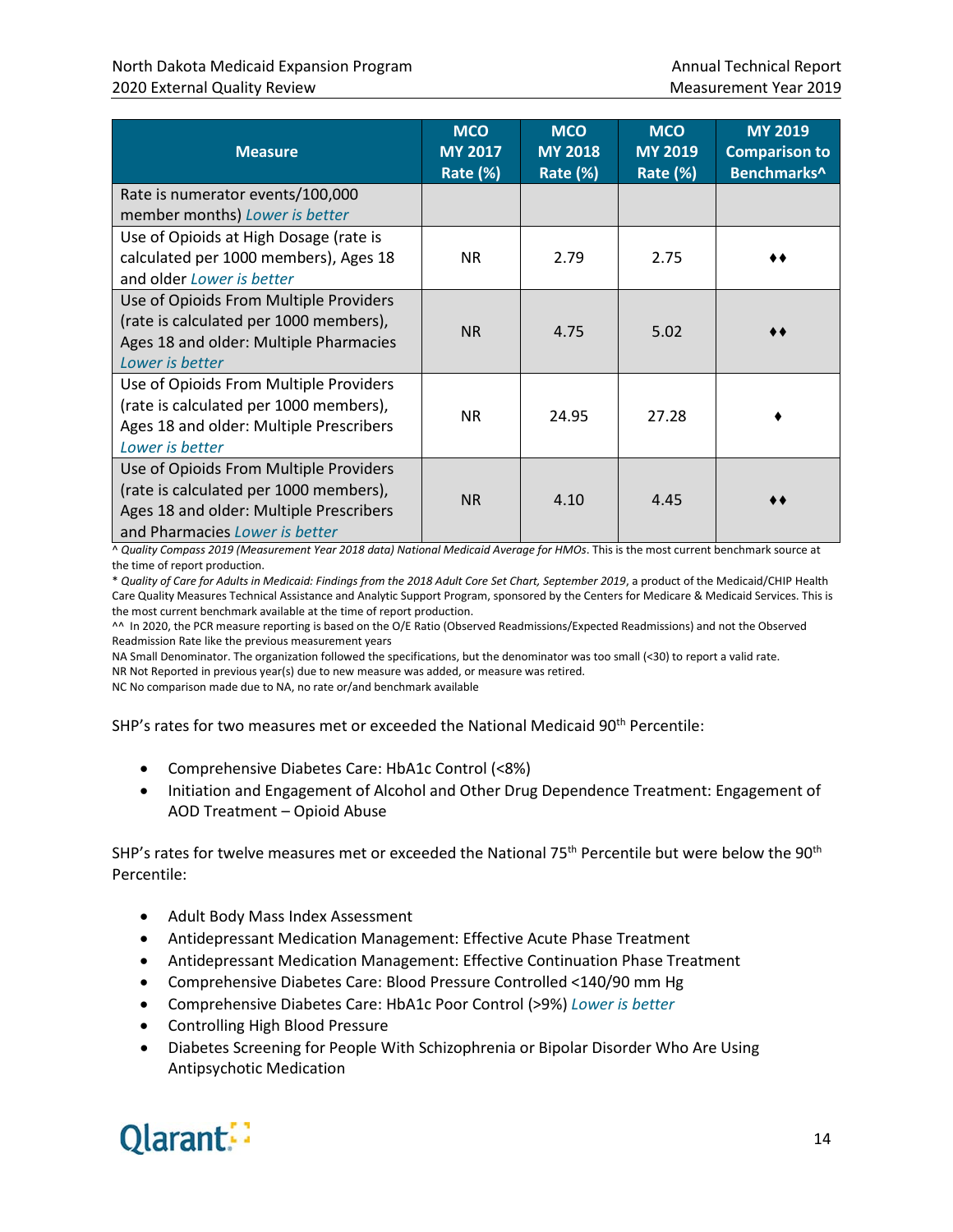- Initiation and Engagement of Alcohol and Other Drug Dependence Treatment: Initiation of AOD Treatment – Alcohol Abuse
- Initiation and Engagement of Alcohol and Other Drug Dependence Treatment: Initiation of AOD Treatment – Opioid Abuse
- Initiation and Engagement of Alcohol and Other Drug Dependence Treatment: Engagement of AOD Treatment – Other Drug Abuse
- Initiation and Engagement of Alcohol and Other Drug Dependence Treatment: Engagement of AOD Treatment- Total
- PQI 05: Chronic Obstructive Pulmonary Disease (COPD) Admission Rate *Lower is better*
- PQI 15: Asthma Admission Rate in Younger Adults *Lower is better*

SHP's rates for nine measures met or exceeded the National Medicaid Average but did not meet the  $75<sup>th</sup>$ Percentile:

- Asthma Medication Ratio: Ages 19-50
- Comprehensive Diabetes Care: HbA1c Testing
- Initiation and Engagement of Alcohol and Other Drug Dependence Treatment, Ages 18-64: Initiation of AOD Treatment – Total
- Medical Assistance With Smoking and Tobacco Use Cessation: Advised to Quit Smoking
- Medical Assistance With Smoking and Tobacco Use Cessation: Discussing Cessation Strategies
- PQI 08: Congestive Heart Failure (CHF) Admission Rate *Lower is better*
- Use of Opioids at High Dosage
- Use of Opioids From Multiple Providers: Multiple Pharmacies *Lower is better*
- Use of Opioids From Multiple Providers: Multiple Prescribers and Pharmacies *Lower is better*

SHP's rates improved year-over-year for four measures:

- Cervical Cancer Screening
- Chlamydia Screening in Women
- Comprehensive Diabetes Care: HbA1c Control (<8%)
- Initiation and Engagement of Alcohol and Other Drug Dependence Treatment: Initiation of AOD Treatment – Total

SHP has the opportunity for improvement with the following measures where the MCO rate was below the National Medicaid Average or declined year-over-year:

- Adherence to Antipsychotics for Individuals with Schizophrenia
- Asthma Medication Ratio: Ages 51-64
- Asthma Medication Ratio: Ages 19-64 (Total)
- Breast Cancer Screening
- Comprehensive Diabetes Care: Blood Pressure Controlled <140/90 mm Hg
- Comprehensive Diabetes Care: Eye Exam
- Comprehensive Diabetes Care: HbA1c Testing
- Comprehensive Diabetes Care: Medical Attention for Nephropathy

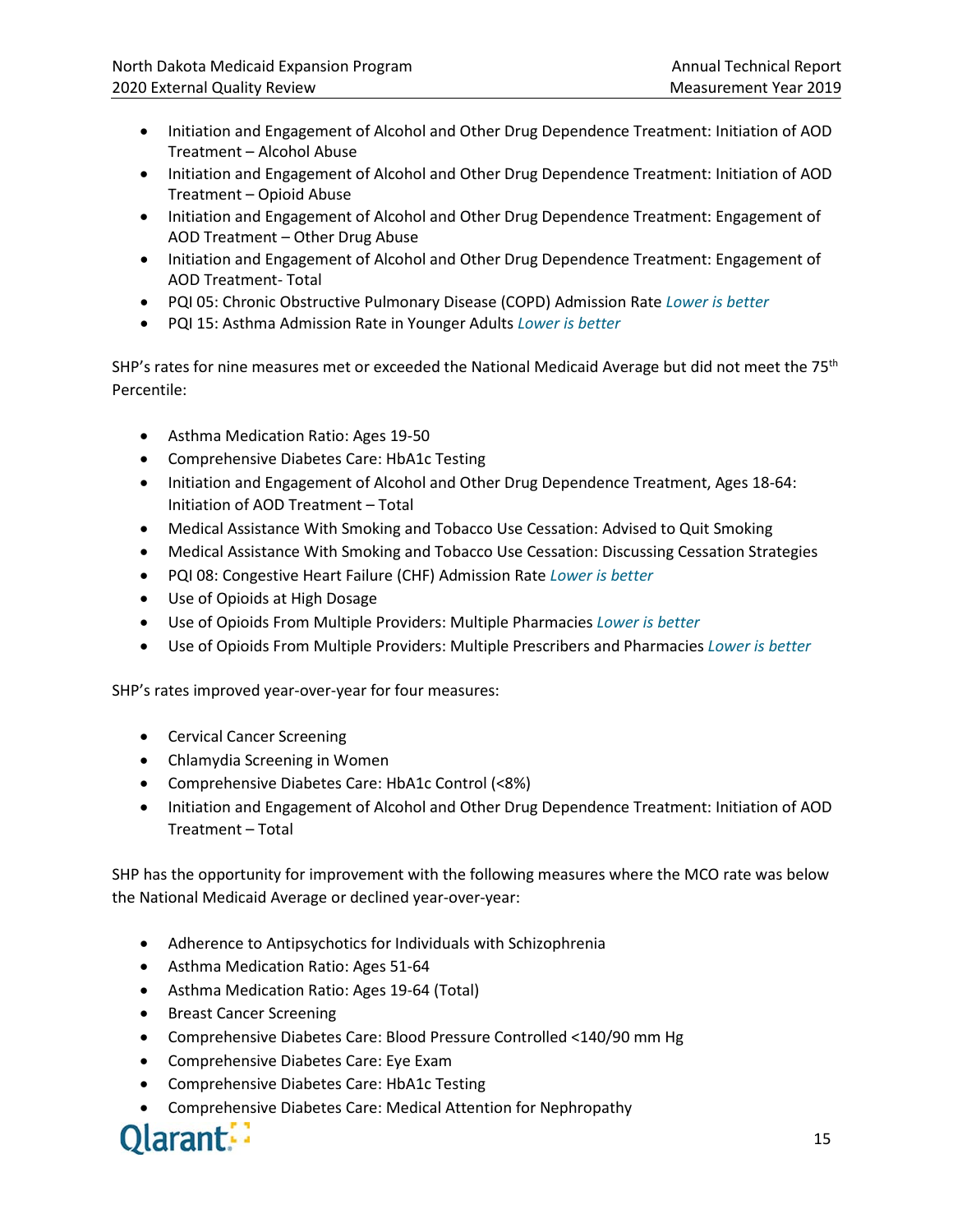- Flu Vaccinations for Adults
- Follow-Up After Emergency Room Visit for Mental Illness: Follow-Up Within 7 days
- Follow-Up After Emergency Room Visit for Mental Illness: Follow-Up Within 30 days
- Follow-Up After Hospitalization for Mental Illness: Follow-Up Within 7 Days
- Follow-Up After Hospitalization for Mental Illness: Follow-Up Within 30 Days
- Initiation and Engagement of Alcohol and Other Drug Dependence Treatment: Initiation of AOD Treatment – Other Drug Abuse
- Medical Assistance With Smoking and Tobacco Use Cessation: Discussing Cessation Medication
- Plan All-Cause Readmissions Rate: Total *Lower is better*
- PQI 01: Diabetes Short-Term Complications Admission Rate *Lower is better*
- Use of Opioids From Multiple Providers: Multiple Prescribers *Lower is better*

## <span id="page-22-0"></span>**Conclusion**

The review of SHP's IS capabilities indicates that the MCO's IS infrastructure is adequate to support its contractual requirements with DHS. Validation results revealed that SHP has appropriate systems and processes in place to calculate and report accurate performance measures. A review of performance measure results showed twenty-five measures were above the National Medicaid Average or improved year-over-year between MY 2017 and MY 2019. It also showed that opportunities for improvement existed for seventeen measures that failed to meet the National Medicaid Average or declined in performance year-over-year.

All measures provided by SHP were deemed "Reportable" and the MCO met all its PMV standards. SHP received a validation score of 100%, meaning DHS and other stakeholders can have high confidence in the reported rates.

## <span id="page-22-1"></span>**Compliance Review**

## <span id="page-22-2"></span>**Objectives**

CRs are designed to assess MCO compliance with federal regulations and contractual requirements. The review provides an impartial assessment and includes recommendations for improvement, which are developed to positively impact the quality, timeliness, or accessibility of healthcare services provided to Medicaid enrollees.

The standards used to assess MCO performance were developed using 42 CFR § 438 and the MCO contractual requirements with DHS. These key areas of the regulations are assessed:

- Information Requirements
- Enrollee Rights
- MCO, PIHP, and PAHP Standards
- Quality Assessment and Performance Improvement Program
- Grievance and Appeal System
- Program Integrity

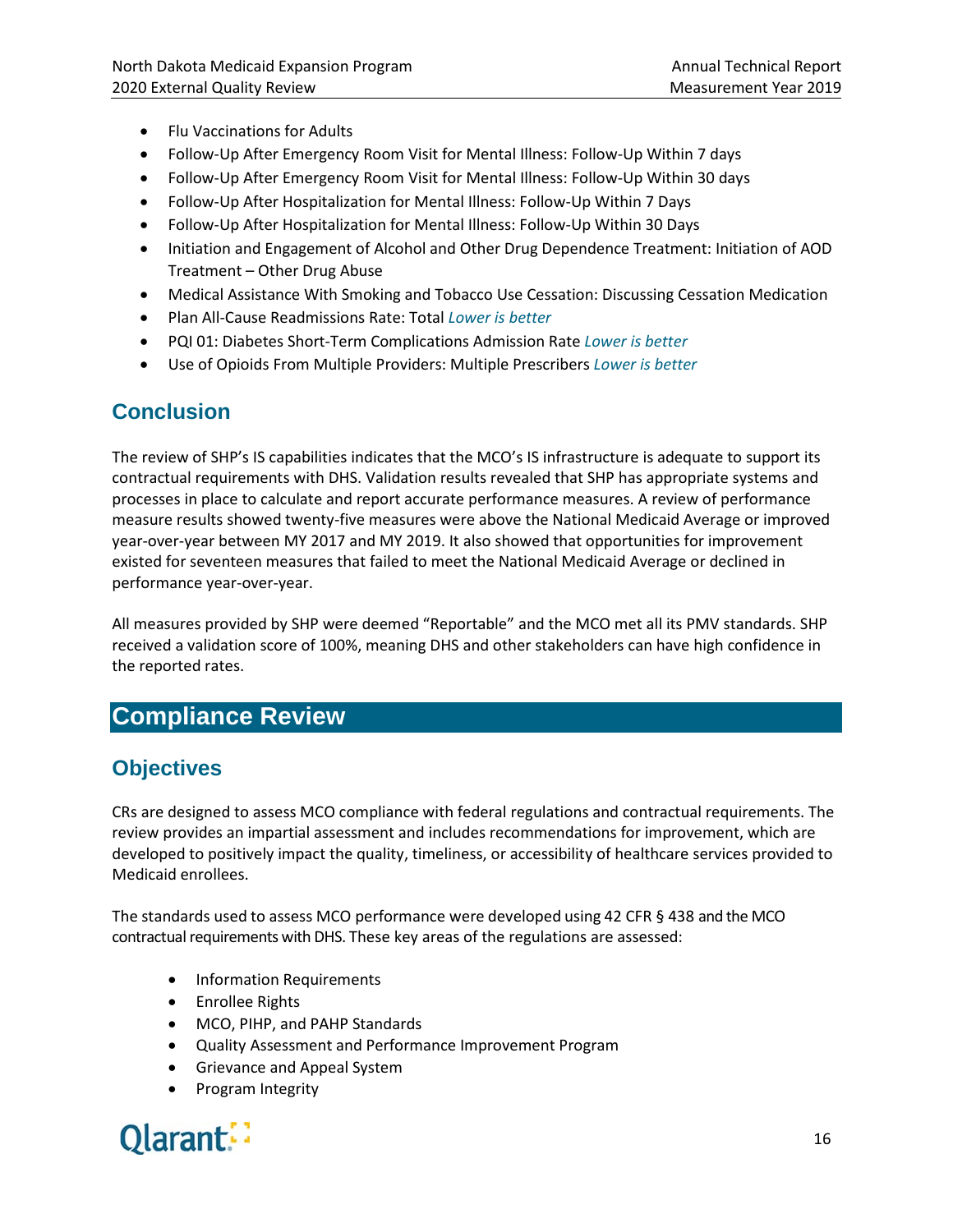## <span id="page-23-0"></span>**Methodology**

Qlarant's review team conducts CRs in accordance with *CMS EQR Protocol 3 – Review of Compliance*  with Medicaid and CHIP Managed Care Regulations<sup>[7](#page-23-1)</sup>. The review team's systematic approach to completing the review includes three phases of activities: pre-onsite, onsite, and post-onsite. These activities were completed for SHP and are described below in Table 9.

#### **Table 9. CR Activities**

| <b>CR Activities</b> |                                                                                                                                                                                                                                                                                                                                                                                                                                                                                                                                                                                                                                                                                                                                           |  |  |  |  |
|----------------------|-------------------------------------------------------------------------------------------------------------------------------------------------------------------------------------------------------------------------------------------------------------------------------------------------------------------------------------------------------------------------------------------------------------------------------------------------------------------------------------------------------------------------------------------------------------------------------------------------------------------------------------------------------------------------------------------------------------------------------------------|--|--|--|--|
| <b>Audit Phase</b>   | <b>Audit Activities</b>                                                                                                                                                                                                                                                                                                                                                                                                                                                                                                                                                                                                                                                                                                                   |  |  |  |  |
| Pre-Onsite<br>Phase  | Qlarant develops and confirms CR standards and elements with DHS. The standards<br>and elements are provided to the MCO and discussed during an orientation<br>conference call. The MCO is asked to complete a pre-onsite survey to allow<br>reviewers to gain organizational insight and information on any changes to the<br>MCO within the last year. The MCO posts (uploads) its electronic documents<br>(written plans, polices, and procedures) to Qlarant's secure web-based portal<br>approximately 30 days prior to the onsite assessment. After this information is<br>posted, auditors begin the document review.                                                                                                              |  |  |  |  |
| Onsite Phase*        | Qlarant begins the onsite review with an opening conference and reviews the<br>purpose and objectives of the CR. Onsite review time is spent reviewing<br>documentation, files, and records not available during the pre-onsite review. The<br>review team also conducts staff interviews, observes processes, and follows up on<br>Corrective Action Plans (CAPs), if necessary. Auditors are looking to make sure<br>policies and procedures are followed and processes are consistent with<br>requirements. A closing conference is held where auditors describe general<br>findings, identify issues warranting follow-up, discuss post-onsite activities, and<br>provide opportunity for the MCO to respond to preliminary findings. |  |  |  |  |
| Post-Onsite<br>Phase | Qlarant develops and provides the MCO with an "exit" letter that officially notifies<br>the MCO staff of items that were not fully met during the review. The MCO then<br>has 10 business days to provide additional information to support compliance with<br>identified standards. The information received is reviewed and integrated into the<br>findings, and final determinations are made.                                                                                                                                                                                                                                                                                                                                         |  |  |  |  |

\*For MY 2019, the Onsite Phase was conducted via telephone conference due to the COVID-19 pandemic.

Qlarant evaluates each standard by assessing compliance with all related elements and components. Standards are comprised of elements and components, all of which are individually reviewed and scored. Each standard breaks down into elements and most elements break down into components.

The MCO is expected to demonstrate 100% compliance with each standard, element, and component. Components for each element are assessed and receive a score based on the finding. Component assessments are then rolled up to the element level, and finally the standard level. Qlarant uses the scale displayed in Table 10 for scoring compliance.

<span id="page-23-1"></span> $^7$  CMS released updated protocols in January 2020. Qlarant previously confirmed the 2020 review standards with DHS and provided the standards to the MCO for the MY 2019 review. Additional standards identified in the updated protocol will be reviewed and reported for baseline compliance during the 2021 (MY 2020) review.



 $\overline{a}$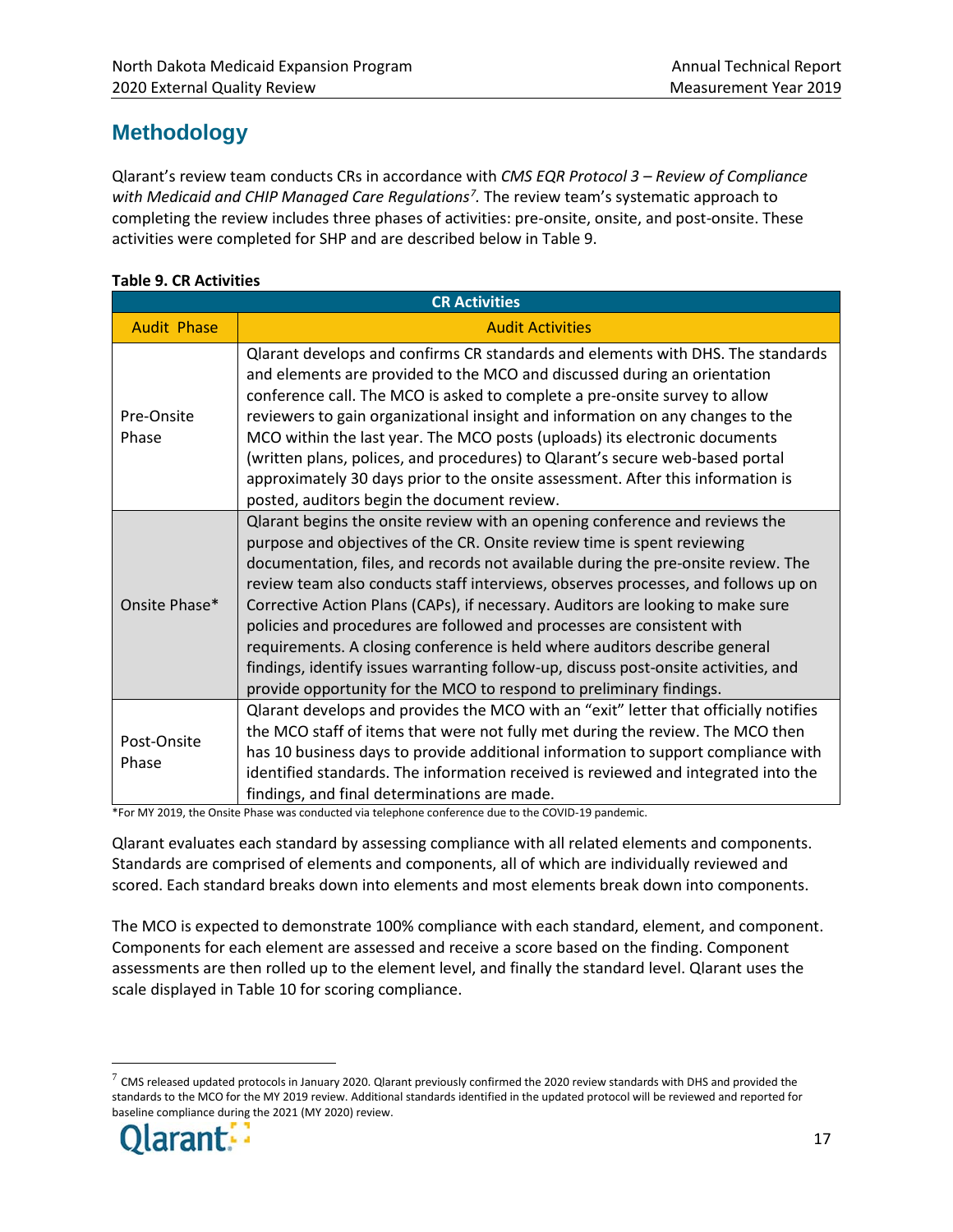#### **Table 10. Scoring Scale**

| Assessment           | <b>Scoring</b> | <b>Rationale</b>                                              |
|----------------------|----------------|---------------------------------------------------------------|
| Met                  | 1 Point        | The MCO demonstrates full compliance.                         |
| <b>Partially Met</b> | 0.5 Point      | The MCO demonstrates at least some, but not full, compliance. |
| Unmet                | 0 Points       | The MCO does not demonstrate compliance on any level.         |

Aggregate points earned are reported by standard and receive a compliance score based on the percentage of points earned. All assessments are weighted equally, which allows standards with more elements and components to have more influence on a final score. Finally, an overall CR compliance score is calculated.

Using the compliance scores, a level of confidence in the MCO's CR results is determined. Table 11 describes the confidence levels.

#### **Table 11. CR Level of Confidence**

| Level of Confidence                   | <b>Compliance Score</b> |
|---------------------------------------|-------------------------|
| High Confidence in MCO compliance     | 95% - 100%              |
| Confidence in MCO compliance          | 85% - 94%               |
| Low Confidence in MCO compliance      | 75% - 84%               |
| MCO reported results are Not Credible | <74%                    |

#### <span id="page-24-0"></span>**Results**

The 2020 CR assessed SHP's MY 2019 compliance with federal and state regulations and requirements as it served the North Dakota Medicaid Expansion population. The 2020 CR was a comprehensive review that assessed all areas and standard requirements.

SHP's results for each standard are displayed in Table 12.

#### **Table 12. SHP Results for MY 2019 CR**

| <b>Standards</b>                          | <b>Possible Points</b> | <b>Points Earned</b> | <b>Compliance Score</b> |  |
|-------------------------------------------|------------------------|----------------------|-------------------------|--|
| <b>Information Requirements</b>           | 28                     | 27                   | 96.43%                  |  |
| <b>Enrollee Rights</b>                    | 9                      | 9                    | 100%                    |  |
| <b>MCO Standards</b>                      | 67                     | 65.5                 | 97.76%                  |  |
| <b>Quality Assessment and Performance</b> |                        |                      | 100%                    |  |
| <b>Improvement Program</b>                |                        |                      |                         |  |
| Grievance and Appeal System               | 57                     | 50                   | 87.72%                  |  |
| Program Integrity                         | 9                      | 9                    | 100%                    |  |
| <b>Total</b>                              | 177                    | 167.5                | 94.63%                  |  |

Figure 4 displays SHP's level of confidence for CR.

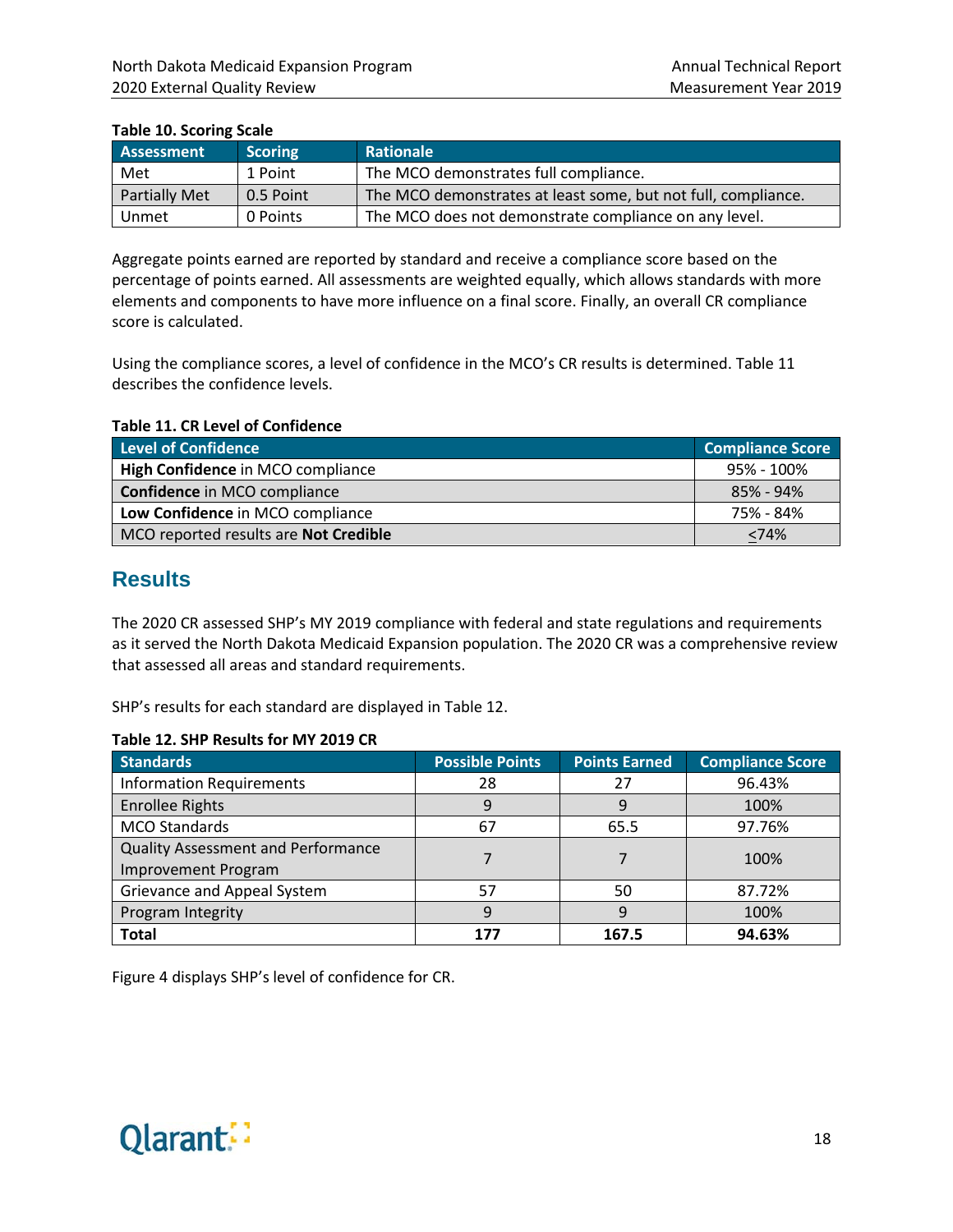#### **Figure 4. Level of Confidence for CR**



Table 13 displays SHP's results for the last four years (MY 2016-MY 2019).

| <b>Standards</b>                                          | <b>MY</b><br>2016 | <b>MY</b><br>2017 | <b>MY</b><br>2018 | <b>MY</b><br>2019 |
|-----------------------------------------------------------|-------------------|-------------------|-------------------|-------------------|
| <b>Information Requirements</b>                           | N/A               | 98.21%            | 98.21%            | 96.43%            |
| <b>Enrollee Rights</b>                                    | 94.44%            | 100%              | 100%              | 100%              |
| <b>MCO Standards</b>                                      | 97.22%            | 96.94%            | 97.76%            | 97.76%            |
| Quality Assessment and Performance Improvement<br>Program | N/A               | 100%              | 100%              | 100%              |
| Grievance and Appeal System                               | N/A               | 88.60%            | 91.23%            | 87.72%            |
| Program Integrity                                         | 100%              | 100%              | 100%              | 100%              |
| <b>Overall Compliance Score*</b>                          | N/A               | N/A               | 96.05%            | 94.63%            |

\*MY 2018 is the first time an overall compliance score is provided.

## <span id="page-25-0"></span>**Conclusion**

SHP's overall compliance score was 94.63% for the MY 2019 CR with scores of 87.72% or greater for all standards. Qlarant found SHP had systems, policies, and staff in place to support the core processes and operations necessary to deliver services to its managed care population. Qlarant has confidence in SHP's compliance with all regulatory requirements based on its overall compliance score as shown in Figure 4.

## <span id="page-25-1"></span>**Network Adequacy Validation**

## <span id="page-25-2"></span>**Objectives**

Availability of Services (42 CFR §438.206) requires MCOs to make services included in the contract available to members 24 hours a day, 7 days a week, when medically necessary. While providers may not be accessible physically 24/7, members should be able to contact their PCP offices and seek instruction on obtaining care after-hours. Many provider offices have on-call provider contact information and/or a nurse line. At the very least, an answering machine should direct the member on

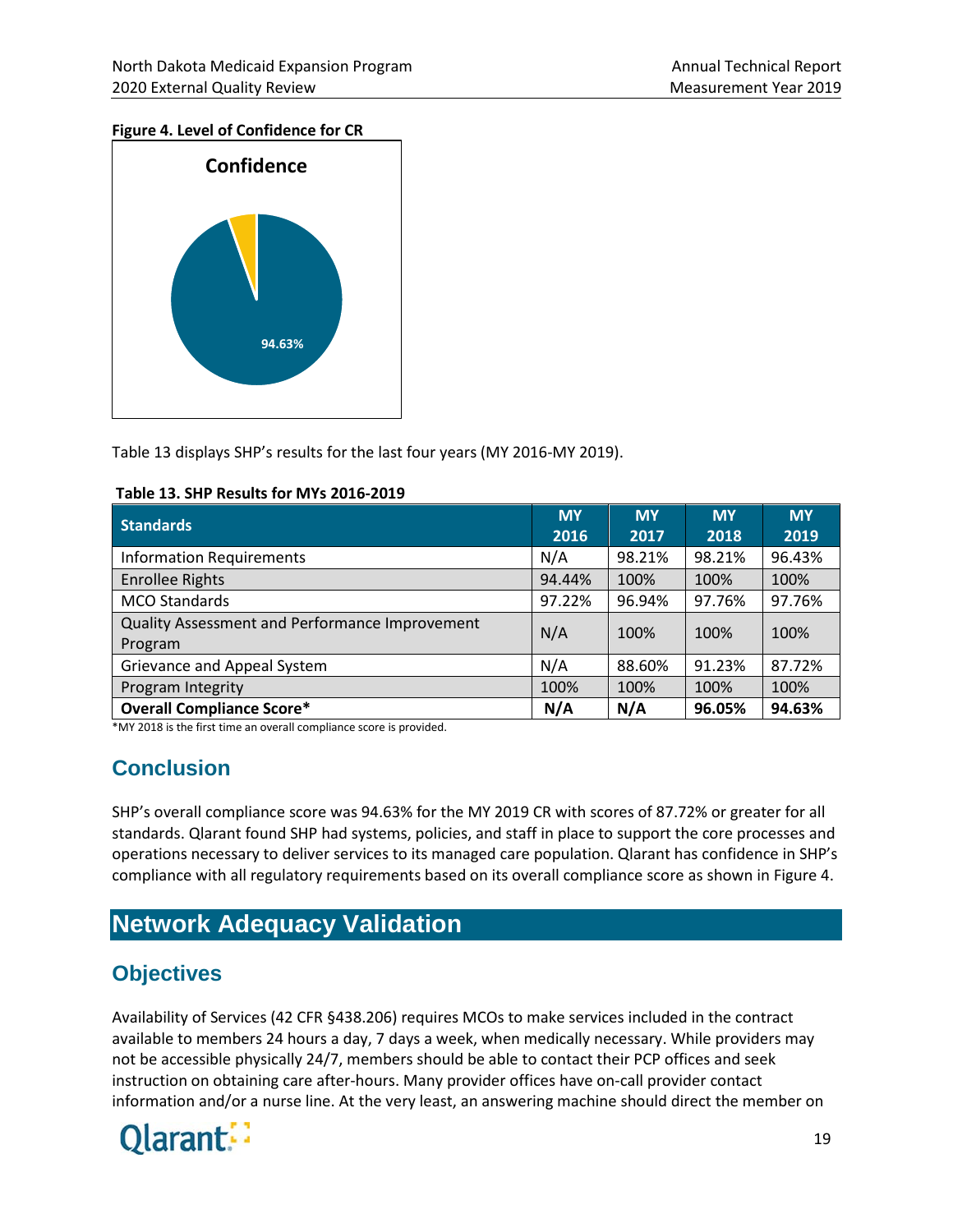what to do in the event of an emergency–hang up and dial 911. The purpose of the NAV task is to ensure the MCO's provider network sufficiently relays after-hours care information to its members.

## <span id="page-26-0"></span>**Methodology**

CMS has not issued an EQR protocol for evaluating network adequacy. To complete the MY 2019 NAV task, Qlarant conducted telephone-based surveys to ensure provider offices were meeting this required standard. The sample was obtained from SHP's online provider directory. An experienced surveyor from Qlarant acted as a member seeking guidance after-hours. One attempt was made to contact each provider for after-hours surveys.

## <span id="page-26-1"></span>**Results**

Table 14 provides a summary of findings from the after-hours surveys.

#### **Table 14. After-Hours Availability Results**

| <b>Measurement Year</b> | Providers having One or More Method(s) to<br>Direct After-Hours Care*<br>Compliance Rate |
|-------------------------|------------------------------------------------------------------------------------------|
| MY 2019                 | 93%                                                                                      |

\*Methods include any one of the following: on-call provider contact information, nurse line, or answering machine with direction on what to do in the event of an emergency.

The providers were verified as having instructions on how to obtain care either through an on-call provider, nurse line, or instructions to call 911 in the event of an emergency.

## <span id="page-26-2"></span>**Conclusion**

The MCO received a compliance rate of 93%, indicating 93% of contracted providers have one or more methods to direct members on how to receive after-hours care. Analysis of the survey responses showed typically the provider's number was either answered by a recorded or automated message instructing the member to call 911 in the case of an emergency and/or providing a number to a nurse helpline, or answered by an employee of the provider or practice. Noncompliant provider office phone numbers were answered by a recorded or automated message but did not provide detail on how a member should receive after-hours care. Overall, the compliance rate shows SHP has an adequate provider network available to members 24 hours a day, 7 days a week, when medically necessary.

## <span id="page-26-3"></span>**Encounter Data Validation**

## <span id="page-26-4"></span>**Objectives**

States rely on valid and reliable encounter/claims<sup>[8](#page-26-5)</sup> data submitted by MCOs to make key decisions. States use data to establish goals, assess and improve the quality of care, monitor program integrity, and set capitation payment rates. Valid and reliable encounter data is critical to states with Medicaid

<span id="page-26-5"></span><sup>&</sup>lt;sup>8</sup> Encounter data consists of claims; therefore, these two terms, encounter and claims, are used interchangeably in this report.

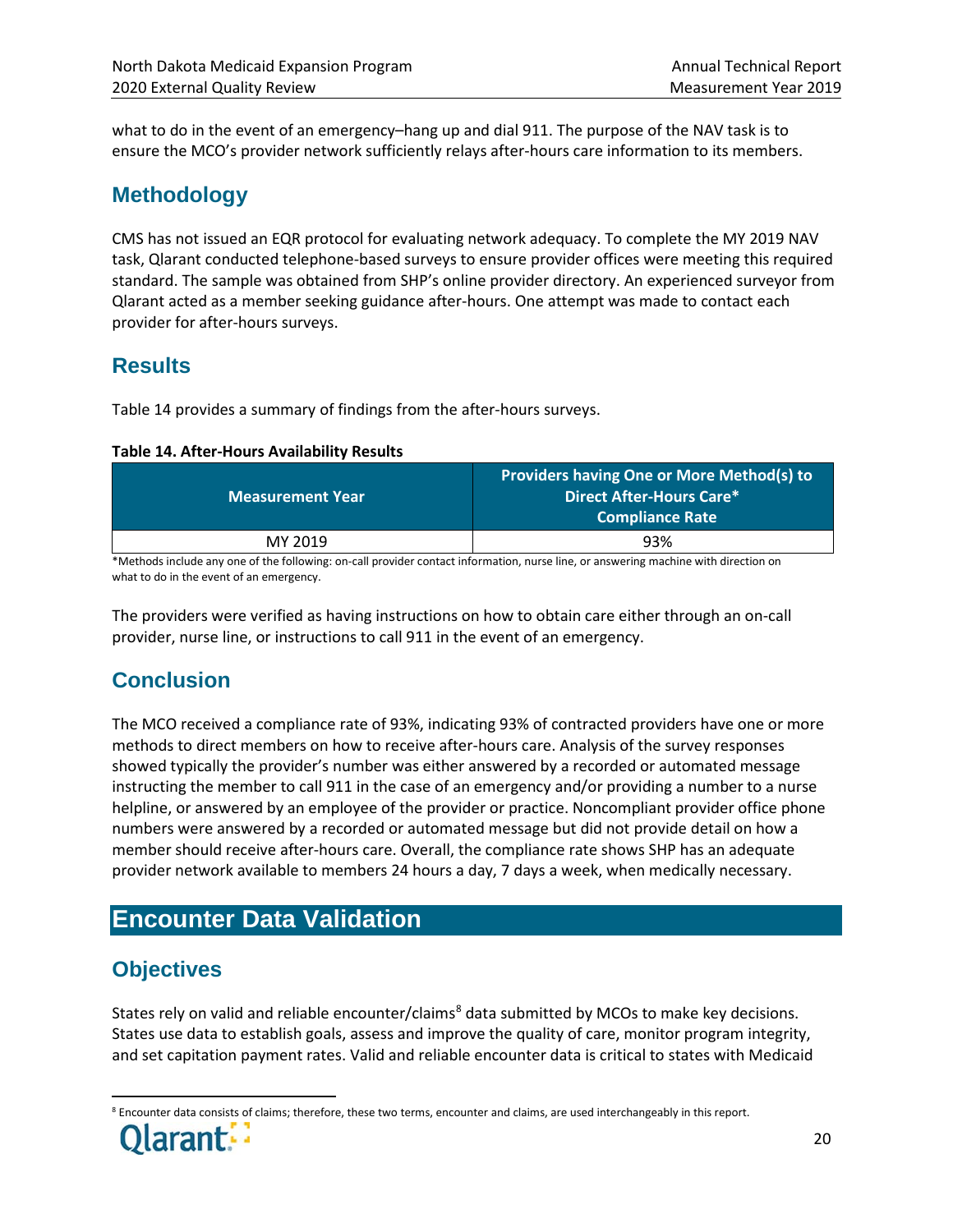managed care programs as states aim to reach goals of transparency and payment reform to support efforts in quality measurement and improvement. Various provisions of the Affordable Care Act demonstrate transparency of payment and delivery of care as an important part of health reform.

CMS defines encounter data as the electronic records of services provided to MCO members by both institutional and practitioner providers (regardless of how the providers were paid). Similar data is captured on standard claim forms like UB04 or CMS 1500.

CMS requires states to conduct validation studies to assess the completeness and accuracy of encounter data submitted by MCOs. States may contract with an external quality review organization (EQRO) to conduct this activity. DHS contracted with Qlarant to conduct an encounter data validation (EDV) study of the North Dakota Medicaid Expansion Program.

Validation of encounter data provides DHS a level of confidence in the completeness and accuracy of encounter data submitted by SHP.

## <span id="page-27-0"></span>**Methodology**

Qlarant conducted EDV in accordance with the *CMS EQR Protocol 5 – Validation of Encounter Data Reported by the Medicaid and CHIP Managed Care Plan*. To assess the completeness and accuracy of encounter data, Qlarant completed the following activities:

1. **Review state requirements for collecting and submitting encounter data.**

Qlarant reviewed DHS/SHP contractual requirements for encounter data collection and submission to ensure the MCO followed the State's specifications in file format and types of encounters.

2. **Review the MCO's capability to produce accurate and complete encounter data.**

Qlarant completed an evaluation of the MCO's Information Systems Capabilities Assessment (ISCA) to determine whether the MCO's system is able to collect and report high quality encounter data. The assessment, which included a documentation review and interviews with key MCO staff, was conducted as part of the performance measure validation (PMV) activity.

3. **Analyze MCO electronic encounter data for accuracy and completeness.** 

Qlarant's analysts examined the electronic encounter data for consistency, accuracy, and completeness. This was accomplished through activities such as examining critical fields to ensure they were populated in the correct format, data values were within required ranges, volume of data was consistent with the MCO's enrollment, and more. To complete this activity, Qlarant obtained an encounter/claims file from SHP, which reflected payment made from January 1, 2019 to December 31, 2019.

#### 4. **Review medical records for confirmation of findings of analysis of encounter data.**

Qlarant's certified coders/nurse reviewers compared electronic encounter data to medical records documentation to confirm the accuracy of reported encounters. A random sample of encounters for inpatient, outpatient, and office visit claims were reviewed to evaluate if the electronic encounter was documented in the medical record and whether the level of documentation supported the billed service codes. Reviewers further validated the date of service, place of service, primary and secondary diagnoses and procedure codes, and, if applicable, revenue codes.

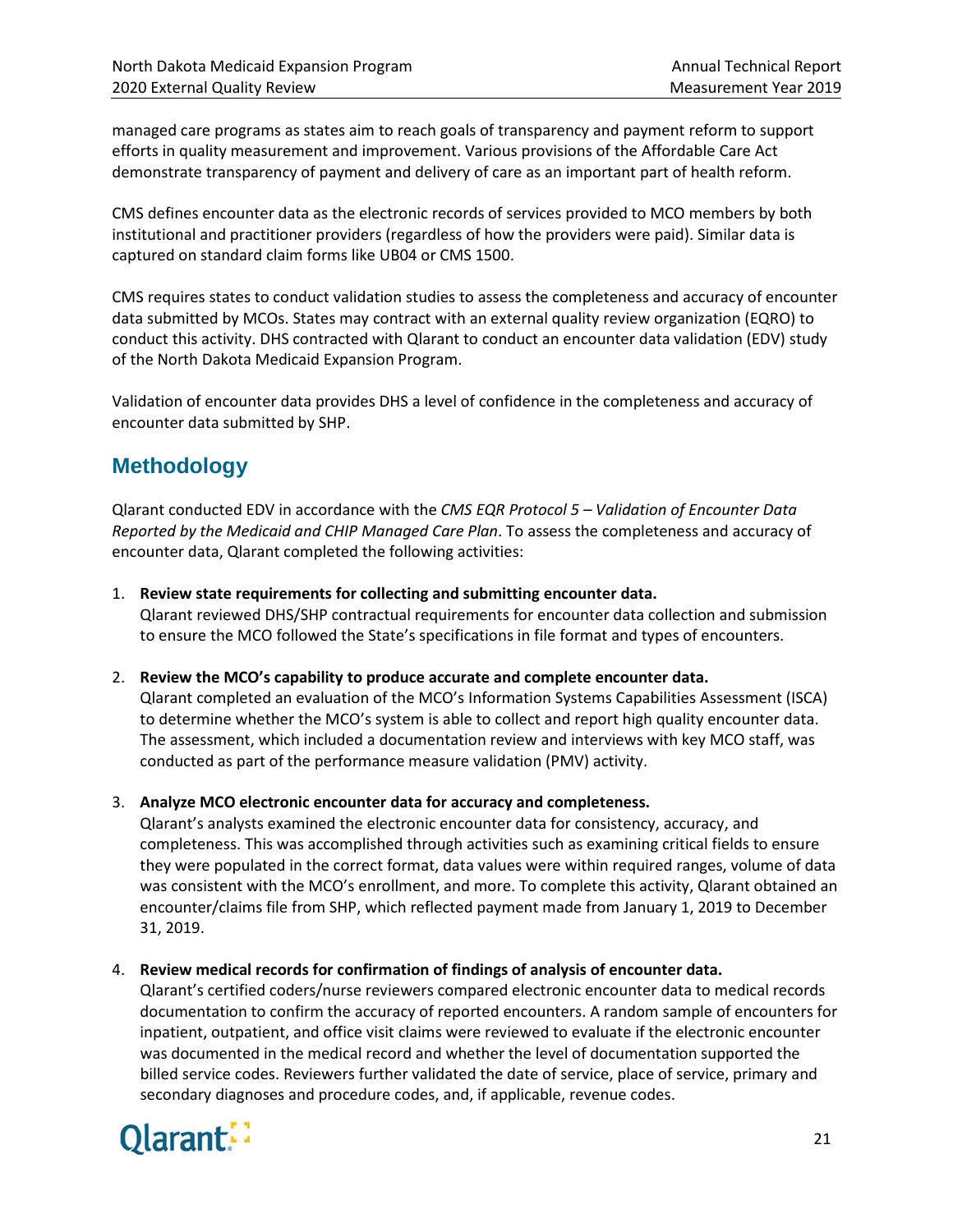#### 5. **Submitted findings to the State.**

Qlarant prepared this report for submission to DHS, which includes results, strengths, and recommendations.

## <span id="page-28-0"></span>**Results**

This section includes EDV results for SHP, and is based on an assessment of encounters/claims paid during MY 2019 (January 1, 2019 – December 31, 2019).

#### **Claims Volume**

The utilization rate for SHP, measured by the number of unique members with at least one paid claim, was 71%. Out of 33,264 unique members, 23,694 (71%) had at least one paid claim during MY 2019. For comparative purposes, this is a one percentage point decrease compared to the 72% utilization rate for MY 2018.

Qlarant analysts further evaluated SHP's submitted claims by facility type selected for the EDV study, which included Inpatient, Outpatient, and Office Visit. Figure 5 shows the volume and percentage of claims by facility type for those members who had an encounter. Most encounters occurred in the Office Visit setting (65.8%), and followed by Outpatient setting (22.6%). Only 11.6% of encounters occurred via the Inpatient setting.

#### **Figure 5. Encounter Volume by Facility Type**



#### **Timely Claims Submission**

Another aspect of incomplete data involves situations in which encounters are not submitted to the MCO within a reasonable amount of time after providers conduct the services.

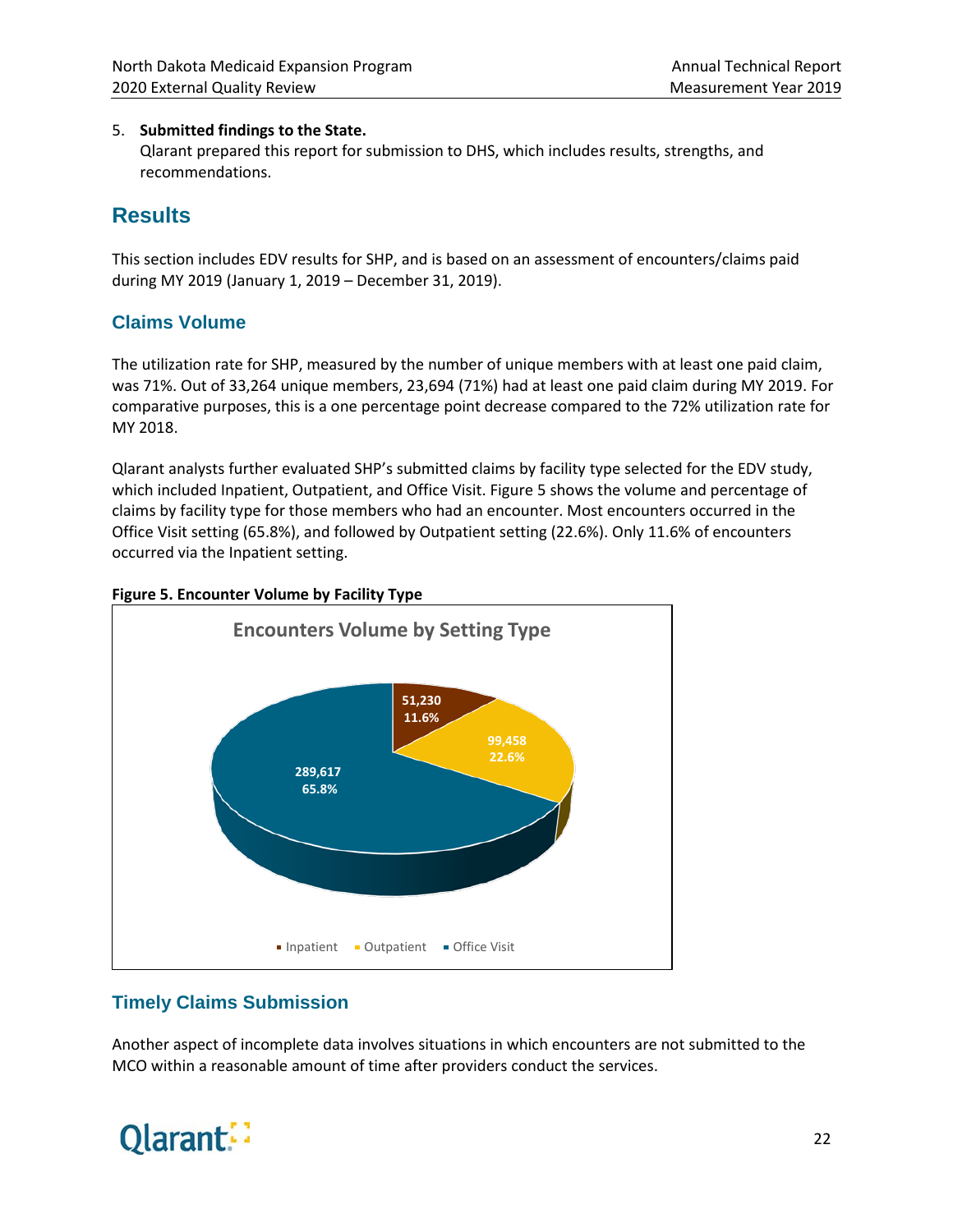In order to evaluate how timely providers are in claims submission, the number of days between date of service and date of claims receipt are calculated. During the PMV audit, SHP stated 99.37% of provider claims were submitted within 30 days from the date of service. Qlarant, however, could not verify this information as SHP's encounter data file did not contain date of receipt of claim.

#### **Data Completeness and Appropriateness**

Qlarant's initial evaluation focused on evaluating key data fields contained in SHP's encounter data system, including member ID, provider ID, date of service, primary diagnosis and procedure, and member gender. Since these fields are required in SHP's submission of encounter data to DHS, Qlarant analysts examined the percentage of professional and institutional encounters that contained values in these data fields (percentage present). The analysts then assessed if the submitted values were in the correct format and contained expected values (percentage valid values). For example, an encounter where the member ID field was populated with a value of "0000000" would be considered to have a value present and in correct format, but not with a valid value.

The SHP member data contained 41,144 records for MY 2019. Once duplicates were removed, Qlarant was able to identify 33,264 unique members. Of those members, 22,547 were further determined to have received services in inpatient, outpatient, and office visit settings after evaluating data completeness and appropriateness.[9](#page-29-0)

#### **Data Accuracy**

The review of members' medical records offers another method to examine the completeness and accuracy of encounter data. Using the encounter data file prepared by SHP, Qlarant identified all members with an Inpatient, Outpatient, or Office Visit service claim. The sample size was selected to ensure a 90% confidence interval with a 5% +/- error rate for sampling. The sample was divided between Inpatient (coded 21), Outpatient (coded 22), and Office Visit (coded 11) claims submitted with an oversample to ensure adequate numbers of records were received.

Upon receipt of the medical records, the record was verified against the sample listing and member demographics from the data file to analyze the consistency between submitted encounter data and corresponding medical records. Cases where a match between the medical record and encounter data could not be verified by date of birth, gender, or name were excluded from analysis.

Tables 15-17 illustrate MY 2019 EDV results by encounter type and review element. The elements reviewed for each encounter type were diagnosis codes, procedure codes, and revenue codes (not applicable for Office Visit encounters). MY 2017 and MY 2018 results are included for purposes of comparison.

<span id="page-29-0"></span> $9$  Qlarant found 29 had no social security number, nine had an invalid value, and 103 members were in the claims data under two different member ID numbers.

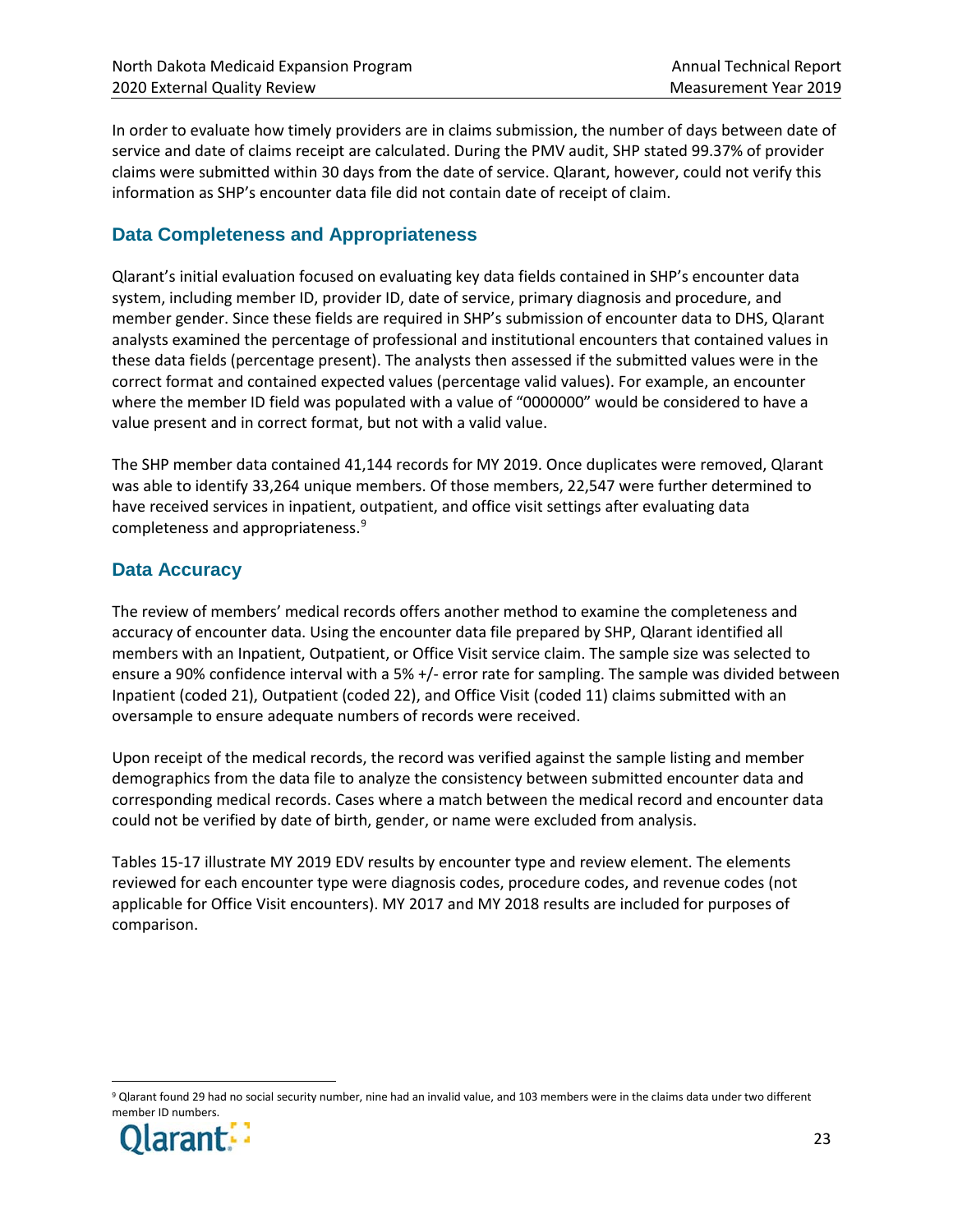| <b>Inpatient</b>  | <b>Diagnosis</b><br><b>Codes</b> |                   | <b>Revenue</b><br><b>Codes</b> |                   | <b>Procedure</b><br><b>Codes</b> |                   |                   | <b>Total</b>      |                   |                   |                   |                   |
|-------------------|----------------------------------|-------------------|--------------------------------|-------------------|----------------------------------|-------------------|-------------------|-------------------|-------------------|-------------------|-------------------|-------------------|
| <b>Encounter</b>  | <b>MY</b><br>2017                | <b>MY</b><br>2018 | <b>MY</b><br>2019              | <b>MY</b><br>2017 | <b>MY</b><br>2018                | <b>MY</b><br>2019 | <b>MY</b><br>2017 | <b>MY</b><br>2018 | <b>MY</b><br>2019 | <b>MY</b><br>2017 | <b>MY</b><br>2018 | <b>MY</b><br>2019 |
| Match             | 79                               | 90                | 111                            | 16                | 46                               | 26                | 41                | 39                | 42                | 136               | 175               | 179               |
| No Match          | 18                               | $\overline{4}$    | 3                              | $\Omega$          | 0                                | $\Omega$          | 5                 | $\mathbf{1}$      | 0                 | 23                | 5                 | 3                 |
| Total<br>Elements | 97                               | 94                | 114                            | 16                | 46                               | 26                | 46                | 40                | 42                | 159               | 180               | 182               |
| Match %           | 81%                              | 96%               | 97%                            | 100%              | 100%                             | 100%              | 89%               | 98%               | 100%              | 86%               | 97%               | 98%               |

#### **Table 15. EDV Results by Element for Inpatient Encounter Type**

#### **Table 16. EDV Results by Element for Outpatient Encounter Type**

| <b>Outpatient</b> |                   | <b>Diagnosis</b><br><b>Codes</b> |                   |                   | <b>Revenue</b><br><b>Codes</b> |                   |                   | <b>Procedure</b><br><b>Codes</b> |                   |                   | <b>Total</b>      |                   |
|-------------------|-------------------|----------------------------------|-------------------|-------------------|--------------------------------|-------------------|-------------------|----------------------------------|-------------------|-------------------|-------------------|-------------------|
| <b>Encounter</b>  | <b>MY</b><br>2017 | <b>MY</b><br>2018                | <b>MY</b><br>2019 | <b>MY</b><br>2017 | <b>MY</b><br>2018              | <b>MY</b><br>2019 | <b>MY</b><br>2017 | <b>MY</b><br>2018                | <b>MY</b><br>2019 | <b>MY</b><br>2017 | <b>MY</b><br>2018 | <b>MY</b><br>2019 |
| Match             | 142               | 146                              | 154               | 134               | 145                            | 255               | 134               | 152                              | 225               | 410               | 443               | 634               |
| No Match          | 15                | 3                                | $\overline{2}$    | $\mathbf 0$       | $\Omega$                       | 0                 | 1                 | $\Omega$                         | $\overline{2}$    | 16                | 3                 | 4                 |
| Total<br>Elements | 157               | 149                              | 156               | 134               | 145                            | 255               | 135               | 152                              | 227               | 426               | 446               | 638               |
| Match %           | 90%               | 98%                              | 99%               | 100%              | 100%                           | 100%              | 99%               | 100%                             | 99%               | 96%               | 99%               | 99%               |

#### **Table 17. EDV Results by Element for Office Visit Encounter Type**

| <b>Office Visit</b> | <b>Diagnosis Codes</b> |                   |                   |                   | <b>Procedure Codes</b> |                   | <b>Total</b>      |                   |                   |
|---------------------|------------------------|-------------------|-------------------|-------------------|------------------------|-------------------|-------------------|-------------------|-------------------|
| <b>Encounter</b>    | <b>MY</b><br>2017      | <b>MY</b><br>2018 | <b>MY</b><br>2019 | <b>MY</b><br>2017 | <b>MY</b><br>2018      | <b>MY</b><br>2019 | <b>MY</b><br>2017 | <b>MY</b><br>2018 | <b>MY</b><br>2019 |
| Match               | 398                    | 448               | 476               | 275               | 251                    | 334               | 673               | 699               | 810               |
| No Match            | 18                     | 23                | 16                | 1                 | 1                      | 5                 | 19                | 24                | 21                |
| Total<br>Elements   | 416                    | 471               | 492               | 276               | 252                    | 339               | 692               | 723               | 831               |
| Match %             | 96%                    | 95%               | 97%               | 99%               | 99%                    | 99%               | 97%               | 97%               | 97%               |

Reasons for determining a "no match" element include:

- Lack of medical record documentation
- Incorrect principal diagnosis or incorrect diagnosis codes
- Incorrect procedure codes

## <span id="page-30-0"></span>**Conclusion**

Qlarant found the MCO has the capability to produce accurate and complete encounter data. An analysis of 440,305 encounters submitted revealed 22,547 members obtained services for inpatient, outpatient, and office visit settings.

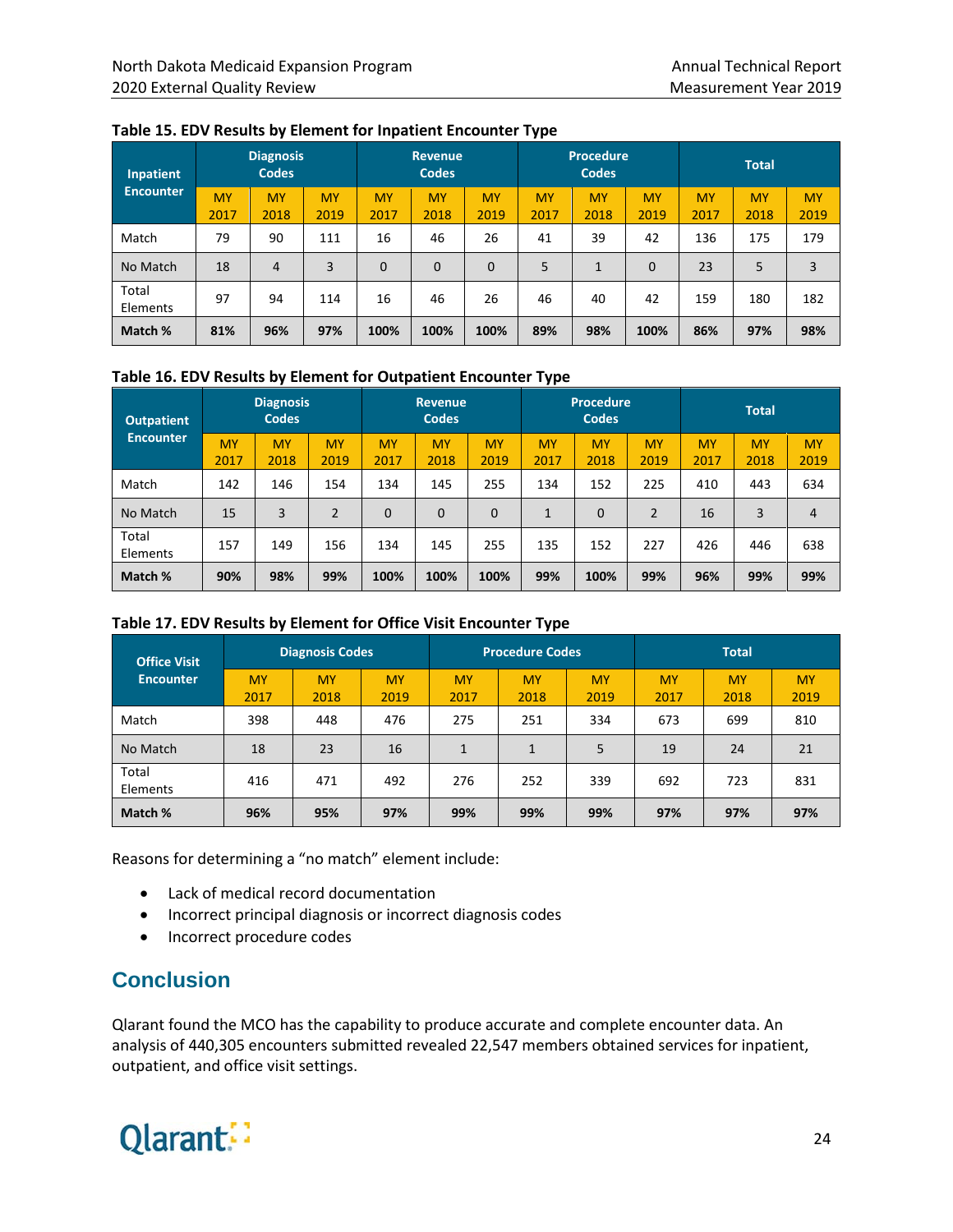Qlarant conducted a medical record review on a sample of inpatient, outpatient, and office visit encounters to confirm the accuracy of codes. SHP achieved a match rate of 98%, meaning 98% of claims submitted were supported by medical record documentation. SHP achieved a high match rate for each encounter setting: 98% for inpatient, 99% for outpatient, and 97% for office visit.

## <span id="page-31-0"></span>**CAHPS**

## <span id="page-31-1"></span>**Objectives**

CAHPS Surveys capture member feedback about the MCO, providers, and experiences in obtaining health care services. Survey results provide a general indication of how well member expectations are being met. Reported results, compared to benchmarks, identify areas meeting expectations and areas needing improvement.

## <span id="page-31-2"></span>**Methodology**

The Adult CAHPS survey is part of the CMS Adult Core Set of Measures that follows HEDIS protocols, a methodology that meets the requirements for CMS EQR Protocol 6 – Administration or Validation of Quality of Care Surveys. SHP contracted with a certified HEDIS survey vendor monitored by the NCQA Survey Vendor Certification Program. The certified program assures the vendor administers the survey according to HEDIS protocols and ensures all certified vendors use its standardized data collection method. As a result, the collected data can be utilized to make comparability among MCO results.

The HEDIS protocols of using a valid sample frame validated by the HEDIS Auditor are found in *HEDIS 2020 Volume 3: Specifications for Survey Measures*, and SHP's contracted survey vendor administered the 2020 CAHPS 5.0H Member Satisfaction Survey accordingly. Members enrolled in the MCO for at least five of the last six months of the measurement year were selected via simple random sample. On March 24, 2020, the vendor distributed a total of 1,350 surveys (11 surveys were ineligible) and received 199 completed surveys (via mail, phone, and internet), providing a 14.09% response rate for the survey.

Rating scores are the results obtained from four health care concepts survey responses. The four health care concepts consist of All Health Care, Personal Doctor, Health Plan, and Specialist Seen Most Often categories. The respondents were asked to rate on a scale of 0-10, where 0 is the worst possible assessment and 10 is the best possible assessment. The rating scores presented in the results table are the sum of positive responses that were scored 8, 9, and 10.

Composite scores provide an insight to the areas of focus or areas of concern, and are obtained from survey responses regarding how often the respondents received care under certain conditions. Each composite focuses in a specific and unique situation, and comprises of two or more underlying questions. All questions for each composite may have the same potential responses as: *Never, Sometimes, Usually,* or *Always*. The composite scores presented in the results table are the sum of proportional averages for questions found under each composite where the response was either *Usually* or *Always*. The composite categories are made up of Getting Needed Care, Getting Care Quickly, How Well Doctors Communicate, Customer Service, and Coordination of Care Composite. Share Decision and Health Education and Promotion Composites were retired for 2020 CAHPS.

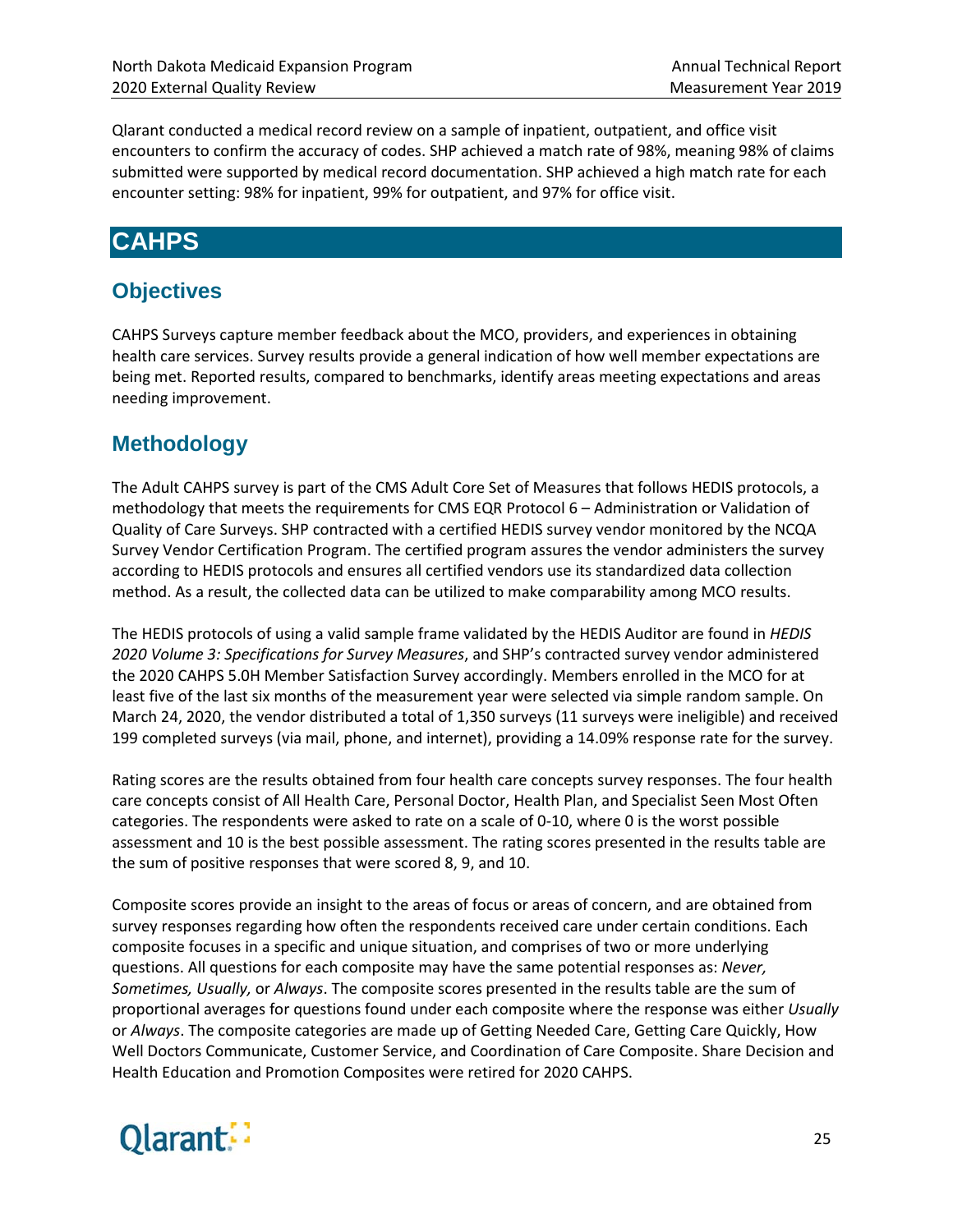## <span id="page-32-0"></span>**Results**

Table 18 displays CAHPS Survey results for SHP.

|  |  |  |  | Table 18. CAHPS Survey Results Compared to Benchmarks |
|--|--|--|--|-------------------------------------------------------|
|--|--|--|--|-------------------------------------------------------|

| <b>Measure</b>                                                                                                                                            | <b>MCO MY</b><br>2017 Rate (%) | <b>MCO MY</b><br>2018 Rate (%) | <b>MCO MY</b><br>2019 Rate (%) | <b>MY 2019</b><br><b>MCO Rate</b><br><b>Compared to</b><br>Benchmarks^ |
|-----------------------------------------------------------------------------------------------------------------------------------------------------------|--------------------------------|--------------------------------|--------------------------------|------------------------------------------------------------------------|
| <b>Getting Care Quickly Composite</b><br>(Always + Usually)                                                                                               | 87.34                          | 78.94                          | <b>NA</b>                      | <b>NC</b>                                                              |
| <b>Getting Needed Care Composite</b><br>(Always + Usually)                                                                                                | 86.88                          | 80.46                          | 89.60                          |                                                                        |
| How Well Doctors Communicate<br>Composite (Always + Usually)                                                                                              | 94.82                          | 92.28                          | 96.50                          |                                                                        |
| <b>Customer Service Composite</b><br>(Always + Usually)                                                                                                   | <b>NA</b>                      | <b>NA</b>                      | <b>NA</b>                      | <b>NC</b>                                                              |
| <b>Coordination of Care Composite</b><br>(Always + Usually)                                                                                               | 83.33                          | <b>NA</b>                      | <b>NA</b>                      | <b>NC</b>                                                              |
| <b>Health Promotion and Education</b><br>Composite* (Always + Usually)                                                                                    | 73.01                          | 61.59                          | <b>NR</b>                      | <b>NC</b>                                                              |
| <b>Shared Decision Making</b><br>Composite* (Always + Usually)                                                                                            | 82.83                          | <b>NA</b>                      | <b>NR</b>                      | <b>NC</b>                                                              |
| Rating of All Health Care (8+9+10)                                                                                                                        | 73.66                          | 75.61                          | 81.00                          | $***$                                                                  |
| Rating of Personal Doctor<br>$(8+9+10)$                                                                                                                   | 85.58                          | 85.71                          | 90.30                          | ****                                                                   |
| Rating of Specialist Seen Most<br>often (8+9+10)                                                                                                          | 82.01                          | <b>NA</b>                      | <b>NA</b>                      | <b>NC</b>                                                              |
| Rating of Health Plan (8+9+10)                                                                                                                            | 75.17                          | 74.38                          | 80.30                          | ◆◆                                                                     |
| Flu vaccination: Had flu shot or<br>spray in the nose since July 1,<br>2018                                                                               | 41.75                          | 38.93                          | 38.60                          |                                                                        |
| <b>Medical Assistance with Smoking</b><br>and Tobacco Use Cessation:<br>Advising Smokers To Quit (rolling<br>2 year average reported for 2018)            | 77.21                          | 78.22                          | 76.90                          |                                                                        |
| Medical Assistance with Smoking<br>and Tobacco Use Cessation:<br><b>Discussing Cessation Medications</b><br>(rolling 2 year average reported<br>for 2018) | 52.21                          | 54.19                          | 52.10                          |                                                                        |
| Medical Assistance with Smoking<br>and Tobacco Use Cessation:<br><b>Discussing Cessation Strategies</b><br>(rolling 2 year average reported<br>for 2018)  | 52.77                          | 52.23                          | 48.10                          |                                                                        |

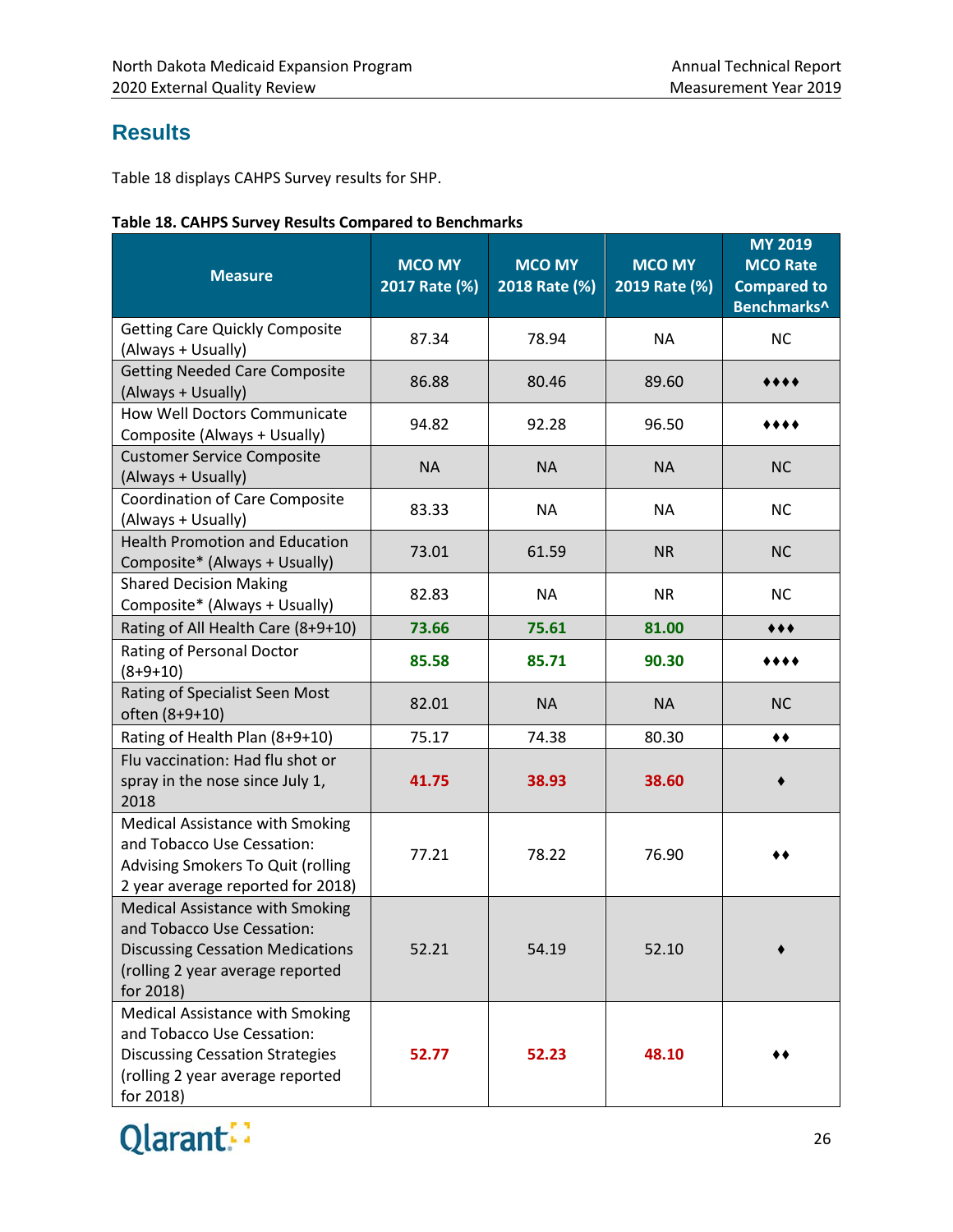^ Benchmark data source: Quality Compass 2019 (MY 2018 data) National Medicaid Average for HMOs. This is the most current benchmark source at the time of report production.

\* These CAHPS measures have been removed for 2020 surveys.

NA Response rate of less than 100 observations; too small to calculate a reliable rate.

NC No comparison made due to no rate or/and benchmark available.

NR Not reported. Measure was retried.

SHP's rates for three measures met or exceeded the 90<sup>th</sup> Percentile:

- Getting Needed Care Composite
- How Well Doctors Communicate Composite
- Rating of Personal Doctor

Rating of All Health Care met or exceeded the 75<sup>th</sup> Percentile but did not meet the 90<sup>th</sup> Percentile.

Another three measures met or exceeded the National Medicaid Average but were below the 75<sup>th</sup> Percentile:

- Rating of Health Plan
- Medical Assistance with Smoking and Tobacco Use Cessation: Advising Smokers To Quit
- Medical Assistance with Smoking and Tobacco Use Cessation: Discussing Cessation Strategies

SHP's rates for Flu Vaccination and Medical Assistance with Smoking and Tobacco Use Cessation: Discussing Cessation Medications did not meet the National Medicaid Average.

In comparing rates year-over-year, Rating of All Health Care and Rating of Personal Doctor improved each year between MY 2017 and MY 2019. Flu Vaccinations and Medical Assistance with Smoking and Tobacco Use Cessation: Discussing Cessation Strategies declined each year between MY 2017 and MY 2019.

## <span id="page-33-0"></span>**Conclusion**

Overall, SHP enrollees are satisfied with their health care. There are opportunities for improvement for Flu Vaccination and Medical Assistance with Smoking and Tobacco Use Cessation: Discussing Cessation Medications.

## <span id="page-33-1"></span>**MCO Quality, Access, Timeliness Assessment**

## <span id="page-33-2"></span>**Quality**

*Quality health care, as defined by the CMS EQR Protocol, is "the degree to which an MCO, PIHP, PAHP, or PCCM entity (described at 42 C.F.R. §438.310(c)(2)) increases the likelihood of desired health outcomes of its enrollees through structural and operational characteristics, the provision of services that are consistent with current professional, evidence-based knowledge, and interventions for performance improvement."*

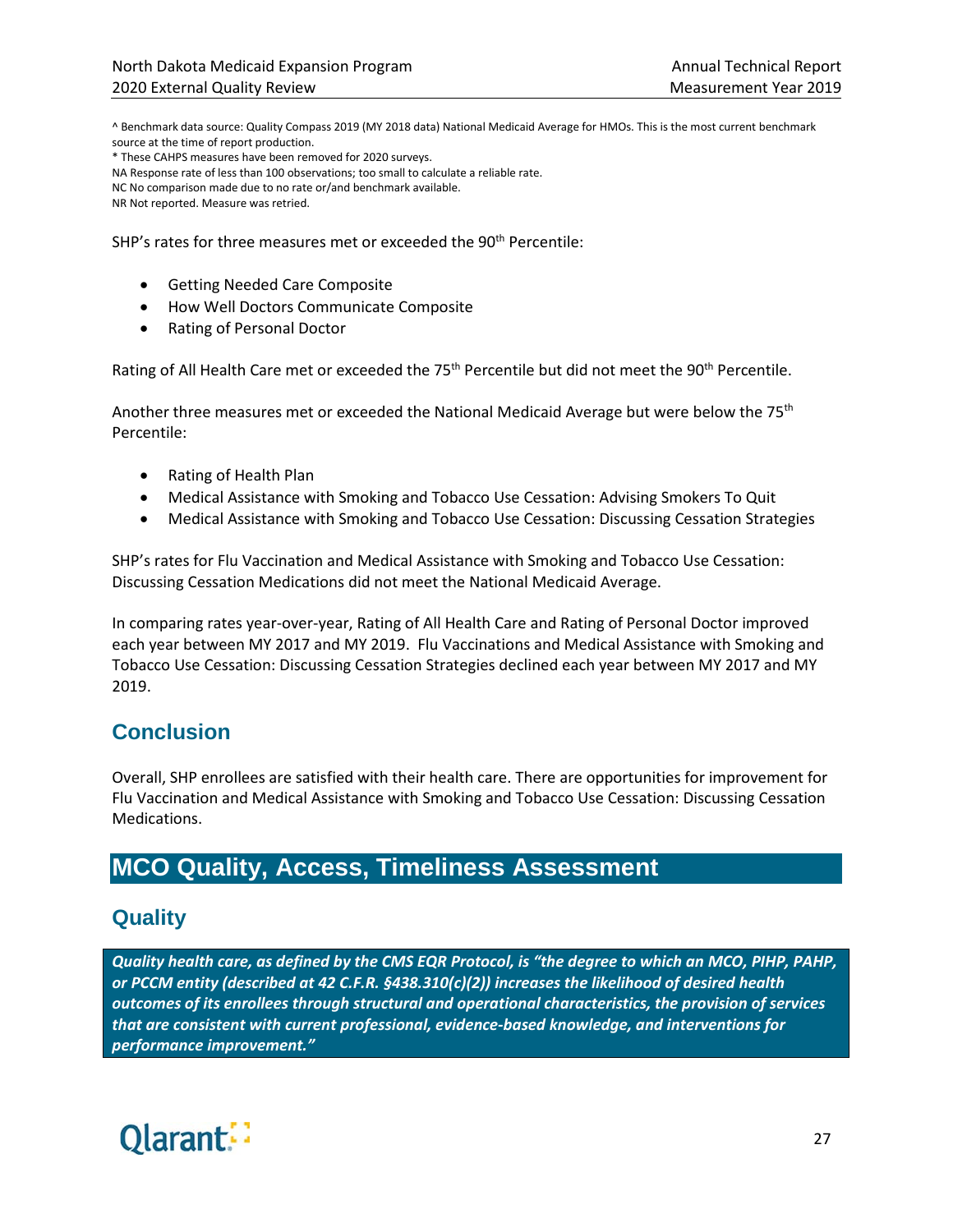#### **Strengths**

SHP successfully implemented and reported on two PIPs. For the Comprehensive Diabetes Care PIP, the MCO demonstrated improvement in two performance measures, both of which exceeded MCO goals. One of these performance measures showed sustained improvement over baseline performance for two consecutive years. SHP maintains a robust Diabetes Health Management Program where enrolled members receive diabetes focused educational materials, quarterly contact, and care coordination. In addition, Case Managers work directly with enrolled members who are deemed complex. For the Follow-Up for Mental Health PIP, SHP's Engagement of Alcohol or Other Drug (AOD) Treatment performance measure scored above baseline for the third year in a row.

PMV findings indicated that SHP has appropriate processes for data integration, data control, and performance measure interpretation. The MCO's procedures and documentation used in calculating performance rates were found to be acceptable. Medical record over-read agreement rates were 100% for both selected measures. The MCO successfully reported results for all performance measures. When rates are compared to the NCQA Quality Compass benchmarks (Medicaid – HMOs), SHP exceeded the national average in most performance measures. The MCO exceeded the national Medicaid 90th Percentile for the following adult performance measures:

- Comprehensive Diabetes Care: HbA1c Control (<8%)
- Initiation and Engagement of Alcohol and Other Drug Dependence Treatment: Engagement of AOD Treatment – Opioid Abuse

SHP largely demonstrated compliance with the Medicaid managed care standards. Overall, SHP scored well on the 2019 requirements:

- Information Requirements: 96.43%
- Enrollee Rights Standard: 100%
- MCO, PIHP and PAHP Standards: 97.76%
- Quality Assessment and Performance Improvement Program: 100%
- Grievance and Appeal System: 87.72%
- Program Integrity: 100%

The MCO's quality program measures and monitors quality-related elements such as access and availability, utilization management functions, performance improvement, and performance measurement. The MCO's Complex Case Management Program requires the MCO to identify and assess members with special health care needs. The program is based on evidence-based guidelines and NCQA requirements. SHP's credentialing and recredentialing policies and procedures also meet requirements; a random sample file review found that the MCO was compliant in its credentialing activities.

Regarding encounter data, SHP achieved a total match rate of 98%—meaning 98% of claims data submitted were supported by medical record documentation. This match rate is consistent with the MY 2018 match rate, also 98%.

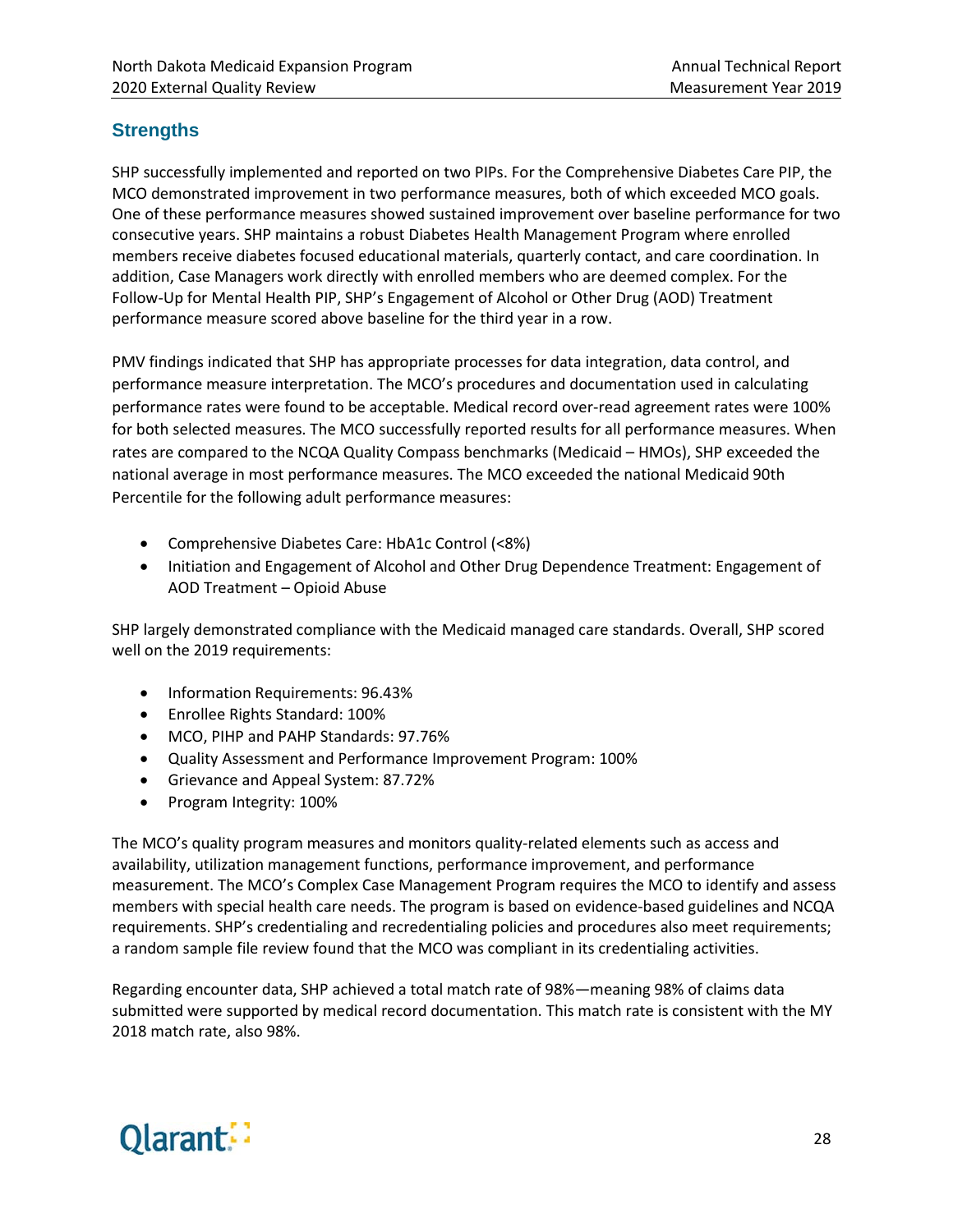Lastly, SHP measured MY 2019 member satisfaction via a CAHPS Survey. Compared to the NCQA Quality Compass benchmarks (Medicaid – HMOs), SHP scored above the national Medicaid average on most measures. SHP met or exceeded the national 90th Percentile the following measures:

- Getting Needed Care Composite
- How Well Doctors Communicate Composite
- Rating of Personal Doctor

#### **Weaknesses and Recommendations**

SHP should continue to refine its current quality program. The program should regularly measure and monitor all activities and performance-related indicators and take action when performance does not meet an acceptable goal or threshold. The MCO should identify barriers and develop and implement activities that aim to improve performance. SHP should continue completing an annual Quality Improvement Program Evaluation. The MCO should trend annual results in the evaluation to facilitate an understanding of performance year-over-year.

SHP conducts two PIPs, as required in the North Dakota Medicaid Expansion Quality Strategy. The MCO should continuously monitor barriers and gauge effectiveness of interventions. As new barriers are identified, new strategies should be developed.

For PMV, SHP should review its results and identify strategies to improve performance for the following measures that did not meet the National Medicaid Average or decline in performance year-over-year:

- Adherence to Antipsychotics for Individuals with Schizophrenia
- Asthma Medication Ratio: Ages 51-64
- Asthma Medication Ratio: Ages 19-64 (Total)
- Breast Cancer Screening
- Comprehensive Diabetes Care: Blood Pressure Controlled <140/90 mm Hg
- Comprehensive Diabetes Care: Eye Exam
- Comprehensive Diabetes Care: HbA1c Testing
- Comprehensive Diabetes Care: Medical Attention for Nephropathy
- Flu Vaccinations for Adults
- Follow-Up After Emergency Room Visit for Mental Illness: Follow-Up Within 7 days
- Follow-Up After Emergency Room Visit for Mental Illness: Follow-Up Within 30 days
- Follow-Up After Hospitalization for Mental Illness: Follow-Up Within 7 Days
- Follow-Up After Hospitalization for Mental Illness: Follow-Up Within 30 Days
- Initiation and Engagement of Alcohol and Other Drug Dependence Treatment: Initiation of AOD Treatment – Other Drug Abuse
- Medical Assistance With Smoking and Tobacco Use Cessation: Discussing Cessation Medication
- Plan All-Cause Readmissions Rate: Total *Lower is better*
- PQI 01: Diabetes Short-Term Complications Admission Rate *Lower is better*
- Use of Opioids From Multiple Providers: Multiple Prescribers *Lower is better*

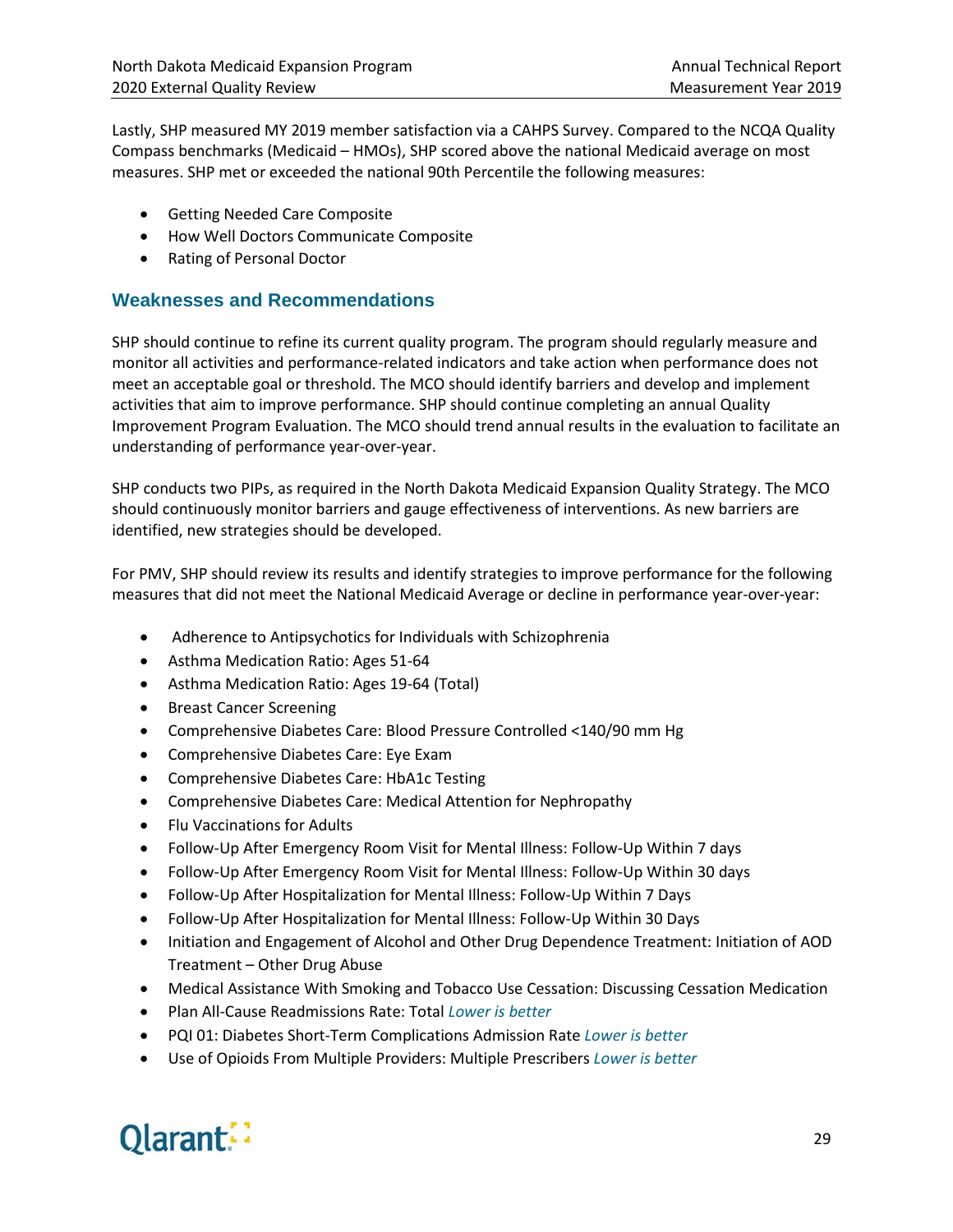SHP should review the CR Report and its detailed findings and recommendations. Specific recommendations are made, that if implemented, should demonstrate compliance with requirements and positively impact member outcomes.

To ensure timely receipt of provider claims analysis, SHP should add a field to its encounter data to document the date a claim is received. This will make it easier to assess if providers are submitting claims within 365 days of the date of service and will also aid in monitoring SHP's timeliness in paying claims.

## <span id="page-36-0"></span>**Access**

*An assessment of access considers the degree to which individuals are inhibited or facilitated in their ability to gain entry to and to receive care and services from the healthcare system. Access (or accessibility), as defined by NCQA, is "the extent to which a patient can obtain available services at the time they are needed. Such service refers to both telephone access and ease of scheduling an appointment, if applicable. The intent is that each organization provides and maintains appropriate access to primary care, behavioral health care, and member services." Access to healthcare is the foundation of good health outcomes.*

#### **Strengths**

Numerous elements within the CR assessed access to vital member information, providers, and healthcare services. SHP provided members with information on available benefits and instructions on how to access such services. Member materials communicated how to select and access providers and how to obtain after-hours and emergency services. In an effort to promote the delivery of healthcare in a culturally competent manner, the MCO communicated the availability of oral interpretation services and written translated materials. Additionally, SHP explained members' rights to access and utilize the grievance system.

SHP provides members with access to an adequate primary care provider (PCP) network in terms of numbers and geography. DHS requires the MCO have at least 1 PCP for every 2,500 members and 1 specialty provider for every 3,000 members. SHP more than adequately meets the State's requirement in terms of numbers of providers. DHS also has a 50-mile radius access standard for PCPs. Even taking into account the many rural geographic areas of North Dakota, SHP exceeded the minimum requirements for access to primary care services. Female enrollees have direct access to women's health specialists, all members have access to second opinions, and members may obtain necessary healthcare services outside of the provider network should SHP providers not be able to adequately provide them.

The MCO also provides transportation services to member, as needed. SHP can arrange to transport members to provider offices for routine, non-emergency care. Members may also pick up prescriptions or durable medical equipment on the day of appointments.

#### **Weaknesses and Recommendations**

SHP should address recommendations made in the CR Report that may impact access. SHP should attempt to close the provider geographic access gap in the following provider types: Cardiology and

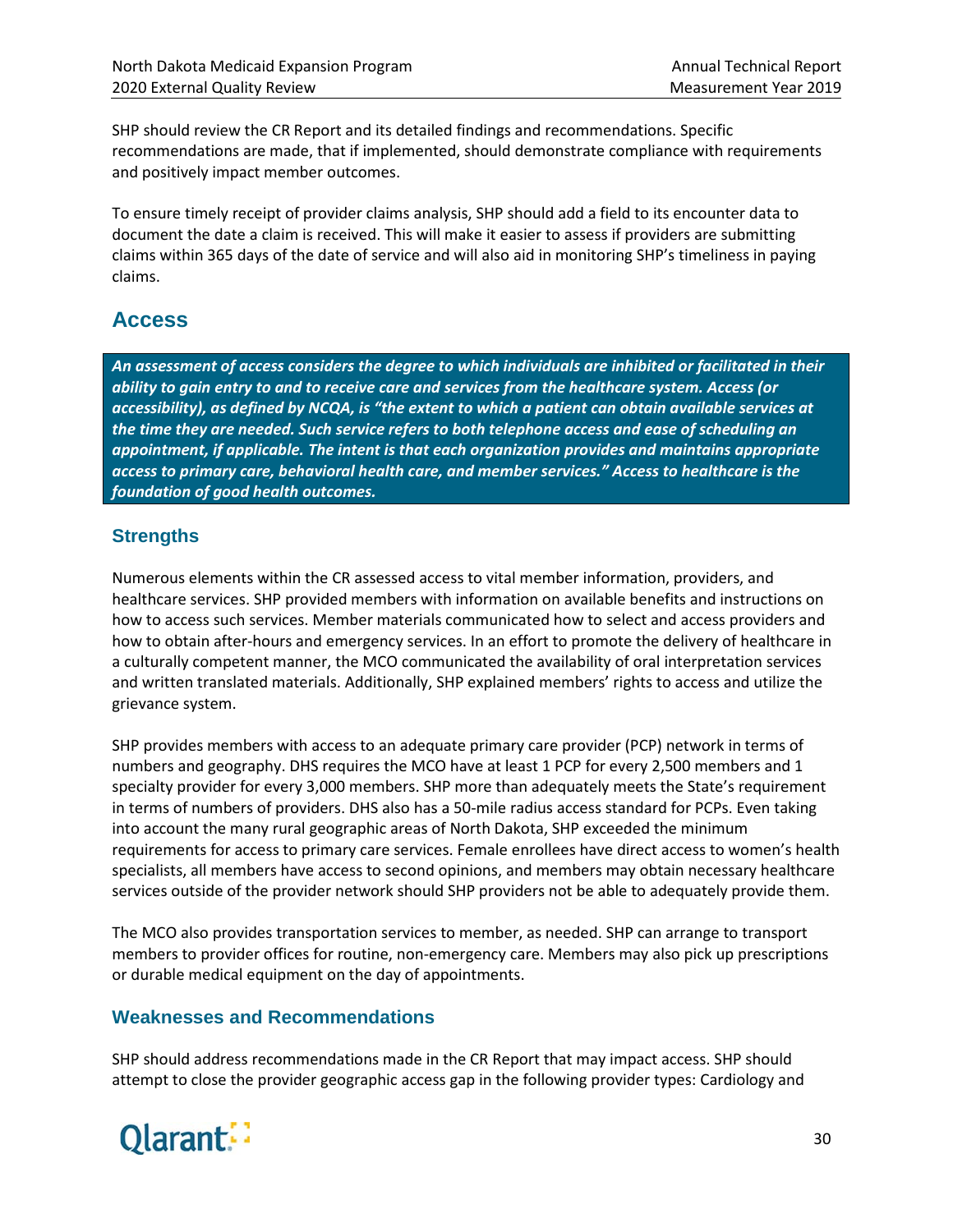Hematology and Oncology. SHP should continue to focus on providing transportation and telehealth services, as needed, to meet the needs of the population.

Further, the MCO should actively monitor and review any access-related complaints or grievances to quickly identify and resolve access-related issues.

## <span id="page-37-0"></span>**Timeliness**

*The Institute of Medicine (IOM) defines timeliness as "reducing waits and sometimes harmful delays." Standards for timeliness are incorporated into the MCO contract and define the length of time in which an enrollee would be able to schedule or receive an appointment. Timeframes are based on the urgency of need and the presence or absence of health symptoms.*

#### **Strengths**

SHP maintains a policy and procedure that addresses timely access to provider appointments. In the event of an emergency, members are instructed to access emergency services immediately. Members may go to the closest emergency room or call 911. The MCO's Provider Access and Availability Standards require providers to be available 24 hours a day, 7 days a week. The MCO received a compliance rate of 93% for the NAV activity, indicating 93% of contracted providers have one or more methods to direct members on how to access after-hours care. The compliance rate shows SHP has an adequate provider network available to members 24 hours a day, 7 days a week, when medically necessary. SHP maintains procedures to monitor timely access and availability to take corrective action if there is failure to comply.

Members also have rights to timely resolution for grievances and appeals and timely utilization management decisions. During the CR, a random sample of appeals were reviewed and all decisions were made in a timely manner.

#### **Weaknesses and Recommendations**

SHP has opportunity for improvement related to timely access to next available appointments for the following provider types: behavioral health, maternity, primary care, and specialists. The MCO should actively monitor and review any timeliness-related complaints or grievances to quickly identify and resolve timeliness-related issues. Additionally, SHP should ensure that all appeals and grievances are acknowledged in a timely manner. A sample file review revealed one grievance and four appeal occurrences of untimely resolution.

## <span id="page-37-1"></span>**Assessment of Previous Recommendations**

The following table identifies recommendations made in the previous Annual Technical Report (MY 2018) and the follow-up activities completed by SHP in 2019.

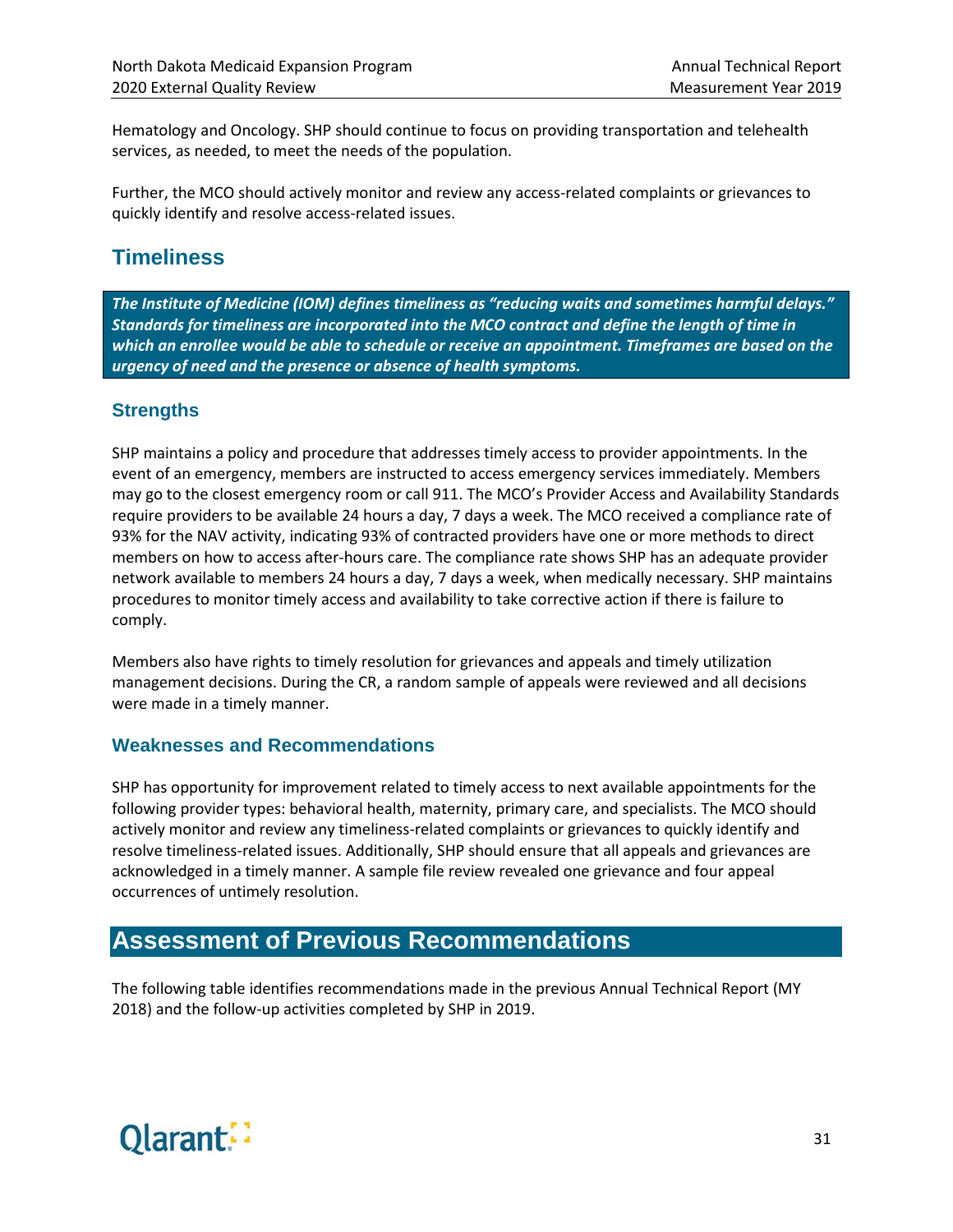|                                                                                                                                                                                                                                                               | 2019 Compliance with 2018 Recommendations                                                                                                                                                                                                                                                                                                                   |
|---------------------------------------------------------------------------------------------------------------------------------------------------------------------------------------------------------------------------------------------------------------|-------------------------------------------------------------------------------------------------------------------------------------------------------------------------------------------------------------------------------------------------------------------------------------------------------------------------------------------------------------|
| 2018 Recommendation                                                                                                                                                                                                                                           | <b>2019 Compliance Assessment</b>                                                                                                                                                                                                                                                                                                                           |
| Explore opportunities to help close the gap in<br>mental health care services.                                                                                                                                                                                | Continues to be an opportunity improvement.<br>There was no improvement in the MY 2019<br>Follow-Up for Mental Health PIP for any<br>performance measure. SHP should develop<br>additional interventions to help close the gap,<br>such as utilizing telehealth and teletherapy<br>services.                                                                |
| Adjust goals to ensure SHP is consistently<br>facilitating quality improvement. Currently, SHP<br>exceeds its goal for the HbA1c Control (<7%) for a<br>Selected Population performance measure.                                                              | Continues to be an opportunity improvement.<br>Although one goal was adjusted to meet this<br>recommendation, SHP also exceeded its goal for<br>the HbA1c Control (<8%) performance measure<br>by nearly 4 percentage points.                                                                                                                               |
| Consider the use of supplemental data to<br>improve performance measure rates.                                                                                                                                                                                | Compliant.<br>SHP uses qualified supplemental data for<br>performance measures.                                                                                                                                                                                                                                                                             |
| Review the performance measure and CAHPS<br>survey results and focus on identifying and<br>implementing strategies to improve performance<br>particularly for measures that did not meet the<br>national average benchmarks                                   | Continues to be an opportunity improvement.<br>SHP should continue to review performance<br>measure results and develop strategies to<br>improve rates that did not meet the national<br>average benchmarks. For MY 2019, 17 measures<br>performed below the national average<br>benchmarks.                                                                |
| Review and act on specific recommendations<br>found in the detailed CR Report in order to<br>improve processes and obtain full compliance.                                                                                                                    | Continues to be an opportunity for<br>improvement. While improvement has been<br>made with following the Medicaid managed care<br>standards, SHP still has opportunity for<br>improvement and should follow<br>recommendations outlined in the Compliance<br>Review Report. Overall compliance for MY 2019<br>was 94.63%, a decrease from MY 2018 (96.05%). |
| Add a field to encounter data to document date<br>claim is received. This will make it easier to assess<br>if providers are submitting claims within 365 days<br>of the date of service and will also aid in<br>monitoring SHP's timeliness in paying claims. | Continues to be an opportunity for<br>improvement. SHP did not add a field to the<br>encounter data to document date claim is<br>received.                                                                                                                                                                                                                  |
| Attempt to close the provider geographic-access<br>gap in the following provider types: Behavioral<br>Health/Chemical Dependency Facilities and<br>Hematology and Oncology.                                                                                   | Continues to be an opportunity for<br>improvement. Ensuring timely access to provider<br>appointments continues to be a challenge for<br>SHP.                                                                                                                                                                                                               |
| Ensure that all grievances are acknowledged in a<br>timely manner                                                                                                                                                                                             | Continues to be an opportunity for<br>improvement. For MY 2019, out of the sample<br>reviewed, one grievance was not resolved in a<br>timely manner. Additionally, the appeals sample                                                                                                                                                                       |

#### **Table 19. 2019 Compliance with 2018 Recommendations**